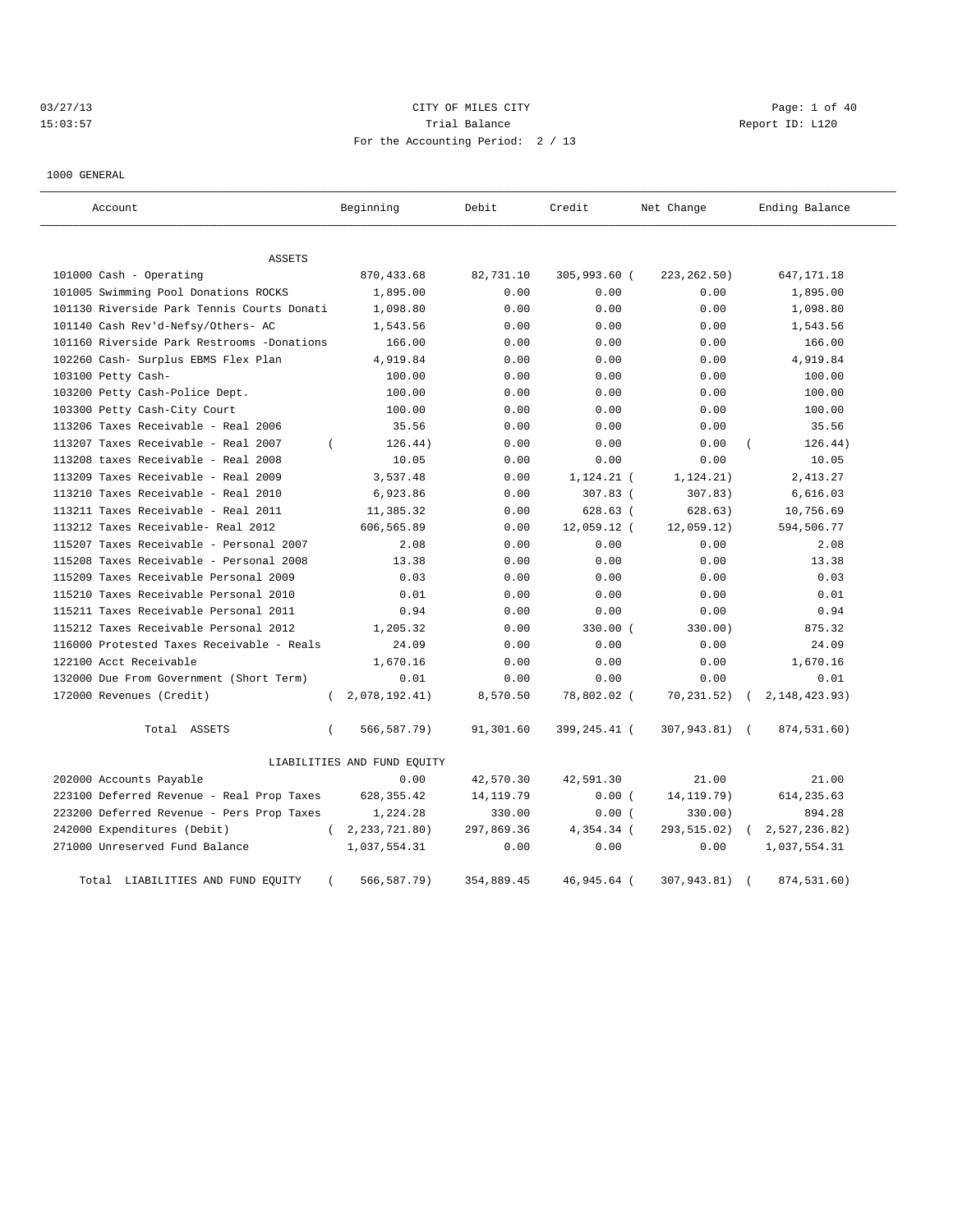## 03/27/13 Page: 2 of 40 15:03:57 Trial Balance Report ID: L120 For the Accounting Period: 2 / 13

### 2220 LIBRARY

| Account                                    | Beginning                   | Debit     | Credit      | Net Change    | Ending Balance |
|--------------------------------------------|-----------------------------|-----------|-------------|---------------|----------------|
|                                            |                             |           |             |               |                |
| ASSETS                                     |                             |           |             |               |                |
| 101000 Cash - Operating                    | 14,317.52                   | 23,560.11 | 24,362.66 ( | 802.55)       | 13,514.97      |
| 101032 Cash- Library Board of Trustees Mul | 0.00                        | 4,721.40  | 0.00        | 4,721.40      | 4,721.40       |
| 103000 Petty Cash                          | 75.00                       | 0.00      | 0.00        | 0.00          | 75.00          |
| 172000 Revenues (Credit)                   | 208,525.74)                 | 0.00      | 28,281.51 ( | 28,281.51) (  | 236,807.25)    |
| Total ASSETS                               | 194, 133. 22)               | 28,281.51 | 52,644.17 ( | $24,362,66$ ( | 218,495.88)    |
|                                            | LIABILITIES AND FUND EQUITY |           |             |               |                |
| 202000 Accounts Payable                    | 0.00                        | 2,002.24  | 2,002.24    | 0.00          | 0.00           |
| 242000 Expenditures (Debit)                | 242,676.64)<br>$\sqrt{2}$   | 24,362.66 | 0.00(       | 24,362.66) (  | 267,039.30)    |
| 271000 Unreserved Fund Balance             | 48,543.42                   | 0.00      | 0.00        | 0.00          | 48,543.42      |
| LIABILITIES AND FUND EQUITY<br>Total       | 194,133.22)                 | 26,364.90 | 2,002.24 (  | 24,362.66) (  | 218,495.88)    |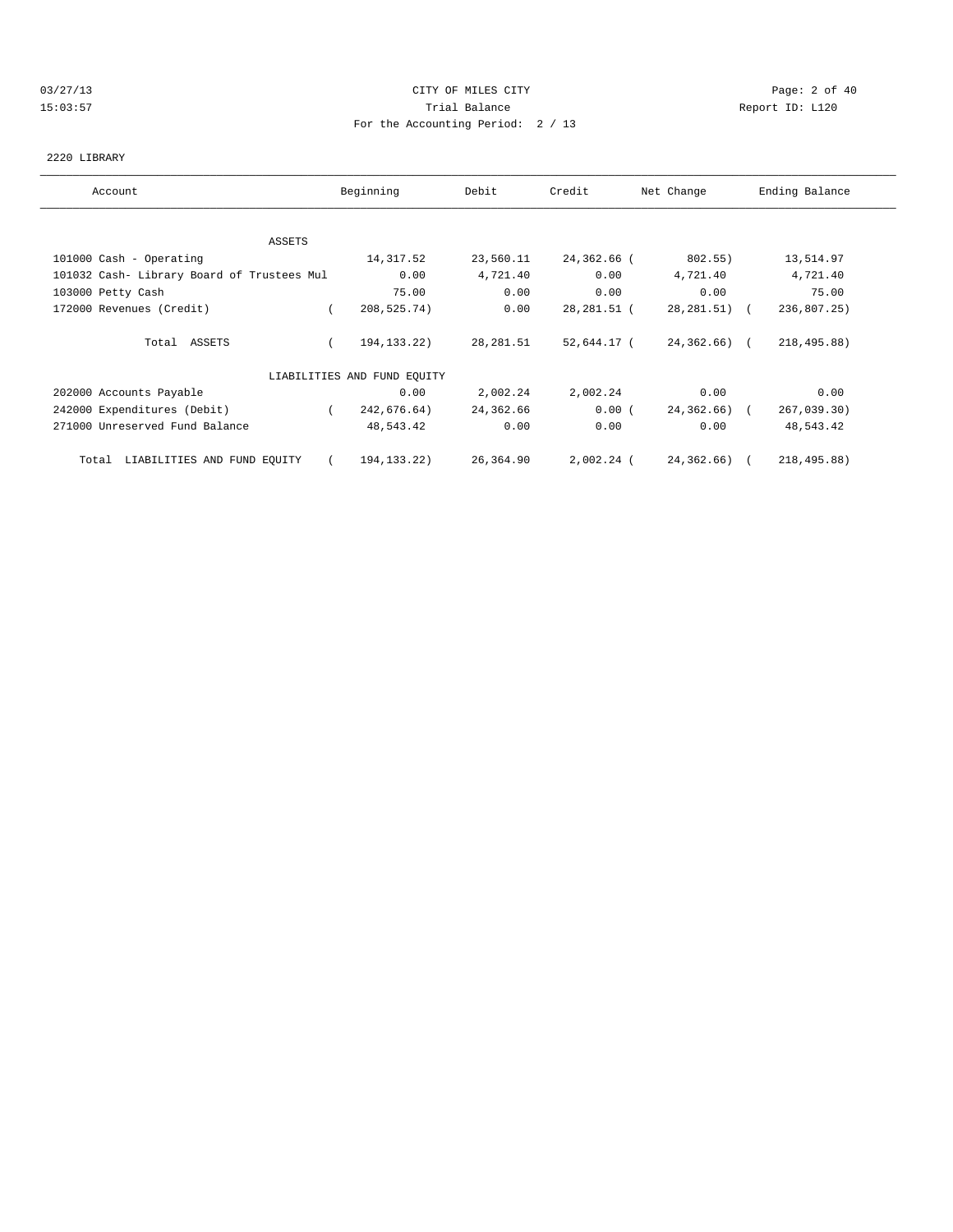## 03/27/13 Page: 3 of 40 15:03:57 Trial Balance Report ID: L120 For the Accounting Period: 2 / 13

#### 2260 EMERGENCY DISASTER

| Account                                   | Beginning                   | Debit | Credit    | Net Change |            | Ending Balance |
|-------------------------------------------|-----------------------------|-------|-----------|------------|------------|----------------|
|                                           |                             |       |           |            |            |                |
| ASSETS                                    |                             |       |           |            |            |                |
| 101000 Cash - Operating                   | 83,585.54)                  | 11.13 | 0.00      | 11.13      | $\sqrt{2}$ | 83, 574.41)    |
| 113211 Taxes Receivable - Real 2011       | 108.51                      | 0.00  | 5.99(     | 5.99)      |            | 102.52         |
| 115212 Taxes Receivable Personal 2012     | 11.45                       | 0.00  | $3.14$ (  | 3.14)      |            | 8.31           |
| 132000 Due From Government (Short Term)   | 71,634.00                   | 0.00  | 0.00      | 0.00       |            | 71,634.00      |
| 172000 Revenues (Credit)                  | 222.07)                     | 0.00  | $11.13$ ( | $11.13)$ ( |            | 233.20         |
| Total ASSETS                              | 12,053.65)                  | 11.13 | $20.26$ ( | $9.13)$ (  |            | 12,062.78)     |
|                                           | LIABILITIES AND FUND EQUITY |       |           |            |            |                |
| 202000 Accounts Payable                   | 11,250.00                   | 0.00  | 0.00      | 0.00       |            | 11,250.00      |
| 223100 Deferred Revenue - Real Prop Taxes | 108.51                      | 5.99  | 0.00(     | 5.99       |            | 102.52         |
| 223200 Deferred Revenue - Pers Prop Taxes | 11.45                       | 3.14  | 0.00(     | 3.14)      |            | 8.31           |
| 223800 Deferred Revenue-Other             | 49, 272. 25                 | 0.00  | 0.00      | 0.00       |            | 49, 272. 25    |
| 242000 Expenditures (Debit)               | 69, 145.48)                 | 0.00  | 0.00      | 0.00       |            | 69, 145.48)    |
| 271000 Unreserved Fund Balance            | 3,550.38)                   | 0.00  | 0.00      | 0.00       |            | 3,550.38)      |
| LIABILITIES AND FUND EQUITY<br>Total      | 12,053.65)                  | 9.13  | 0.00(     | $9.13)$ (  |            | 12,062.78)     |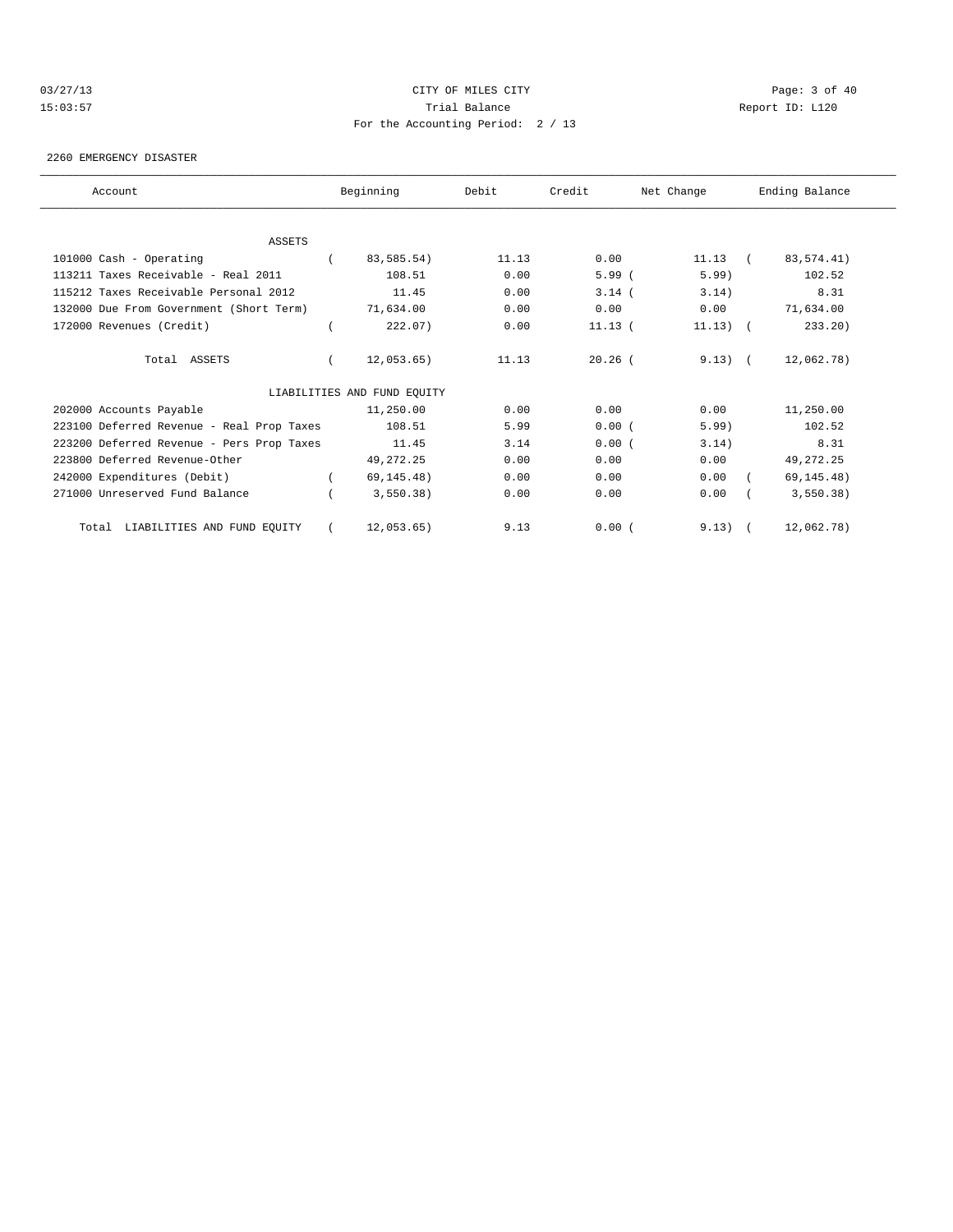# 03/27/13 Page: 4 of 40 15:03:57 Trial Balance Report ID: L120 For the Accounting Period: 2 / 13

### 2270 Health

| Account                              |        | Beginning                   | Debit    | Credit       | Net Change     | Ending Balance |
|--------------------------------------|--------|-----------------------------|----------|--------------|----------------|----------------|
|                                      |        |                             |          |              |                |                |
|                                      | ASSETS |                             |          |              |                |                |
| 101000 Cash - Operating              |        | 19,753.99                   | 0.00     | 2,755.95 (   | 2,755.95)      | 16,998.04      |
| 172000 Revenues (Credit)             |        | 34,715.55)                  | 0.00     | 0.00         | 0.00           | 34,715.55)     |
| Total ASSETS                         |        | 14,961.56)                  | 0.00     | $2,755.95$ ( | $2,755.95$ ) ( | 17,717.51)     |
|                                      |        | LIABILITIES AND FUND EQUITY |          |              |                |                |
| 202000 Accounts Payable              |        | 0.00                        | 2,750.00 | 2,750.00     | 0.00           | 0.00           |
| 242000 Expenditures (Debit)          |        | 18,821.61)                  | 2,755.95 | 0.00(        | 2,755.95)      | $21, 577.56$ ) |
| 271000 Unreserved Fund Balance       |        | 3,860.05                    | 0.00     | 0.00         | 0.00           | 3,860.05       |
| LIABILITIES AND FUND EQUITY<br>Total |        | 14,961.56)                  | 5,505.95 | $2,750.00$ ( | 2,755.95)      | 17,717.51)     |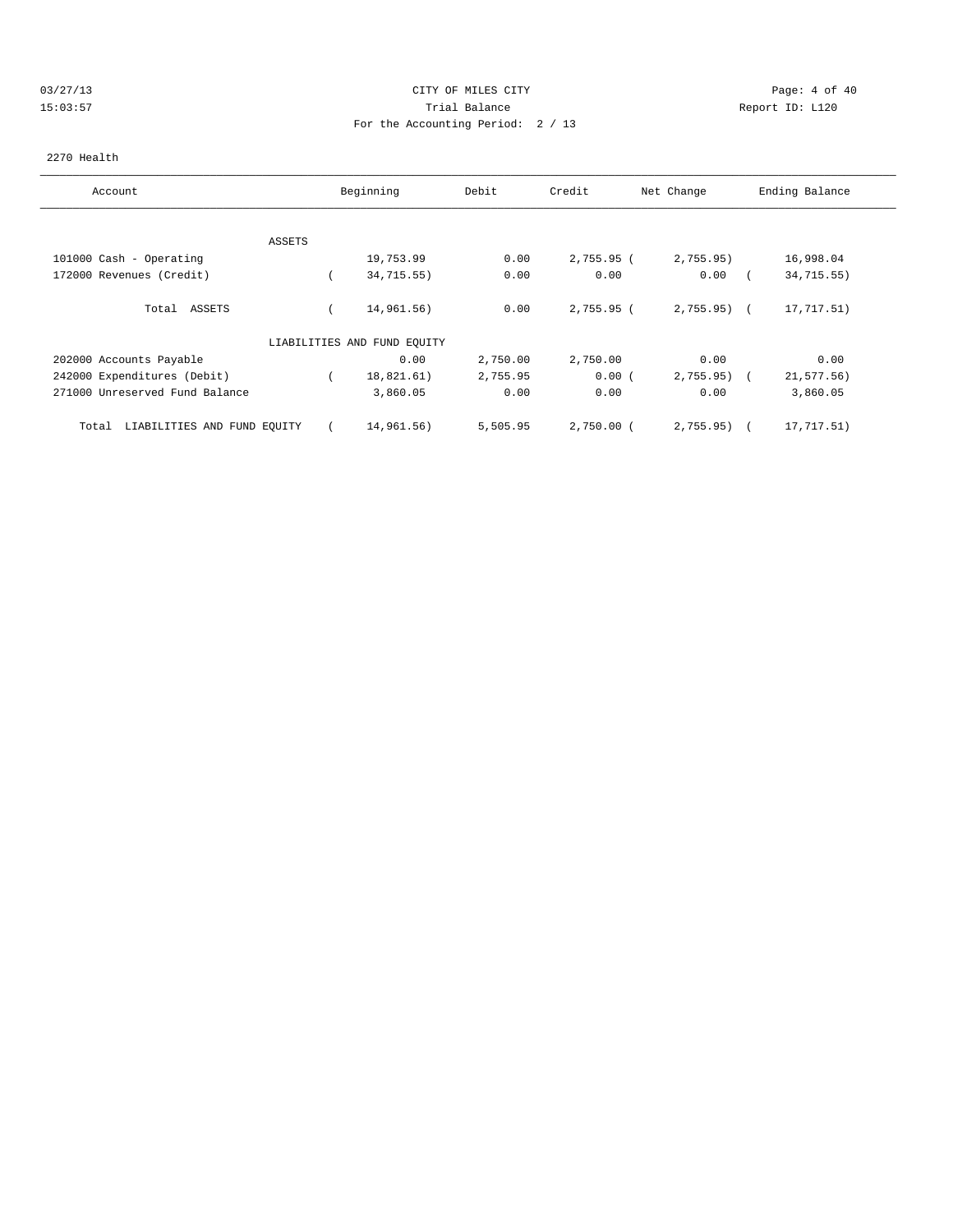## 03/27/13 Page: 5 of 40 15:03:57 Trial Balance Report ID: L120 For the Accounting Period: 2 / 13

2372 Permissive Medical Levy

| Account                                   | Beginning                   | Debit    | Credit       | Net Change   | Ending Balance |
|-------------------------------------------|-----------------------------|----------|--------------|--------------|----------------|
|                                           |                             |          |              |              |                |
| <b>ASSETS</b>                             |                             |          |              |              |                |
| 101000 Cash - Operating                   | 4,914.82                    | 1,302.20 | 0.00         | 1,302.20     | 6,217.02       |
| $113209$ Taxes Receivable - Real $2009$   | 129.67                      | 0.00     | $41.21$ (    | 41.21)       | 88.46          |
| 113210 Taxes Receivable - Real 2010       | 170.47                      | 0.00     | 7.76 (       | 7.76)        | 162.71         |
| 113211 Taxes Receivable - Real 2011       | 379.74                      | 0.00     | $20.96$ (    | 20.96)       | 358.78         |
| 113212 Taxes Receivable- Real 2012        | 60, 341, 48                 | 0.00     | $1.199.65$ ( | 1, 199, 65)  | 59, 141.83     |
| 115211 Taxes Receivable Personal 2011     | 0.77)                       | 0.00     | 0.00         | 0.00         | 0.77           |
| 115212 Taxes Receivable Personal 2012     | 40.21                       | 0.00     | $11.01$ (    | 11.01)       | 29.20          |
| 172000 Revenues (Credit)                  | 75,648.82)                  | 0.00     | $1,302.20$ ( | $1,302.20$ ( | 76,951.02)     |
| Total ASSETS                              | 9,673.20                    | 1,302.20 | 2,582.79 (   | $1,280.59$ ( | 10,953.79)     |
|                                           | LIABILITIES AND FUND EQUITY |          |              |              |                |
| 223100 Deferred Revenue - Real Prop Taxes | 61,021.33                   | 1,269.58 | 0.00(        | 1, 269.58)   | 59,751.75      |
| 223200 Deferred Revenue - Pers Prop Taxes | 36.84                       | 11.01    | 0.00(        | 11.01)       | 25.83          |
| 242000 Expenditures (Debit)               | 70.734.00)                  | 0.00     | 0.00         | 0.00         | 70,734.00)     |
| 271000 Unreserved Fund Balance            | 2.63                        | 0.00     | 0.00         | 0.00         | 2.63           |
| Total LIABILITIES AND FUND EQUITY         | 9.673.20                    | 1,280.59 | 0.00(        | $1,280.59$ ( | 10,953.79)     |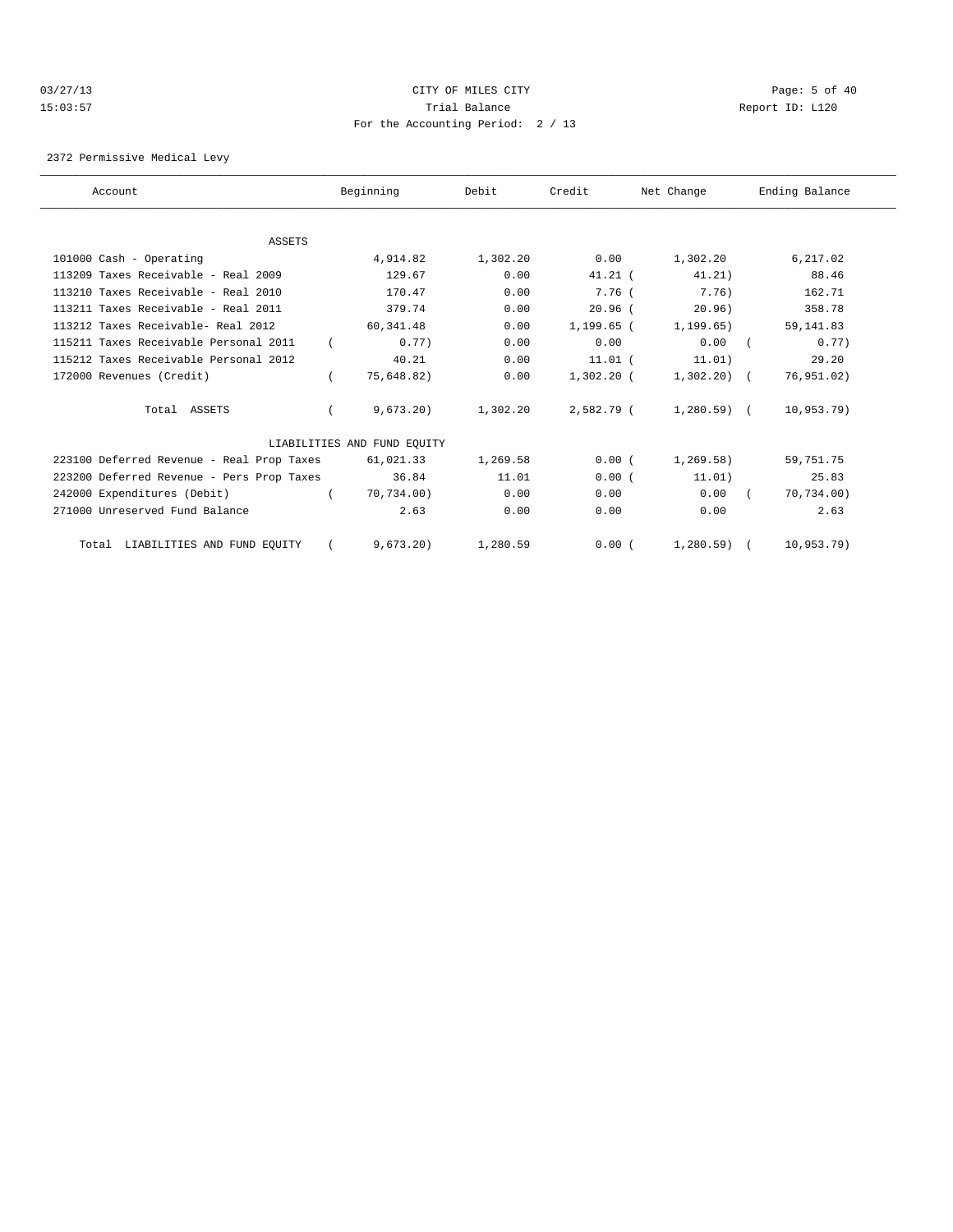# 03/27/13 Page: 6 of 40 15:03:57 Trial Balance Report ID: L120 For the Accounting Period: 2 / 13

2394 BUILDING CODE ENFORCEMENT

| Account                              |        | Beginning                   | Debit     | Credit       | Net Change      | Ending Balance |
|--------------------------------------|--------|-----------------------------|-----------|--------------|-----------------|----------------|
|                                      |        |                             |           |              |                 |                |
|                                      | ASSETS |                             |           |              |                 |                |
| 101000 Cash - Operating              |        | 85,805.47                   | 14,433.51 | 10,672.17    | 3,761.34        | 89,566.81      |
| 172000 Revenues (Credit)             |        | 48, 422. 12)                | 0.00      | 14,433.51 (  | $14, 433.51$ (  | 62,855.63)     |
| Total ASSETS                         |        | 37, 383.35                  | 14,433.51 | 25,105.68 (  | 10,672.17)      | 26,711.18      |
|                                      |        | LIABILITIES AND FUND EQUITY |           |              |                 |                |
| 202000 Accounts Payable              |        | 0.00                        | 9,155.66  | 9,155.66     | 0.00            | 0.00           |
| 242000 Expenditures (Debit)          |        | 43,554.33)                  | 10,672.17 | 0.00(        | $10,672.17$ ) ( | 54,226.50)     |
| 271000 Unreserved Fund Balance       |        | 80,937.68                   | 0.00      | 0.00         | 0.00            | 80,937.68      |
| LIABILITIES AND FUND EQUITY<br>Total |        | 37, 383.35                  | 19,827.83 | $9,155.66$ ( | 10,672.17)      | 26,711.18      |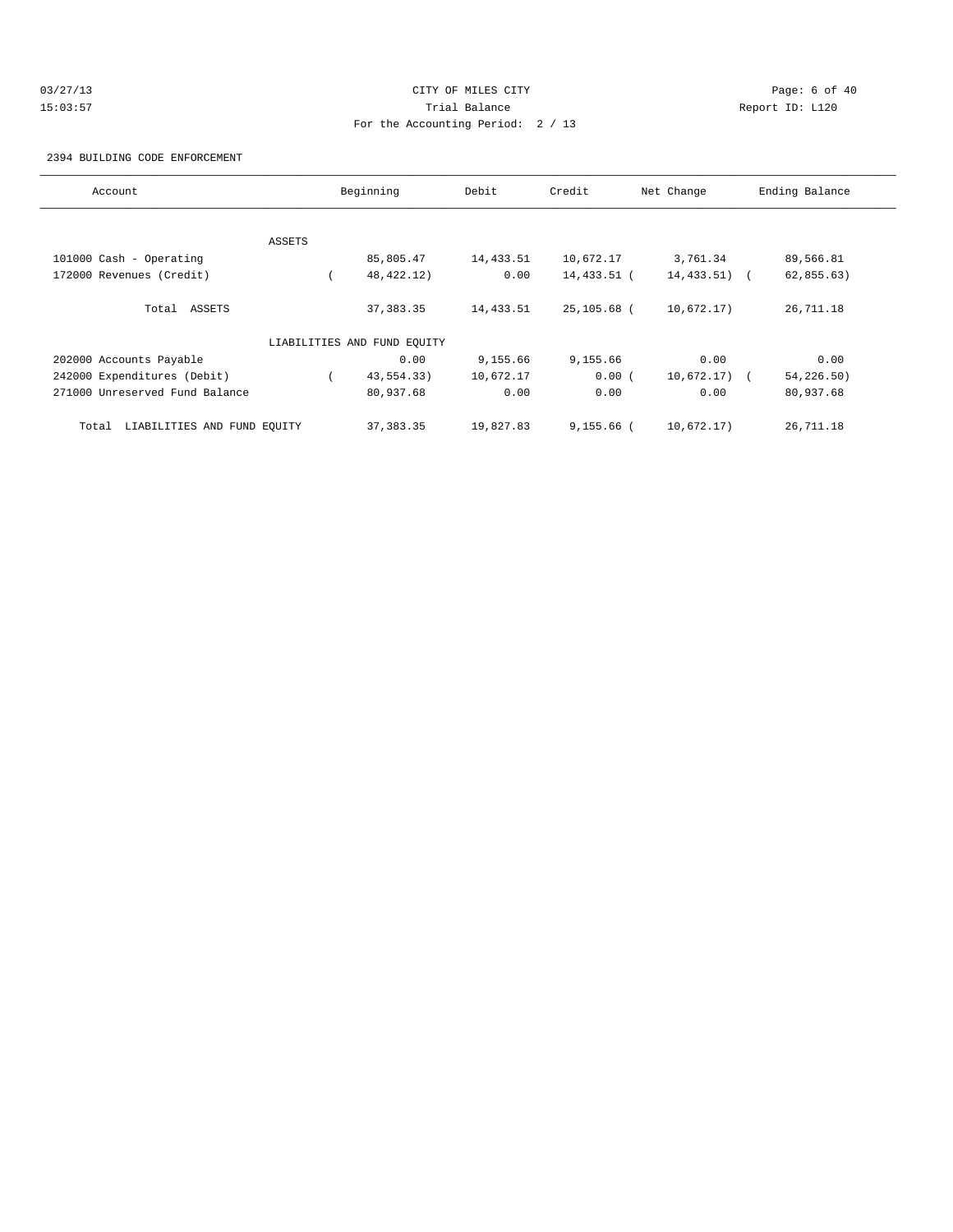## 03/27/13 Page: 7 of 40 15:03:57 Trial Balance Report ID: L120 For the Accounting Period: 2 / 13

2400 LTG M D#165-(Gen City)

| Account                                    | Beginning                   | Debit     | Credit       | Net Change    | Ending Balance |  |
|--------------------------------------------|-----------------------------|-----------|--------------|---------------|----------------|--|
|                                            |                             |           |              |               |                |  |
| <b>ASSETS</b>                              |                             |           |              |               |                |  |
| 101000 Cash - Operating                    | 60,484.33                   | 1,303.36  | 12,619.06 (  | 11,315.70)    | 49,168.63      |  |
| 116000 Protested Taxes Receivable - Reals  | 121.36                      | 0.00      | 0.00         | 0.00          | 121.36         |  |
| 118080 Special Assessments Receivable 2008 | 45.01                       | 0.00      | 0.00         | 0.00          | 45.01          |  |
| 118090 Special Assessment Receivable 2009  | 552.36                      | 0.00      | $52.60$ (    | 52.60)        | 499.76         |  |
| 118100 Special Assessments Receivable 2010 | 1,257.19                    | 0.00      | $24.67$ (    | 24.67)        | 1,232.52       |  |
| 118110 Special Assessments Receivable 2011 | 2,634.99                    | 0.00      | $60.13$ (    | 60.13)        | 2,574.86       |  |
| 118120 Special Assessments Receivable 2012 | 73,171.14                   | 0.00      | $1,111.10$ ( | 1, 111.10)    | 72,060.04      |  |
| 172000 Revenues (Credit)                   | 105, 510.40)                | 0.00      | 1,303.36 (   | $1,303.36$ (  | 106, 813.76)   |  |
| Total ASSETS                               | 32,755.98                   | 1,303.36  | 15,170.92 (  | 13,867.56)    | 18,888.42      |  |
|                                            | LIABILITIES AND FUND EOUITY |           |              |               |                |  |
| 202000 Accounts Payable                    | 0.00                        | 12,619.06 | 12,619.06    | 0.00          | 0.00           |  |
| 223000 Deferred Revenue/Uncollected Taxes  | 77,660.69                   | 1,248.50  | 0.00(        | 1, 248.50)    | 76,412.19      |  |
| 242000 Expenditures (Debit)                | 95,409.89)                  | 12,619.06 | 0.00(        | $12,619.06$ ( | 108,028.95)    |  |
| 271000 Unreserved Fund Balance             | 50,505.18                   | 0.00      | 0.00         | 0.00          | 50,505.18      |  |
| Total LIABILITIES AND FUND EQUITY          | 32,755.98                   | 26,486.62 | 12,619.06 (  | 13,867.56)    | 18,888.42      |  |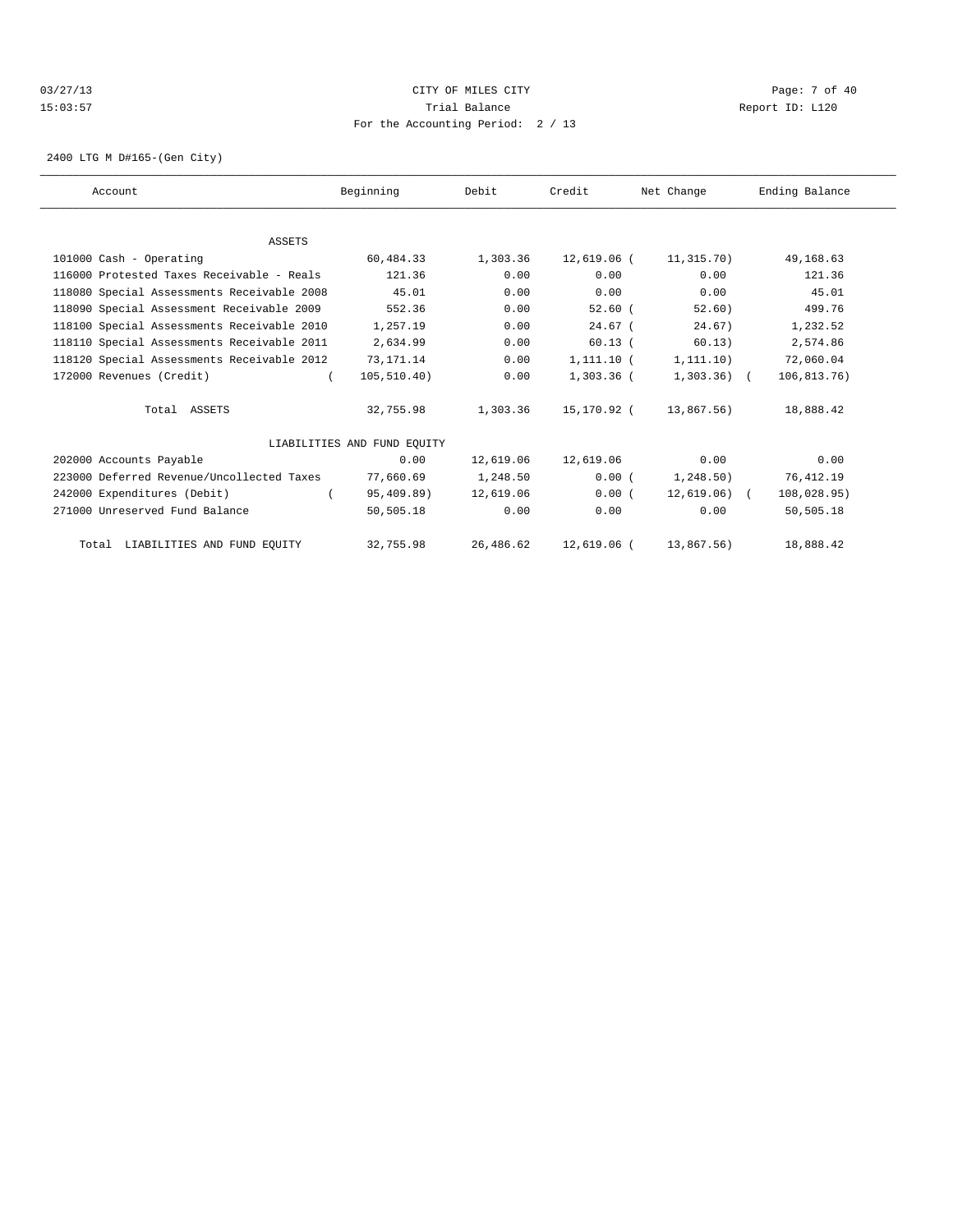# 03/27/13 Page: 8 of 40 15:03:57 Trial Balance Report ID: L120 For the Accounting Period: 2 / 13

### 2420 LTG M D#167-(MilesAddn Etc)

| Account                                    | Beginning                   | Debit  | Credit     | Net Change | Ending Balance |  |
|--------------------------------------------|-----------------------------|--------|------------|------------|----------------|--|
|                                            |                             |        |            |            |                |  |
| <b>ASSETS</b>                              |                             |        |            |            |                |  |
| 101000 Cash - Operating                    | 10,737.98                   | 411.88 | 0.00       | 411.88     | 11,149.86      |  |
| 118090 Special Assessment Receivable 2009  | 387.47                      | 0.00   | $166.09$ ( | 166.09)    | 221.38         |  |
| 118100 Special Assessments Receivable 2010 | 122.85                      | 0.00   | 0.00       | 0.00       | 122.85         |  |
| 118110 Special Assessments Receivable 2011 | 673.71                      | 0.00   | 0.00       | 0.00       | 673.71         |  |
| 118120 Special Assessments Receivable 2012 | 11,989.68                   | 0.00   | 188.91 (   | 188.91)    | 11,800.77      |  |
| 172000 Revenues (Credit)                   | 16,091.04)                  | 0.00   | $411.88$ ( | 411.88) (  | 16, 502.92)    |  |
| Total ASSETS                               | 7,820.65                    | 411.88 | 766.88 (   | 355.00)    | 7,465.65       |  |
|                                            | LIABILITIES AND FUND EQUITY |        |            |            |                |  |
| 223000 Deferred Revenue/Uncollected Taxes  | 13,173.71                   | 355.00 | 0.00(      | 355.00)    | 12,818.71      |  |
| 242000 Expenditures (Debit)                | 17,714.80)                  | 0.00   | 0.00       | 0.00       | 17,714.80)     |  |
| 271000 Unreserved Fund Balance             | 12,361.74                   | 0.00   | 0.00       | 0.00       | 12,361.74      |  |
| LIABILITIES AND FUND EQUITY<br>Total       | 7,820.65                    | 355.00 | 0.00(      | 355.00)    | 7,465.65       |  |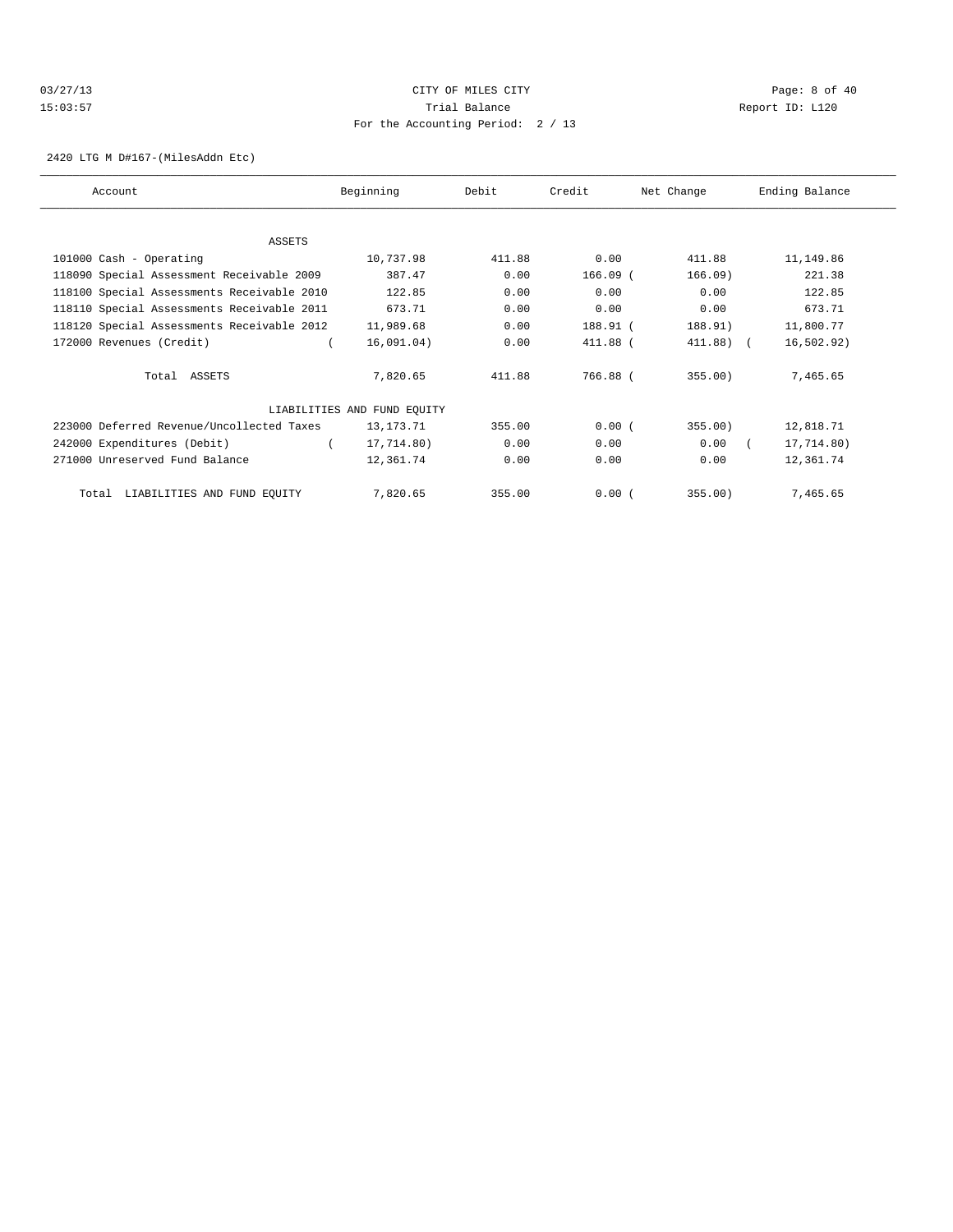# 03/27/13 Page: 9 of 40 15:03:57 Trial Balance Report ID: L120 For the Accounting Period: 2 / 13

## 2430 LTG M D#171-(Balsam Est)

| Account                                    | Beginning                   | Debit  | Credit    | Net Change | Ending Balance |
|--------------------------------------------|-----------------------------|--------|-----------|------------|----------------|
|                                            |                             |        |           |            |                |
| <b>ASSETS</b>                              |                             |        |           |            |                |
| 101000 Cash - Operating                    | 1,150.97                    | 0.18   | $96.31$ ( | 96.13)     | 1,054.84       |
| 118120 Special Assessments Receivable 2012 | 1,135.24                    | 0.00   | 0.00      | 0.00       | 1,135.24       |
| 172000 Revenues (Credit)                   | 1,417.30)                   | 0.00   | $0.18$ (  | $0.18)$ (  | 1,417.48)      |
| Total ASSETS                               | 868.91                      | 0.18   | 96.49(    | 96.31)     | 772.60         |
|                                            | LIABILITIES AND FUND EQUITY |        |           |            |                |
| 202000 Accounts Payable                    | 0.00                        | 96.31  | 96.31     | 0.00       | 0.00           |
| 223000 Deferred Revenue/Uncollected Taxes  | 1,135.24                    | 0.00   | 0.00      | 0.00       | 1,135.24       |
| 242000 Expenditures (Debit)                | 1,971.09)                   | 96.31  | 0.00(     | $96.31)$ ( | 2,067.40)      |
| 271000 Unreserved Fund Balance             | 1,704.76                    | 0.00   | 0.00      | 0.00       | 1,704.76       |
| LIABILITIES AND FUND EQUITY<br>Total       | 868.91                      | 192.62 | $96.31$ ( | 96.31)     | 772.60         |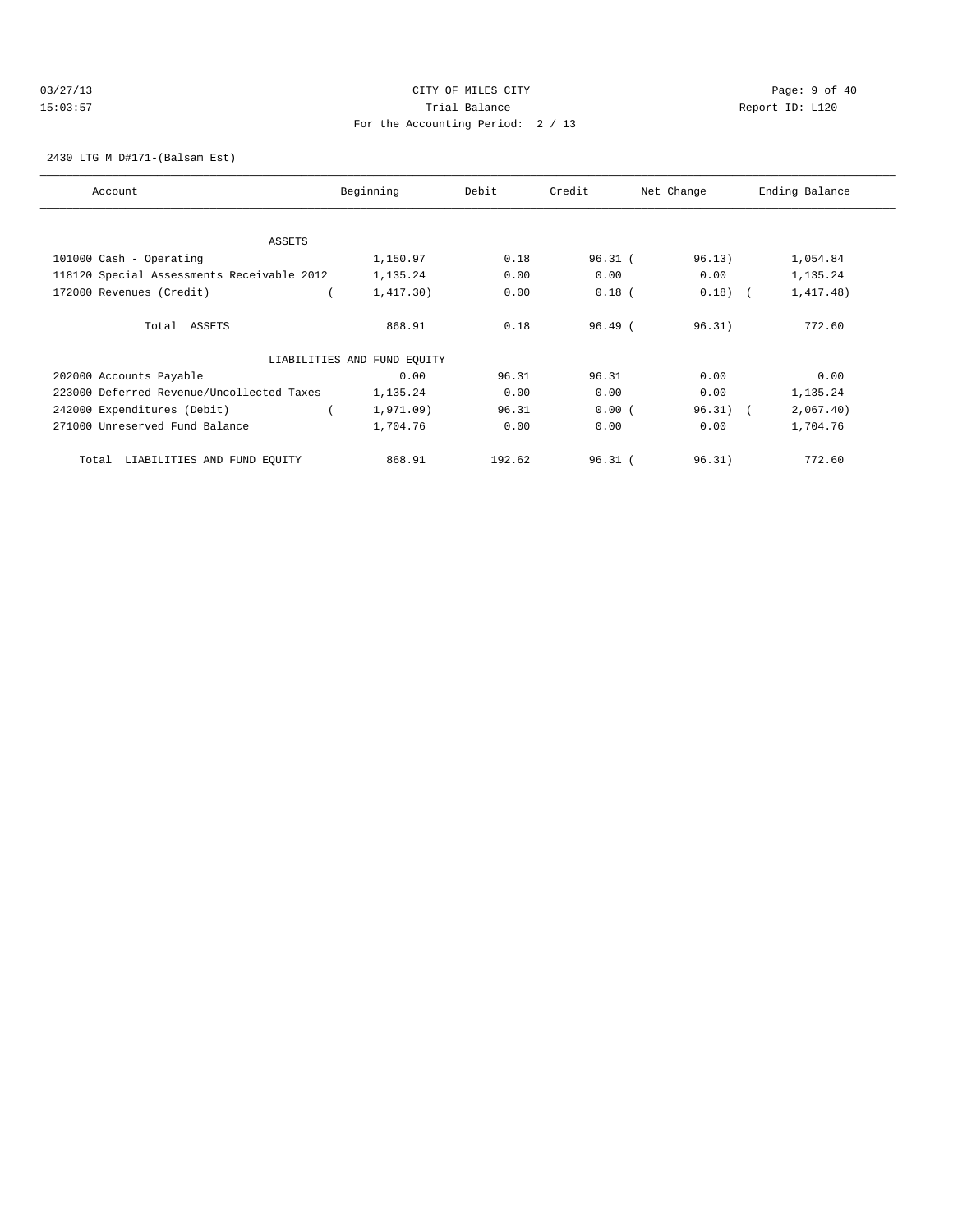## 03/27/13 Page: 10 of 40 15:03:57 Trial Balance Report ID: L120 For the Accounting Period: 2 / 13

2440 LTG M D#172-(Main Str)

| Account                                    | Beginning                   | Debit    | Credit     | Net Change     | Ending Balance |
|--------------------------------------------|-----------------------------|----------|------------|----------------|----------------|
|                                            |                             |          |            |                |                |
| ASSETS                                     |                             |          |            |                |                |
| 101000 Cash - Operating                    | 17,078.39                   | 290.38   | 1,059.66 ( | 769.28)        | 16,309.11      |
| 118090 Special Assessment Receivable 2009  | 112.20                      | 0.00     | $112.19$ ( | 112.19)        | 0.01           |
| 118100 Special Assessments Receivable 2010 | 255.20                      | 0.00     | 0.00       | 0.00           | 255.20         |
| 118110 Special Assessments Receivable 2011 | 503.49                      | 0.00     | $94.45$ (  | 94.45)         | 409.04         |
| 118120 Special Assessments Receivable 2012 | 3,506.84                    | 0.00     | $33.84$ (  | 33.84)         | 3,473.00       |
| 172000 Revenues (Credit)                   | 5,775.49)                   | 0.00     | 290.38 (   | $290.38$ (     | 6,065.87)      |
| Total ASSETS                               | 15,680.63                   | 290.38   | 1,590.52 ( | 1,300.14)      | 14,380.49      |
|                                            | LIABILITIES AND FUND EQUITY |          |            |                |                |
| 202000 Accounts Payable                    | 0.00                        | 1,059.66 | 1,059.66   | 0.00           | 0.00           |
| 223000 Deferred Revenue/Uncollected Taxes  | 4,377.73                    | 240.48   | 0.00(      | 240.48)        | 4,137.25       |
| 242000 Expenditures (Debit)                | 8,665.28)                   | 1,059.66 | 0.00(      | $1,059.66$ ) ( | 9,724.94)      |
| 271000 Unreserved Fund Balance             | 19,968.18                   | 0.00     | 0.00       | 0.00           | 19,968.18      |
| Total LIABILITIES AND FUND EQUITY          | 15,680.63                   | 2,359.80 | 1,059.66 ( | 1,300.14)      | 14,380.49      |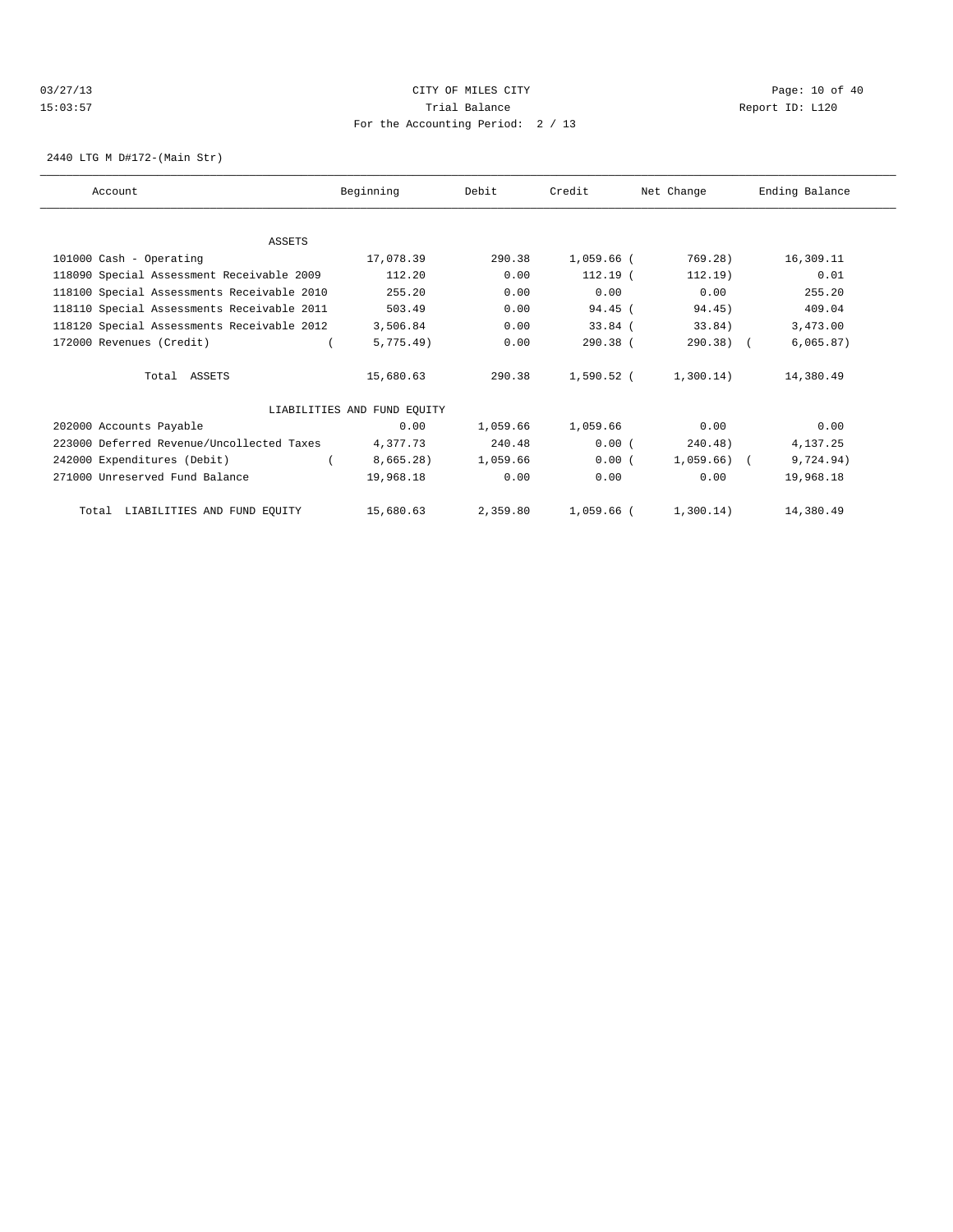# 03/27/13 Page: 11 of 40 15:03:57 Trial Balance Report ID: L120 For the Accounting Period: 2 / 13

2450 LTG M D#195-(SG-Trico)

| Account                                     | Beginning                   | Debit  | Credit     | Net Change   | Ending Balance |
|---------------------------------------------|-----------------------------|--------|------------|--------------|----------------|
|                                             |                             |        |            |              |                |
| ASSETS                                      |                             |        |            |              |                |
| 101000 Cash - Operating                     | 1,795.47                    | 64.36  | 401.84 (   | 337.48)      | 1,457.99       |
| 118090 Special Assessment Receivable 2009 ( | 0.02)                       | 0.00   | 0.00       | 0.00         | 0.02)          |
| 118110 Special Assessments Receivable 2011  | 96.24                       | 0.00   | 0.00       | 0.00         | 96.24          |
| 118120 Special Assessments Receivable 2012  | 2,390.80                    | 0.00   | 63.13(     | 63.13)       | 2,327.67       |
| 172000 Revenues (Credit)                    | 2,386.25                    | 0.00   | 64.36 (    | $64.36)$ (   | 2,450.61)      |
| Total ASSETS                                | 1,896.24                    | 64.36  | 529.33(    | 464.97)      | 1,431.27       |
|                                             | LIABILITIES AND FUND EQUITY |        |            |              |                |
| 202000 Accounts Payable                     | 0.00                        | 401.84 | 401.84     | 0.00         | 0.00           |
| 223000 Deferred Revenue/Uncollected Taxes   | 2,487.02                    | 63.13  | 0.00(      | 63.13)       | 2,423.89       |
| 242000 Expenditures (Debit)                 | 3,812.88)                   | 401.84 | 0.00(      | $401.84$ ) ( | 4, 214.72)     |
| 271000 Unreserved Fund Balance              | 3,222.10                    | 0.00   | 0.00       | 0.00         | 3,222.10       |
| Total LIABILITIES AND FUND EQUITY           | 1,896.24                    | 866.81 | $401.84$ ( | 464.97)      | 1,431.27       |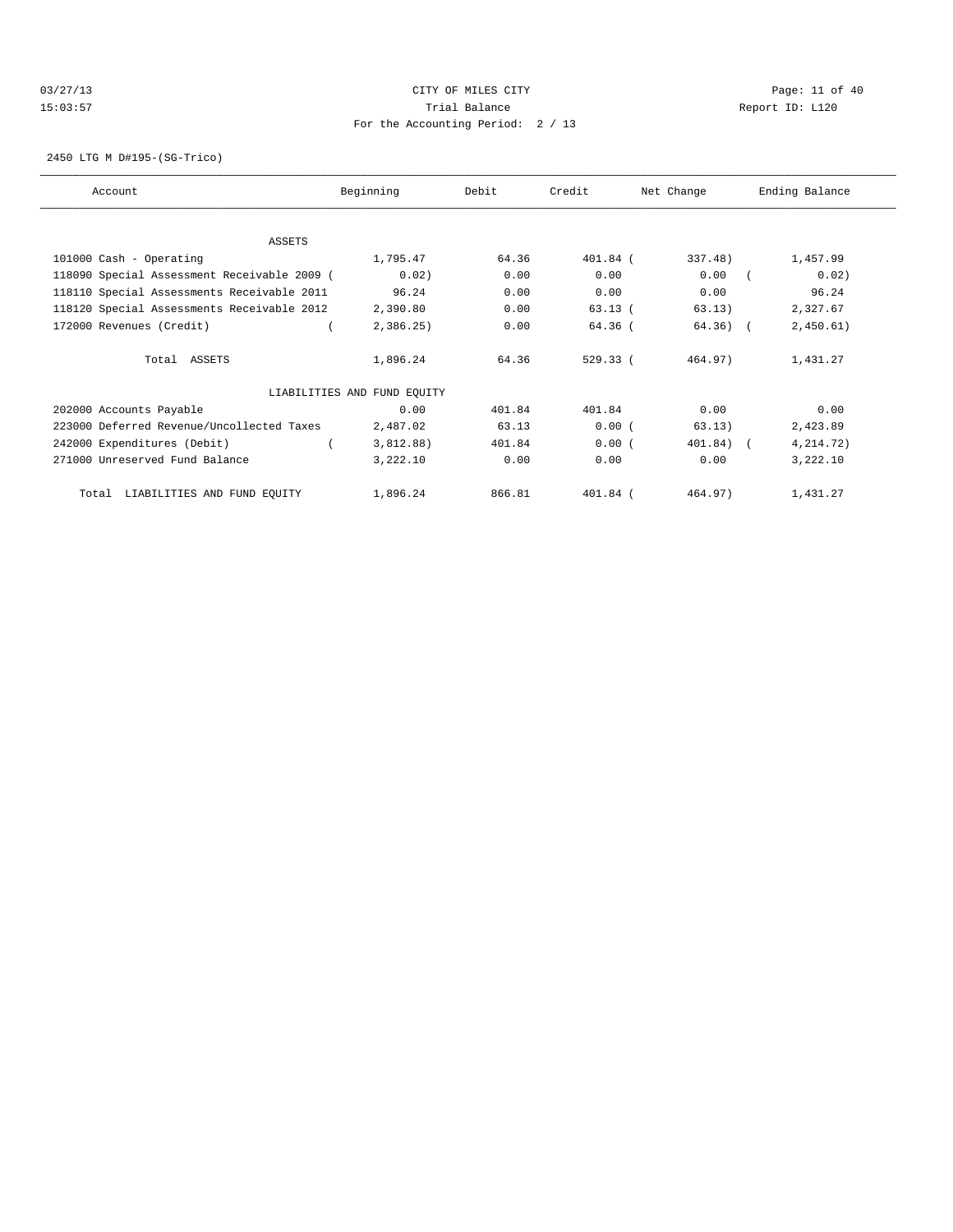# 03/27/13 Page: 12 of 40 15:03:57 Trial Balance Report ID: L120 For the Accounting Period: 2 / 13

2470 LTG M D#202-(SG-MDU&NV)

| Account                                    | Beginning                   | Debit  | Credit     | Net Change | Ending Balance |
|--------------------------------------------|-----------------------------|--------|------------|------------|----------------|
|                                            |                             |        |            |            |                |
| <b>ASSETS</b>                              |                             |        |            |            |                |
| 101000 Cash - Operating                    | 2,706.51                    | 0.42   | 449.71 (   | 449.29)    | 2,257.22       |
| 118110 Special Assessments Receivable 2011 | 88.89                       | 0.00   | 0.00       | 0.00       | 88.89          |
| 118120 Special Assessments Receivable 2012 | 3,040.13                    | 0.00   | 0.00       | 0.00       | 3,040.13       |
| 172000 Revenues (Credit)                   | 4,752.13)                   | 0.00   | $0.42$ (   | $0.42)$ (  | 4,752.55)      |
| Total ASSETS                               | 1,083.40                    | 0.42   | $450.13$ ( | 449.71)    | 633.69         |
|                                            | LIABILITIES AND FUND EQUITY |        |            |            |                |
| 202000 Accounts Payable                    | 0.00                        | 449.71 | 449.71     | 0.00       | 0.00           |
| 223000 Deferred Revenue/Uncollected Taxes  | 3,129.02                    | 0.00   | 0.00       | 0.00       | 3,129.02       |
| 242000 Expenditures (Debit)                | 4,955.70)                   | 449.71 | 0.00(      | 449.71) (  | 5,405.41)      |
| 271000 Unreserved Fund Balance             | 2,910.08                    | 0.00   | 0.00       | 0.00       | 2,910.08       |
| LIABILITIES AND FUND EQUITY<br>Total       | 1,083.40                    | 899.42 | 449.71 (   | 449.71)    | 633.69         |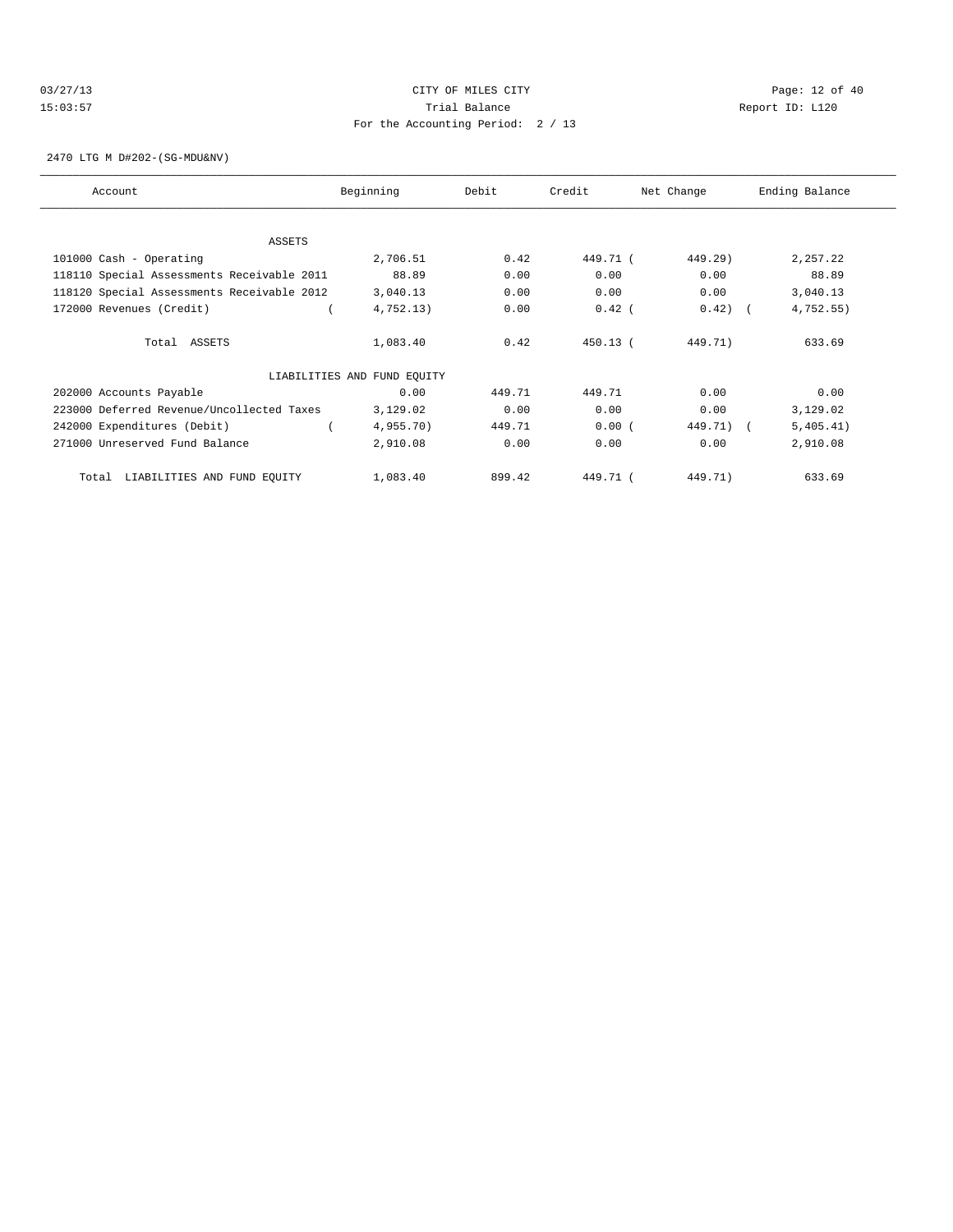| 03/27/13 | CITY OF MILES CITY                | Page: $13o$     |
|----------|-----------------------------------|-----------------|
| 15:03:57 | Trial Balance                     | Report ID: L120 |
|          | For the Accounting Period: 2 / 13 |                 |

Page: 13 of 40

### 2480 LTG M M#173-(Milestown Estates)

| Account                                    | Beginning                   | Debit | Credit    | Net Change | Ending Balance |
|--------------------------------------------|-----------------------------|-------|-----------|------------|----------------|
|                                            |                             |       |           |            |                |
|                                            |                             |       |           |            |                |
| ASSETS                                     |                             |       |           |            |                |
| 101000 Cash - Operating                    | 1,144.84                    | 0.18  | $41.18$ ( | 41.00)     | 1,103.84       |
| 118120 Special Assessments Receivable 2012 | 357.37                      | 0.00  | 0.00      | 0.00       | 357.37         |
| 172000 Revenues (Credit)                   | 1, 223.64)                  | 0.00  | $0.18$ (  | $0.18)$ (  | 1, 223.82)     |
| Total ASSETS                               | 278.57                      | 0.18  | $41.36$ ( | 41.18)     | 237.39         |
|                                            | LIABILITIES AND FUND EQUITY |       |           |            |                |
| 202000 Accounts Payable                    | 0.00                        | 41.18 | 41.18     | 0.00       | 0.00           |
| 223000 Deferred Revenue/Uncollected Taxes  | 357.37                      | 0.00  | 0.00      | 0.00       | 357.37         |
| 242000 Expenditures (Debit)                | 648.38)                     | 41.18 | 0.00(     | $41.18$ (  | 689.56)        |
| 271000 Unreserved Fund Balance             | 569.58                      | 0.00  | 0.00      | 0.00       | 569.58         |
| LIABILITIES AND FUND EQUITY<br>Total       | 278.57                      | 82.36 | $41.18$ ( | 41.18)     | 237.39         |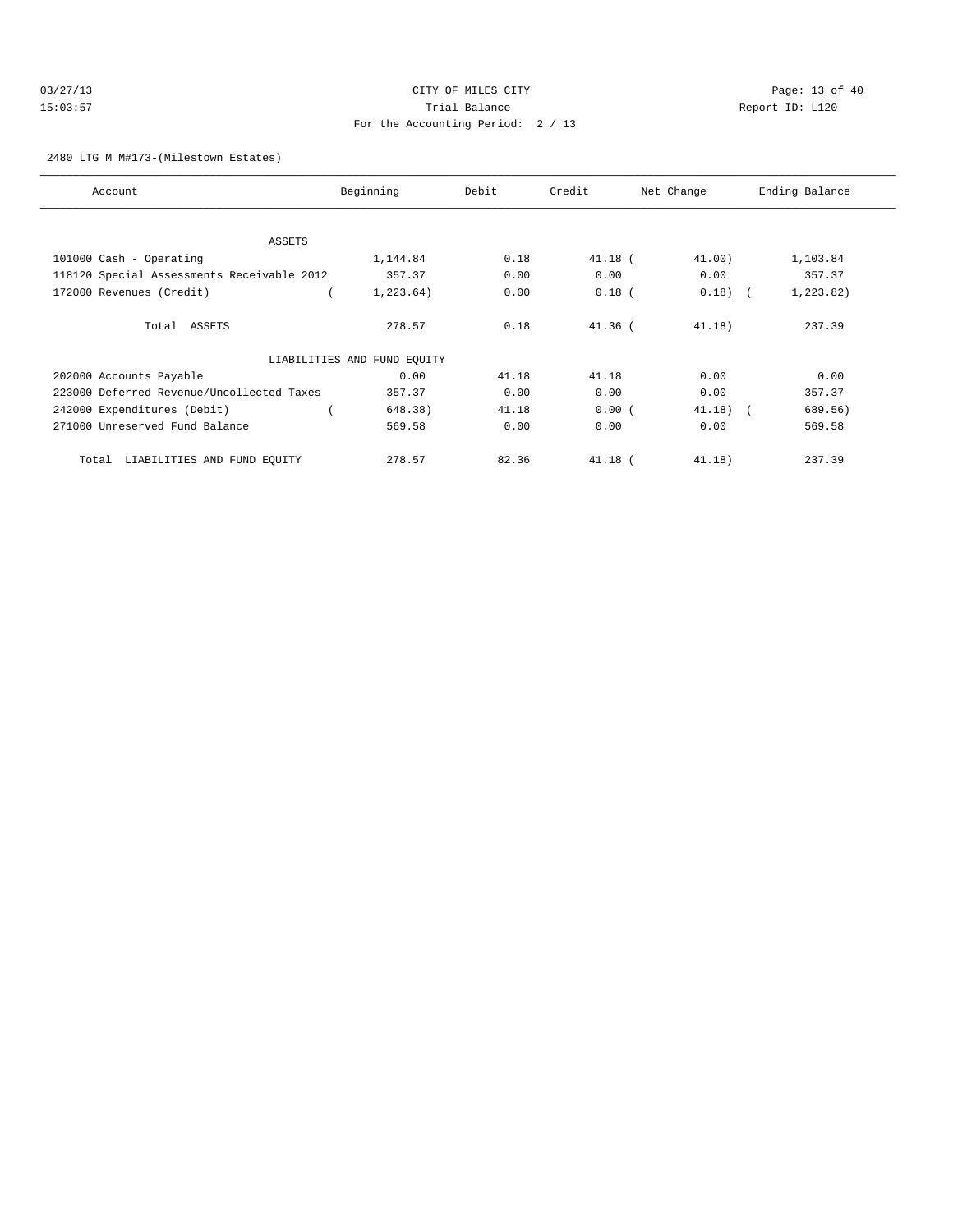## $CITY$   $CITY$   $CITY$   $D3/27/13$   $Page: 14 of 40$ 15:03:57 Trial Balance Report ID: L120 For the Accounting Period: 2 / 13

2510 STR MAINT DIST #204

| Account                                    | Beginning                   | Debit     | Credit        | Net Change    | Ending Balance |
|--------------------------------------------|-----------------------------|-----------|---------------|---------------|----------------|
|                                            |                             |           |               |               |                |
|                                            |                             |           |               |               |                |
| <b>ASSETS</b>                              |                             |           |               |               |                |
| 101000 Cash - Operating                    | 1,072,954.80                | 8,388.39  | $42.013.15$ ( | 33,624,76)    | 1,039,330.04   |
| 118080 Special Assessments Receivable 2008 | 17.02                       | 0.00      | 0.00          | 0.00          | 17.02          |
| 118090 Special Assessment Receivable 2009  | 1,403.40                    | 0.00      | 398.02 (      | 398.02        | 1,005.38       |
| 118100 Special Assessments Receivable 2010 | 3,137.79                    | 0.00      | 93.25(        | 93.25)        | 3,044.54       |
| 118110 Special Assessments Receivable 2011 | 11,482.60                   | 0.00      | $392.84$ (    | 392.84)       | 11,089.76      |
| 118120 Special Assessments Receivable 2012 | 403,786.37                  | 0.00      | 7,040.40 (    | 7,040.40)     | 396,745.97     |
| 172000 Revenues (Credit)                   | 564,422.98)                 | 0.00      | 8,388.39 (    | 8,388.39) (   | 572,811.37)    |
|                                            |                             |           |               |               |                |
| Total ASSETS                               | 928,359.00                  | 8,388.39  | 58,326.05 (   | 49,937.66)    | 878, 421.34    |
|                                            | LIABILITIES AND FUND EOUITY |           |               |               |                |
| 202000 Accounts Payable                    | 0.00                        | 20,868.16 | 20,868.16     | 0.00          | 0.00           |
| 223000 Deferred Revenue/Uncollected Taxes  |                             |           |               |               |                |
|                                            | 419,827.19                  | 7,924.51  | 0.00(         | 7,924.51)     | 411,902.68     |
| 242000 Expenditures (Debit)                | 275,677.48)                 | 42,013.15 | 0.00(         | $42.013.15$ ( | 317,690.63)    |
| 271000 Unreserved Fund Balance             | 784,209.29                  | 0.00      | 0.00          | 0.00          | 784,209.29     |
| Total LIABILITIES AND FUND EQUITY          | 928,359.00                  | 70,805.82 | 20,868.16 (   | 49,937.66)    | 878, 421.34    |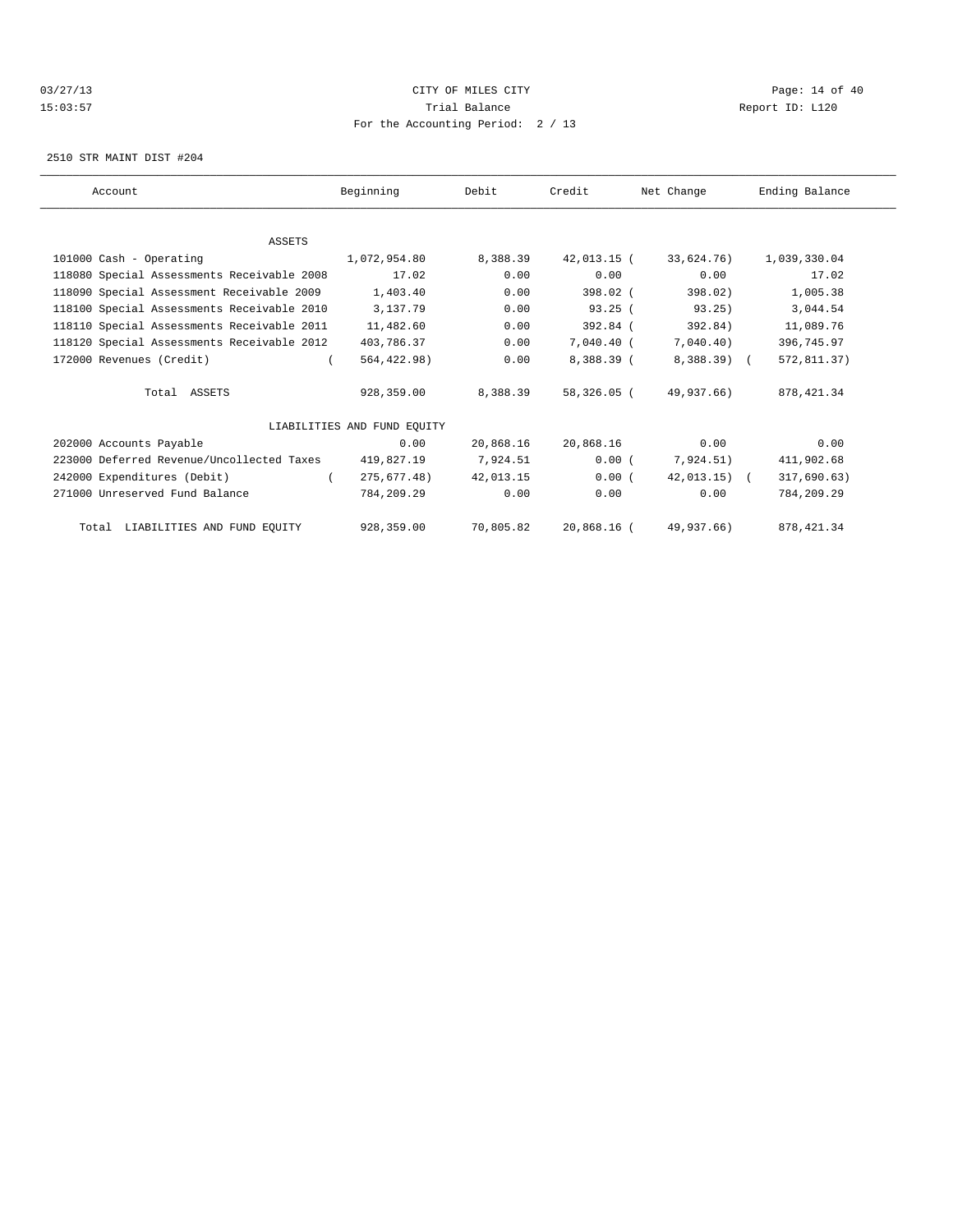## 03/27/13 Page: 15 of 40 15:03:57 Trial Balance Report ID: L120 For the Accounting Period: 2 / 13

2520 STR MAINT DIST #205

| Account                                    | Beginning                   | Debit     | Credit       | Net Change      | Ending Balance |
|--------------------------------------------|-----------------------------|-----------|--------------|-----------------|----------------|
|                                            |                             |           |              |                 |                |
| <b>ASSETS</b>                              |                             |           |              |                 |                |
| 101000 Cash - Operating                    | 208,994.19                  | 1,780.66  | 10,378.42 (  | 8,597.76)       | 200,396.43     |
| 116000 Protested Taxes Receivable - Reals  | 287.84                      | 0.00      | 0.00         | 0.00            | 287.84         |
| 118080 Special Assessments Receivable 2008 | 151.97                      | 0.00      | 0.00         | 0.00            | 151.97         |
| 118090 Special Assessment Receivable 2009  | 685.34                      | 0.00      | 0.00         | 0.00            | 685.34         |
| 118100 Special Assessments Receivable 2010 | 1,649.16                    | 0.00      | 0.00         | 0.00            | 1,649.16       |
| 118110 Special Assessments Receivable 2011 | 4,987.43                    | 0.00      | 0.00         | 0.00            | 4,987.43       |
| 118120 Special Assessments Receivable 2012 | 137,017.93                  | 0.00      | 1,722.25 (   | 1,722.25)       | 135,295.68     |
| 172000 Revenues (Credit)                   | 187,468.50)                 | 0.00      | 1,780.66 (   | $1,780.66$ ) (  | 189,249.16)    |
| Total ASSETS                               | 166,305.36                  | 1,780.66  | 13,881.33 (  | 12,100.67)      | 154,204.69     |
|                                            | LIABILITIES AND FUND EQUITY |           |              |                 |                |
| 202000 Accounts Payable                    | 0.00                        | 3,856.53  | 3,856.53     | 0.00            | 0.00           |
| 223000 Deferred Revenue/Uncollected Taxes  | 144,491.83                  | 1,722.25  | 0.00(        | 1,722.25)       | 142,769.58     |
| 242000 Expenditures (Debit)                | 91,767.67)                  | 10,378.42 | 0.00(        | $10,378.42$ ) ( | 102, 146.09)   |
| 271000 Unreserved Fund Balance             | 113,581.20                  | 0.00      | 0.00         | 0.00            | 113,581.20     |
| Total LIABILITIES AND FUND EQUITY          | 166,305.36                  | 15,957.20 | $3.856.53$ ( | 12,100.67)      | 154,204.69     |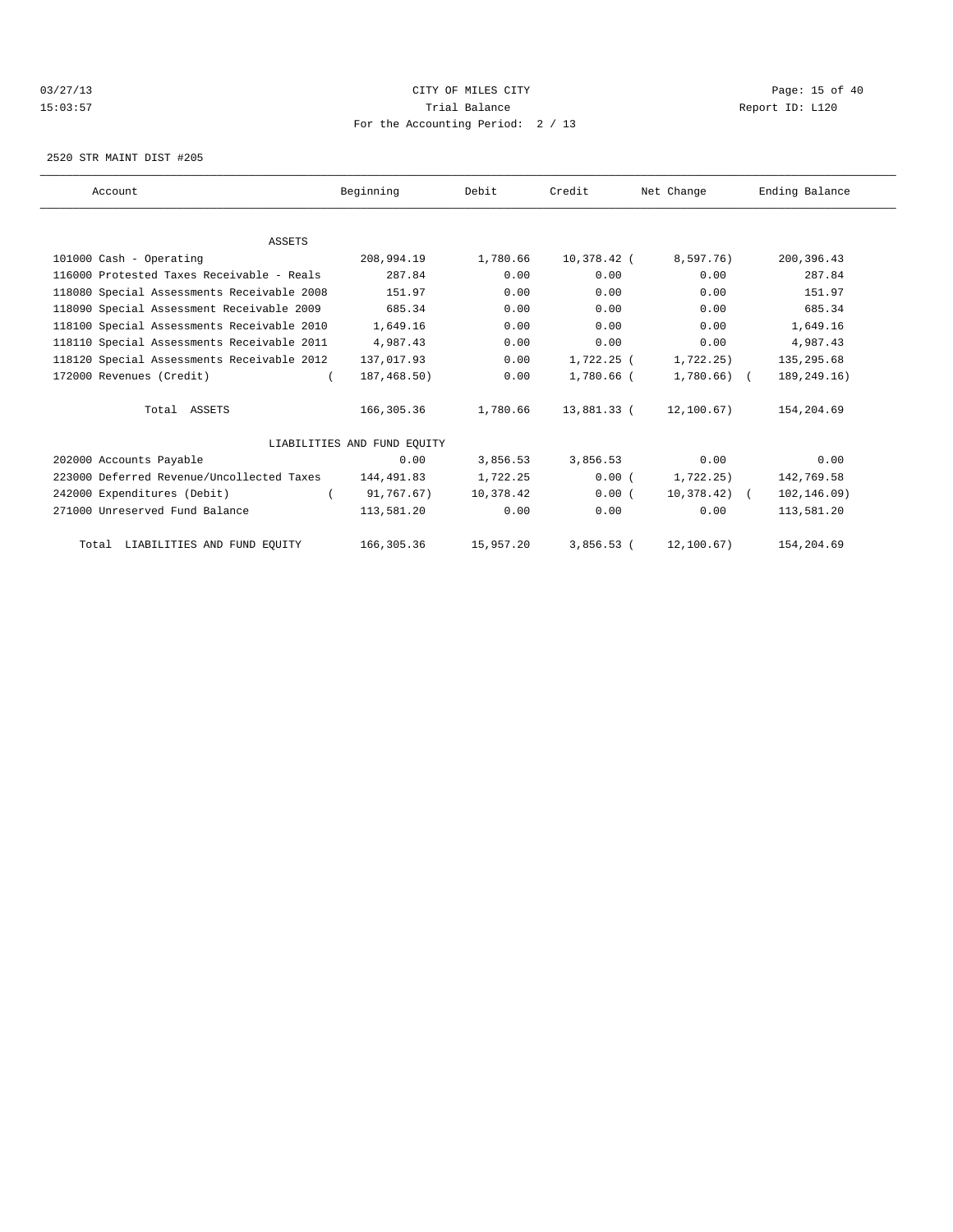| 03/27/13 | CITY OF MILES CITY                | Page: 16 of 40  |  |
|----------|-----------------------------------|-----------------|--|
| 15:03:57 | Trial Balance                     | Report ID: L120 |  |
|          | For the Accounting Period: 2 / 13 |                 |  |

2540 STR MAINT DIST#207-(MILESTOWN ESTATES)

| Account                                    | Beginning                   | Debit  | Credit     | Net Change    | Ending Balance |
|--------------------------------------------|-----------------------------|--------|------------|---------------|----------------|
|                                            |                             |        |            |               |                |
| ASSETS                                     |                             |        |            |               |                |
| 101000 Cash - Operating                    | 3,089.33                    | 0.48   | $282.26$ ( | 281.78)       | 2,807.55       |
| 118120 Special Assessments Receivable 2012 | 993.50                      | 0.00   | 0.00       | 0.00          | 993.50         |
| 172000 Revenues (Credit)                   | 3,698.95)                   | 0.00   | $0.48$ (   | $0.48)$ (     | 3,699.43)      |
| Total ASSETS                               | 383.88                      | 0.48   | 282.74 (   | 282.26        | 101.62         |
|                                            | LIABILITIES AND FUND EQUITY |        |            |               |                |
| 223000 Deferred Revenue/Uncollected Taxes  | 993.50                      | 0.00   | 0.00       | 0.00          | 993.50         |
| 242000 Expenditures (Debit)                | 1,998.45)                   | 282.26 | 0.00(      | $282, 26$ ) ( | 2,280.71)      |
| 271000 Unreserved Fund Balance             | 1,388.83                    | 0.00   | 0.00       | 0.00          | 1,388.83       |
| LIABILITIES AND FUND EQUITY<br>Total       | 383.88                      | 282.26 | 0.00(      | 282.26        | 101.62         |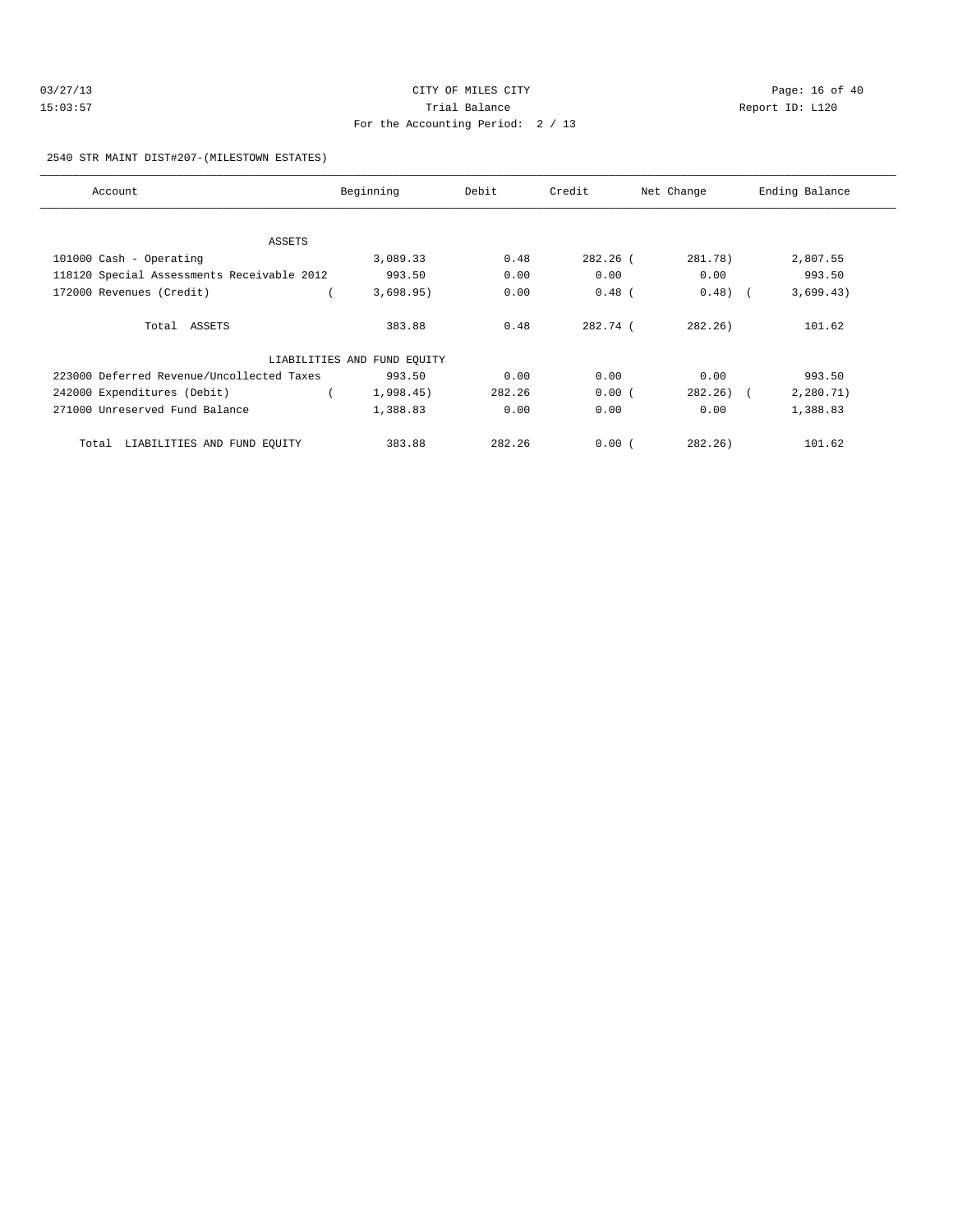|    | 03/27/13 |  |
|----|----------|--|
| 1. | 5:03:    |  |

# CITY OF MILES CITY CONTROL CONTROL CONTROL CONTROL CONTROL PAGE: 17 of 40 15:03:57 Trial Balance Communications of the Report ID: L120 For the Accounting Period: 2 / 13

### 2701 Fire Grants

| Account                              |        | Beginning                   | Debit    | Credit     | Net Change               | Ending Balance |
|--------------------------------------|--------|-----------------------------|----------|------------|--------------------------|----------------|
|                                      |        |                             |          |            |                          |                |
|                                      | ASSETS |                             |          |            |                          |                |
| 101000 Cash - Operating              |        | 10,983.48                   | 0.00     | 1,111.46 ( | 1,111.46)                | 9,872.02       |
| Total ASSETS                         |        | 10,983.48                   | 0.00     | 1,111.46 ( | 1,111.46)                | 9,872.02       |
|                                      |        | LIABILITIES AND FUND EQUITY |          |            |                          |                |
| 202000 Accounts Payable              |        | 0.00                        | 1,111.46 | 1,111.46   | 0.00                     | 0.00           |
| 242000 Expenditures (Debit)          |        | $2,345.59$ )                | 1,111.46 | 0.00(      | 1, 111.46)<br>$\sqrt{2}$ | 3,457.05)      |
| 271000 Unreserved Fund Balance       |        | 13,329.07                   | 0.00     | 0.00       | 0.00                     | 13,329.07      |
| LIABILITIES AND FUND EOUITY<br>Total |        | 10,983.48                   | 2,222.92 | 1,111.46 ( | 1,111.46)                | 9,872.02       |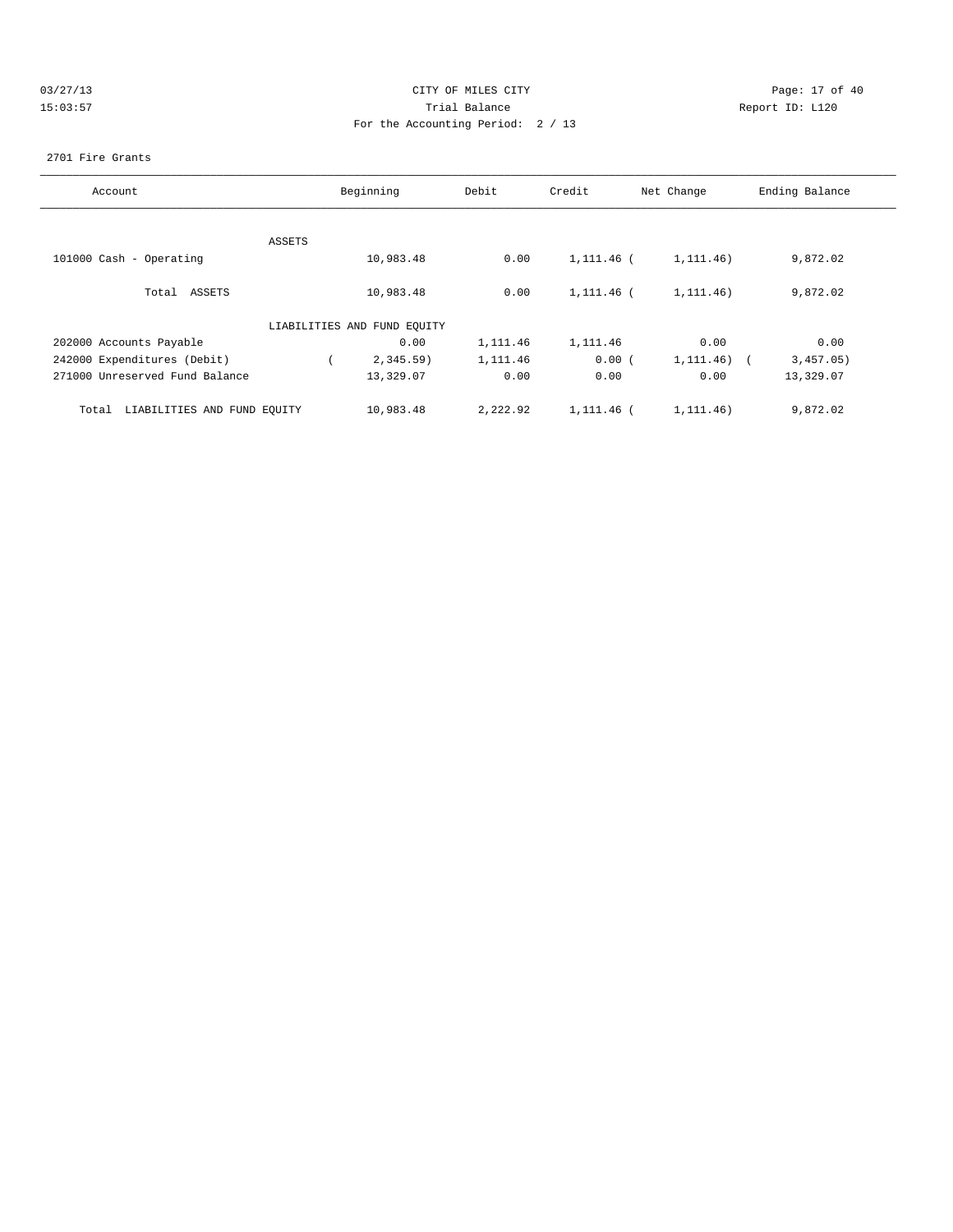# 03/27/13 Page: 18 of 40 15:03:57 Trial Balance Report ID: L120 For the Accounting Period: 2 / 13

#### 2820 GAS TAX

| Account                              | Beginning                   | Debit     | Credit      | Net Change | Ending Balance |
|--------------------------------------|-----------------------------|-----------|-------------|------------|----------------|
|                                      |                             |           |             |            |                |
| ASSETS                               |                             |           |             |            |                |
| 101000 Cash - Operating              | 102,433.60                  | 15,105.45 | 472.08      | 14,633.37  | 117,066.97     |
| 172000 Revenues (Credit)             | 105, 738.16)                | 0.00      | 15,105.45 ( | 15,105.45) | 120,843.61)    |
| ASSETS<br>Total                      | 3,304.56)                   | 15,105.45 | 15,577.53 ( | $472.08$ ( | 3,776.64)      |
|                                      | LIABILITIES AND FUND EQUITY |           |             |            |                |
| 242000 Expenditures (Debit)          | $3,304.56$ )                | 472.08    | 0.00(       | $472.08$ ( | 3,776.64)      |
| LIABILITIES AND FUND EQUITY<br>Total | 3,304.56)                   | 472.08    | 0.00(       | 472.08)    | 3,776.64)      |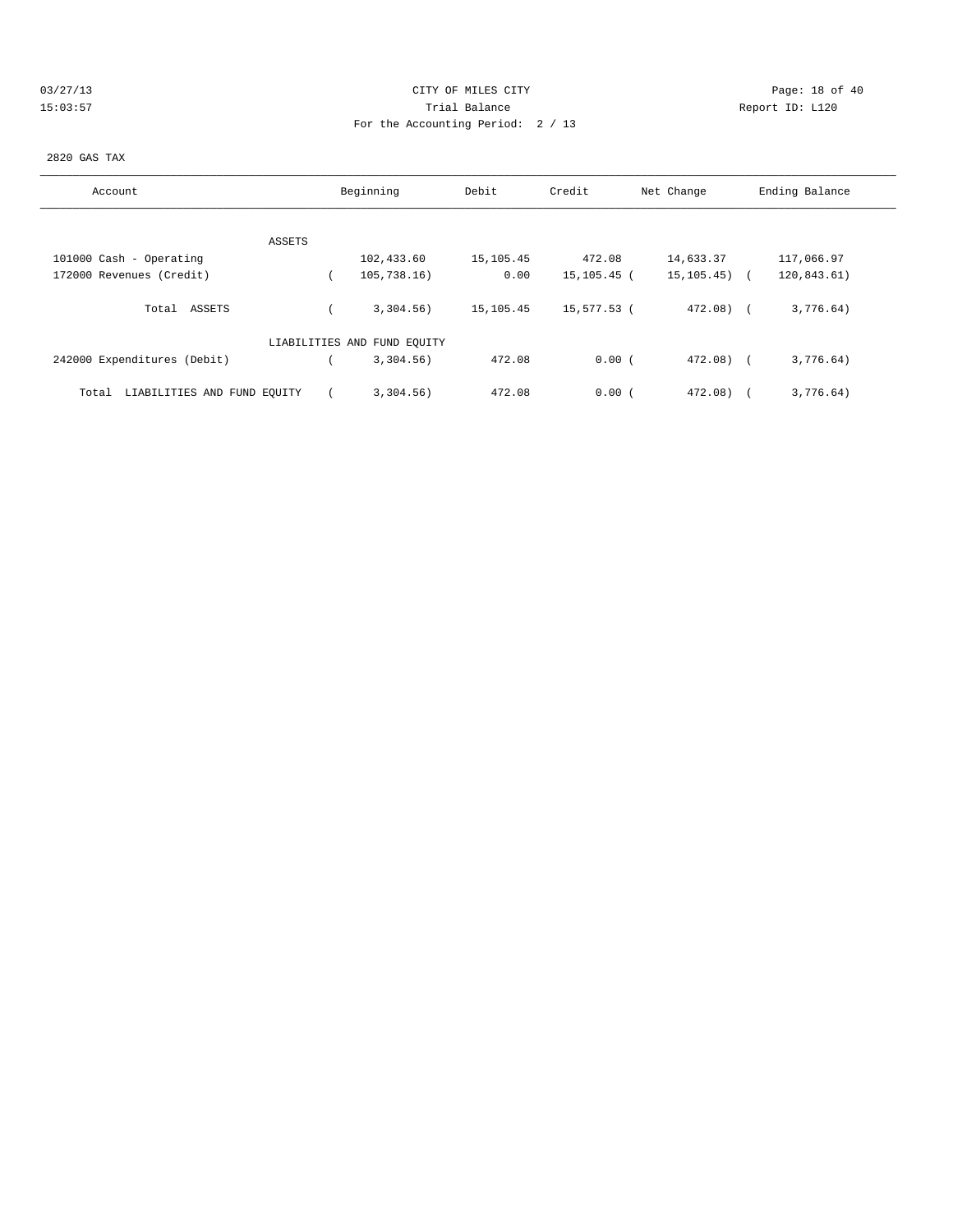# 03/27/13 Page: 19 of 40 15:03:57 Trial Balance Report ID: L120 For the Accounting Period: 2 / 13

#### 2850 911 EMERGENCY

| Account                              | Beginning |                             | Debit    | Credit       | Net Change     | Ending Balance |
|--------------------------------------|-----------|-----------------------------|----------|--------------|----------------|----------------|
|                                      |           |                             |          |              |                |                |
|                                      | ASSETS    |                             |          |              |                |                |
| 101000 Cash - Operating              |           | 50,641.34                   | 287.69   | $3,513.12$ ( | 3, 225.43)     | 47, 415.91     |
| 172000 Revenues (Credit)             |           | 103, 182.91)                | 0.00     | $7.85$ (     | $7.85)$ (      | 103,190.76)    |
| Total ASSETS                         |           | 52, 541.57)                 | 287.69   | $3,520.97$ ( | $3, 233, 28$ ( | 55,774.85)     |
|                                      |           | LIABILITIES AND FUND EQUITY |          |              |                |                |
| 202000 Accounts Payable              |           | 0.00                        | 3,513.12 | 3,513.12     | 0.00           | 0.00           |
| 242000 Expenditures (Debit)          |           | 124,682.34)                 | 3,513.12 | 279.84 (     | 3, 233, 28)    | 127,915.62)    |
| 271000 Unreserved Fund Balance       |           | 72,140.77                   | 0.00     | 0.00         | 0.00           | 72,140.77      |
| LIABILITIES AND FUND EQUITY<br>Total |           | 52,541.57)                  | 7,026.24 | 3,792.96 (   | 3, 233, 28)    | 55,774.85)     |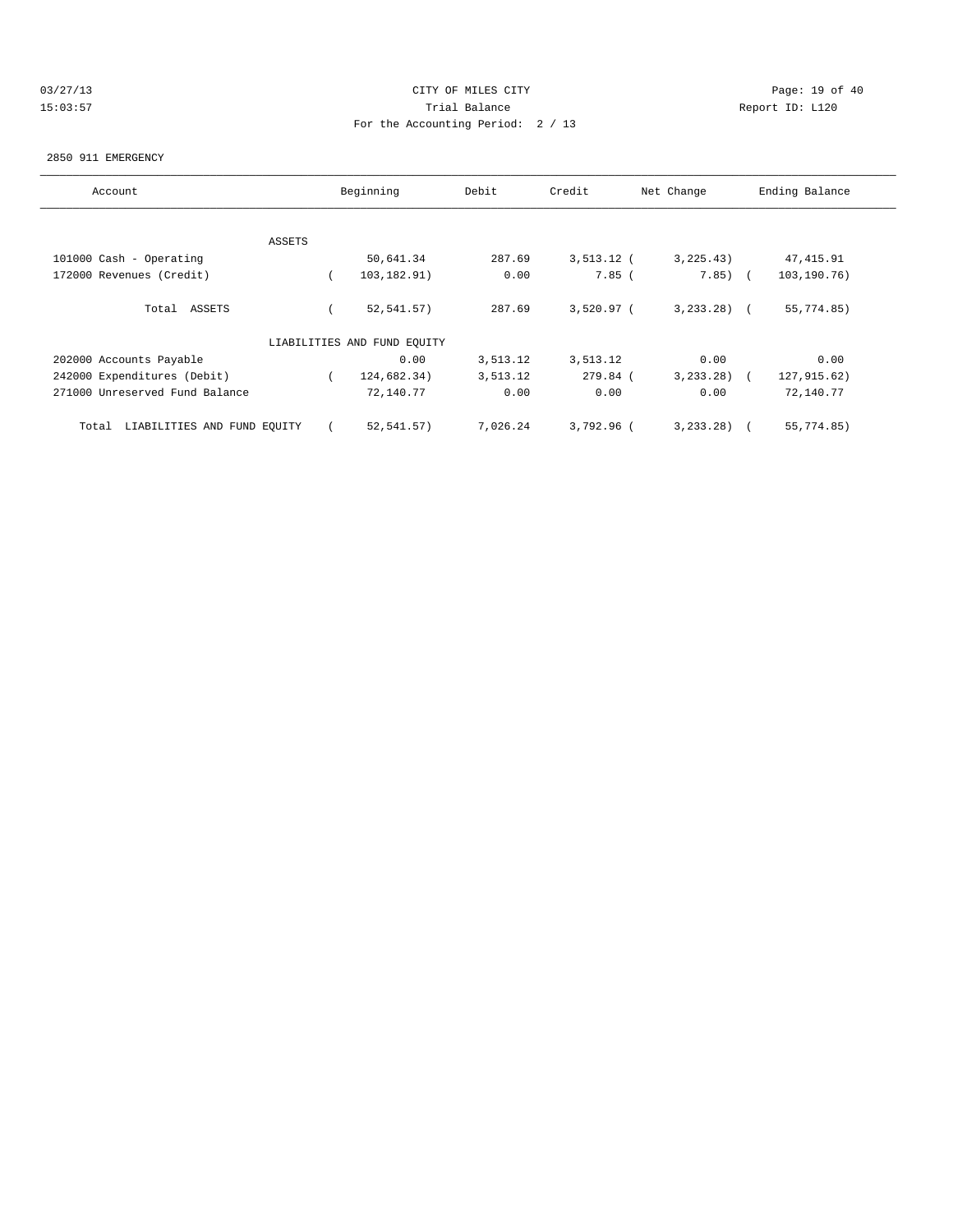# 03/27/13 Page: 20 of 40 15:03:57 Trial Balance Report ID: L120 For the Accounting Period: 2 / 13

#### 2880 LIBRARY GRANTS

| Account                                | Beginning                   | Debit  | Credit     | Net Change | Ending Balance |  |
|----------------------------------------|-----------------------------|--------|------------|------------|----------------|--|
|                                        |                             |        |            |            |                |  |
| <b>ASSETS</b>                          |                             |        |            |            |                |  |
| 101000 Cash - Operating                | 198.00)                     | 198.00 | 0.00       | 198.00     | 0.00           |  |
| 101003 Cash - per capita               | 1,402.71                    | 0.00   | 0.00       | 0.00       | 1,402.71       |  |
| $101020$ Cash - Op/ILL                 | 2,113.58                    | 0.00   | $403.00$ ( | $403.00$ ) | 1,710.58       |  |
| 101030 Cash - Sagebrush Fed/Base Grant | 4,829.80                    | 618.80 | 0.00       | 618.80     | 5,448.60       |  |
| 101033 Library - Humanities Grant      | 1,316.77                    | 0.00   | 0.00       | 0.00       | 1,316.77       |  |
| 172000 Revenues (Credit)               | 9,820.01)                   | 0.00   | 0.00       | 0.00       | 9,820.01)      |  |
| Total ASSETS                           | 355.15)                     | 816.80 | 403.00     | 413.80     | 58.65          |  |
|                                        | LIABILITIES AND FUND EQUITY |        |            |            |                |  |
| 202000 Accounts Payable                | 0.00                        | 205.00 | 205.00     | 0.00       | 0.00           |  |
| 242000 Expenditures (Debit)            | 4,038.51)                   | 205.00 | 618.80     | 413.80     | 3,624.71)      |  |
| 271000 Unreserved Fund Balance         | 3,683.36                    | 0.00   | 0.00       | 0.00       | 3,683.36       |  |
| LIABILITIES AND FUND EQUITY<br>Total   | 355.15)                     | 410.00 | 823.80     | 413.80     | 58.65          |  |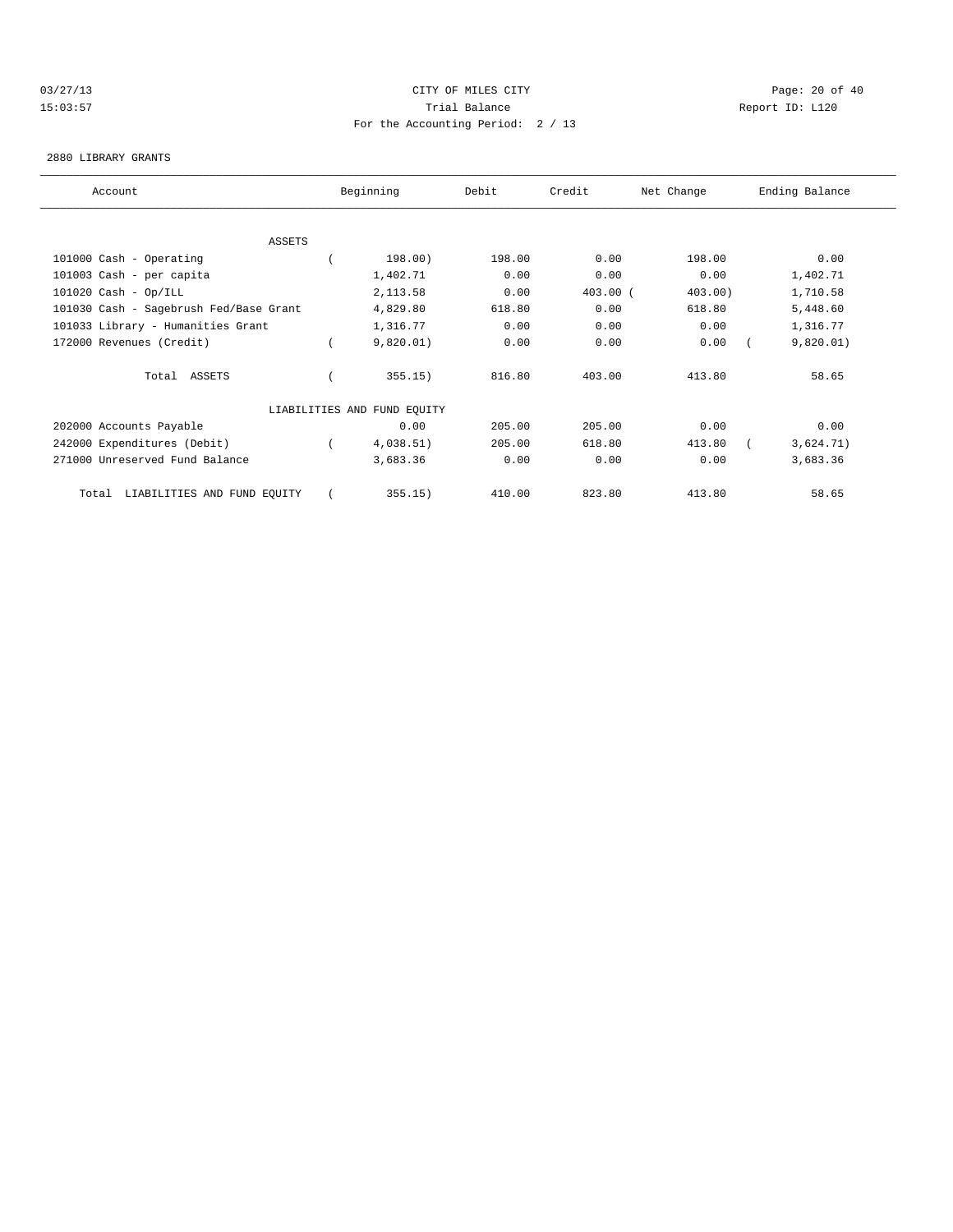# 03/27/13 Page: 21 of 40 15:03:57 Trial Balance Report ID: L120 For the Accounting Period: 2 / 13

### 2935 Historic Preservation

| Account                              |               | Beginning                   | Debit    | Credit       | Net Change   | Ending Balance |
|--------------------------------------|---------------|-----------------------------|----------|--------------|--------------|----------------|
|                                      |               |                             |          |              |              |                |
|                                      | <b>ASSETS</b> |                             |          |              |              |                |
| 101000 Cash - Operating              |               | 6,307.25                    | 0.00     | $1,829.10$ ( | 1,829.10)    | 4,478.15       |
| 172000 Revenues (Credit)             |               | 8,499.71)                   | 0.00     | 0.00         | 0.00         | 8,499.71)      |
| Total ASSETS                         |               | 2,192.46)                   | 0.00     | $1,829.10$ ( | $1,829.10$ ( | 4,021.56)      |
|                                      |               | LIABILITIES AND FUND EQUITY |          |              |              |                |
| 202000 Accounts Payable              |               | 0.00                        | 960.00   | 960.00       | 0.00         | 0.00           |
| 242000 Expenditures (Debit)          |               | 5,686.02)                   | 1,829.10 | 0.00(        | 1,829.10)    | 7, 515.12)     |
| 271000 Unreserved Fund Balance       |               | 3,493.56                    | 0.00     | 0.00         | 0.00         | 3,493.56       |
| LIABILITIES AND FUND EQUITY<br>Total |               | 2,192.46)                   | 2,789.10 | $960.00$ $($ | 1,829.10)    | 4,021.56)      |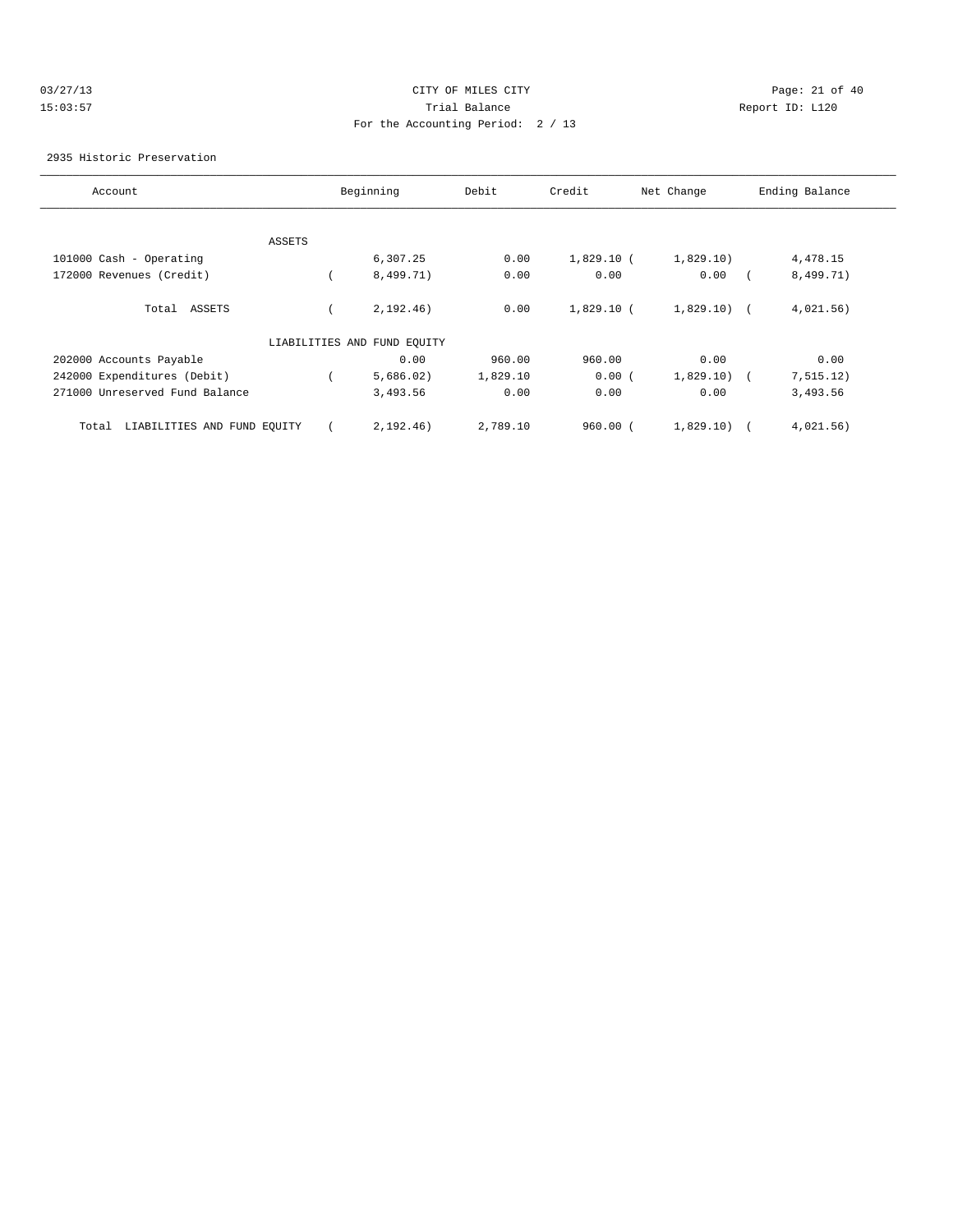| 03/27/13 | CITY OF MILES CITY                | Page: $22$ of $40$ |
|----------|-----------------------------------|--------------------|
| 15:03:57 | Trial Balance                     | Report ID: L120    |
|          | For the Accounting Period: 2 / 13 |                    |

2985 RETIRED SENIOR VOLUNTEER PROG (RSVP)

| Account                                | Beginning                   | Debit     | Credit       | Net Change   | Ending Balance |
|----------------------------------------|-----------------------------|-----------|--------------|--------------|----------------|
|                                        |                             |           |              |              |                |
| <b>ASSETS</b>                          |                             |           |              |              |                |
| 101000 Cash - Operating                | 822.28)                     | 6,602.13  | 5,797.12     | 805.01       | 17.27)         |
| 101004 RSVP Non-Federal Cash Operating | 12,418.45                   | 595.36    | $2,085.25$ ( | 1,489.89)    | 10,928.56      |
| 103100 Petty Cash-                     | 200.00                      | 0.00      | 0.00         | 0.00         | 200.00         |
| 172000 Revenues (Credit)               | 43, 278.02)                 | 0.00      | 7,066.98 (   | $7,066.98$ ( | 50, 345.00)    |
| Total ASSETS                           | 31,481.85)                  | 7,197.49  | 14,949.35 (  | 7,751.86) (  | 39, 233. 71)   |
|                                        | LIABILITIES AND FUND EQUITY |           |              |              |                |
| 202000 Accounts Payable                | 0.00                        | 2,960.17  | 2,960.17     | 0.00         | 0.00           |
| 242000 Expenditures (Debit)            | 38,447.03)                  | 7,751.86  | 0.00(        | 7,751.86) (  | 46,198.89)     |
| 271000 Unreserved Fund Balance         | 6,965.18                    | 0.00      | 0.00         | 0.00         | 6,965.18       |
| LIABILITIES AND FUND EQUITY<br>Total   | 31,481.85)                  | 10,712.03 | 2,960.17 (   | 7,751.86)    | 39, 233. 71)   |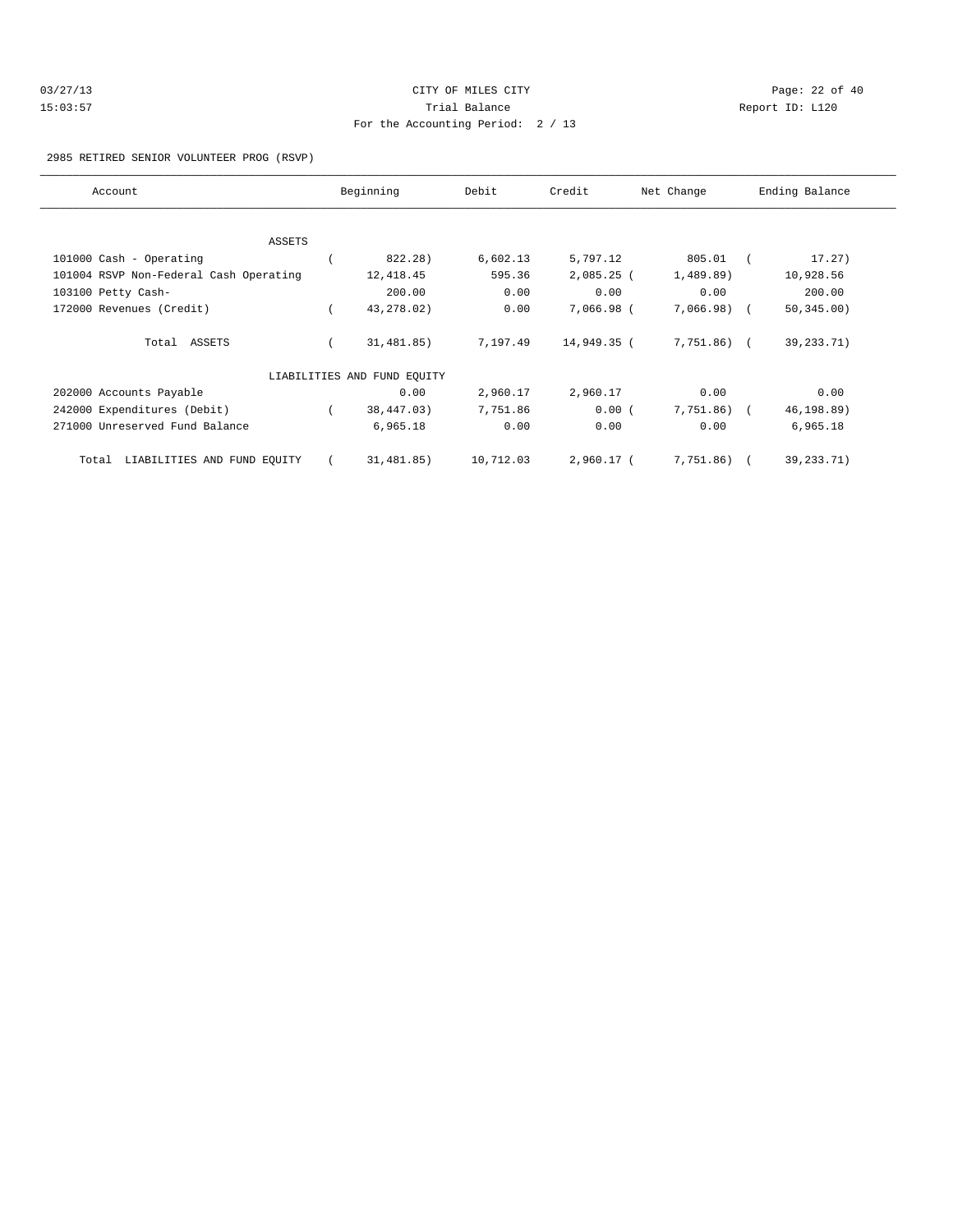| 03/27/13 |  |  |  |  |
|----------|--|--|--|--|
| 15:03:57 |  |  |  |  |

# CITY OF MILES CITY CONTROL CONTROL CONTROL CONTROL CONTROL PAGE: 23 of 40 15:03:57 Trial Balance Communications of the Report ID: L120 For the Accounting Period: 2 / 13

3300 Judgement & Losses-Power Settlement

| Account                                     | Beginning                   | Debit | Credit | Net Change | Ending Balance |
|---------------------------------------------|-----------------------------|-------|--------|------------|----------------|
|                                             |                             |       |        |            |                |
| <b>ASSETS</b>                               |                             |       |        |            |                |
| 101000 Cash - Operating                     | 221.05)                     | 0.00  | 0.00   | 0.00       | 221.05)        |
| 113207 Taxes Receivable - Real 2007         | 79.06                       | 0.00  | 0.00   | 0.00       | 79.06          |
| 113208 taxes Receivable - Real 2008         | 0.36                        | 0.00  | 0.00   | 0.00       | 0.36           |
| 115207 Taxes Receivable - Personal 2007     | 1.31)                       | 0.00  | 0.00   | 0.00       | 1.31)          |
| 115208 Taxes Receivable - Personal 2008     | 0.52                        | 0.00  | 0.00   | 0.00       | 0.52           |
| 115209 Taxes Receivable Personal 2009       | 0.01)                       | 0.00  | 0.00   | 0.00       | 0.01)          |
| 172000 Revenues (Credit)                    | 16.78)                      | 0.00  | 0.00   | 0.00       | 16.78)         |
| Total ASSETS                                | 159.21)                     | 0.00  | 0.00   | 0.00       | 159.21)        |
|                                             | LIABILITIES AND FUND EQUITY |       |        |            |                |
| 223100 Deferred Revenue - Real Prop Taxes   | 79.42                       | 0.00  | 0.00   | 0.00       | 79.42          |
| 223200 Deferred Revenue - Pers Prop Taxes ( | 0.80)                       | 0.00  | 0.00   | 0.00       | 0.80)          |
| 271000 Unreserved Fund Balance              | 237.83)                     | 0.00  | 0.00   | 0.00       | 237.83         |
| LIABILITIES AND FUND EQUITY<br>Total        | 159.21)                     | 0.00  | 0.00   | 0.00       | 159.21)        |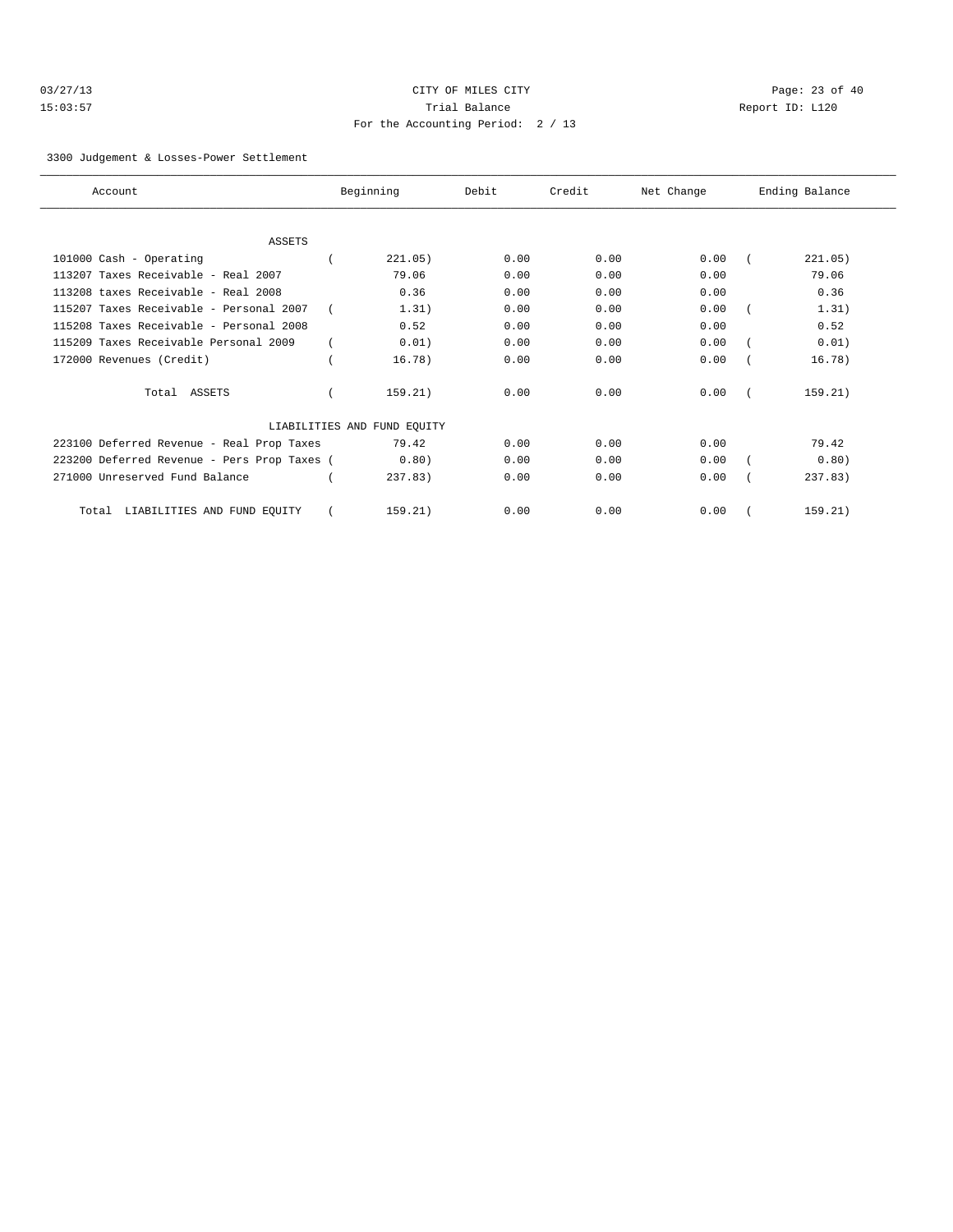### 4000 General Fund Capitol Improvement Fund

| Account                              |               | Beginning                   | Debit     | Credit      | Net Change | Ending Balance |
|--------------------------------------|---------------|-----------------------------|-----------|-------------|------------|----------------|
|                                      |               |                             |           |             |            |                |
|                                      | <b>ASSETS</b> |                             |           |             |            |                |
| 101000 Cash - Operating              |               | 235,694.64                  | 36.54     | 43,007.00 ( | 42,970.46) | 192,724.18     |
| 172000 Revenues (Credit)             |               | 294.64)                     | 0.00      | $36.54$ (   | $36.54)$ ( | 331.18)        |
| Total ASSETS                         |               | 235,400.00                  | 36.54     | 43,043.54 ( | 43,007.00) | 192,393.00     |
|                                      |               | LIABILITIES AND FUND EQUITY |           |             |            |                |
| 202000 Accounts Payable              |               | 0.00                        | 43,007.00 | 43,007.00   | 0.00       | 0.00           |
| 242000 Expenditures (Debit)          |               | 14,600.00)                  | 43,007.00 | 0.00(       | 43,007.00) | $57,607.00$ )  |
| 271000 Unreserved Fund Balance       |               | 250,000.00                  | 0.00      | 0.00        | 0.00       | 250,000.00     |
| LIABILITIES AND FUND EQUITY<br>Total |               | 235,400.00                  | 86,014.00 | 43,007.00 ( | 43,007.00) | 192,393.00     |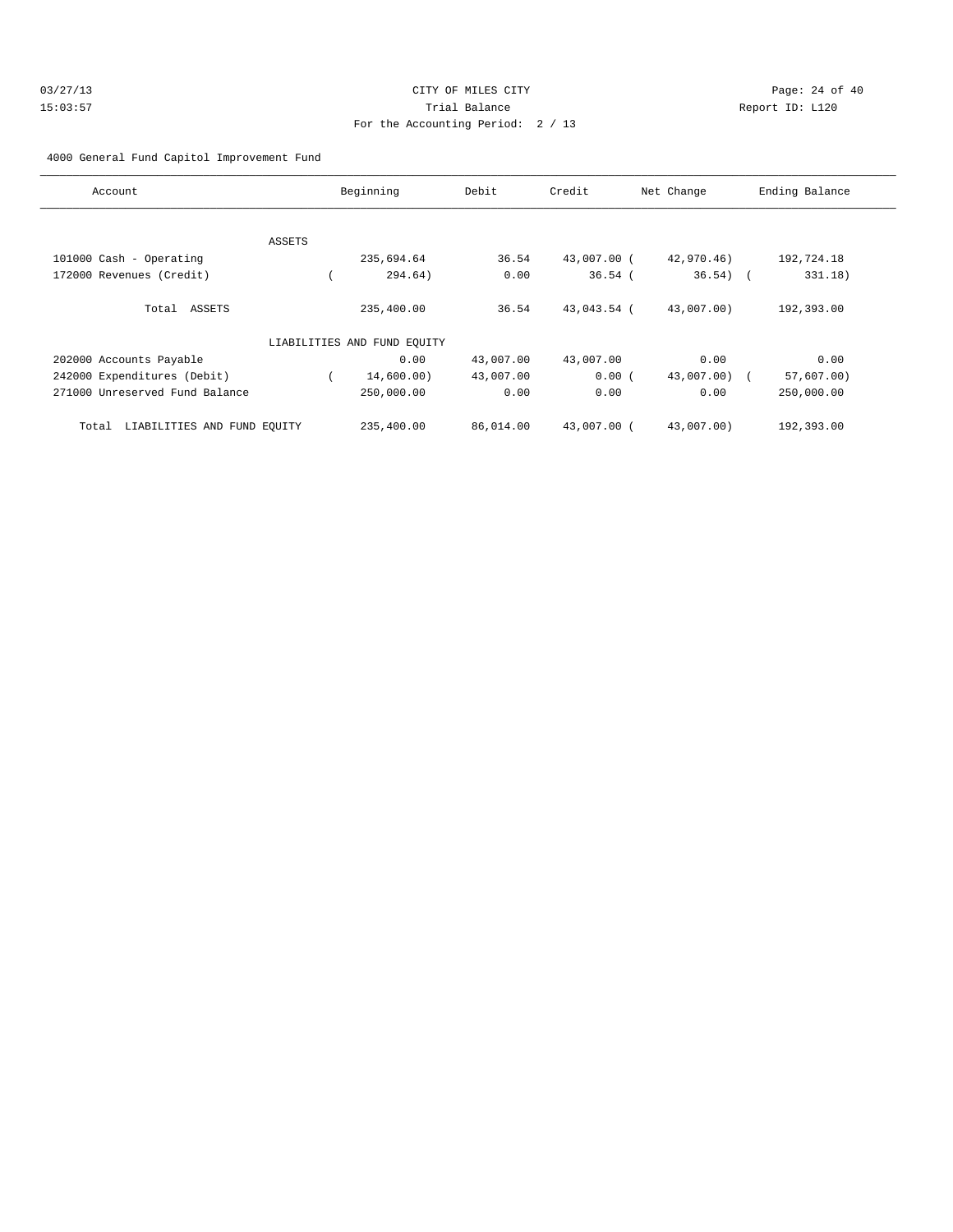| 03/27/13 | CITY OF MILES CITY                | Page: 25 of 40  |  |
|----------|-----------------------------------|-----------------|--|
| 15:03:57 | Trial Balance                     | Report ID: L120 |  |
|          | For the Accounting Period: 2 / 13 |                 |  |

4060 CAPITAL IMPROV-PUBLIC WORKS

| Account                              | Beginning                   | Debit  | Credit   | Net Change | Ending Balance |
|--------------------------------------|-----------------------------|--------|----------|------------|----------------|
|                                      |                             |        |          |            |                |
| ASSETS                               |                             |        |          |            |                |
| 101000 Cash - Operating              | 101,777.00                  | 265.78 | 0.00     | 265.78     | 102,042.78     |
| 172000 Revenues (Credit)             | 26, 212, 08)                | 0.00   | 265.78 ( | 265.78) (  | 26,477.86)     |
| Total ASSETS                         | 75,564.92                   | 265.78 | 265.78   | 0.00       | 75,564.92      |
|                                      | LIABILITIES AND FUND EQUITY |        |          |            |                |
| 271000 Unreserved Fund Balance       | 75,564.92                   | 0.00   | 0.00     | 0.00       | 75,564.92      |
| LIABILITIES AND FUND EQUITY<br>Total | 75,564.92                   | 0.00   | 0.00     | 0.00       | 75,564.92      |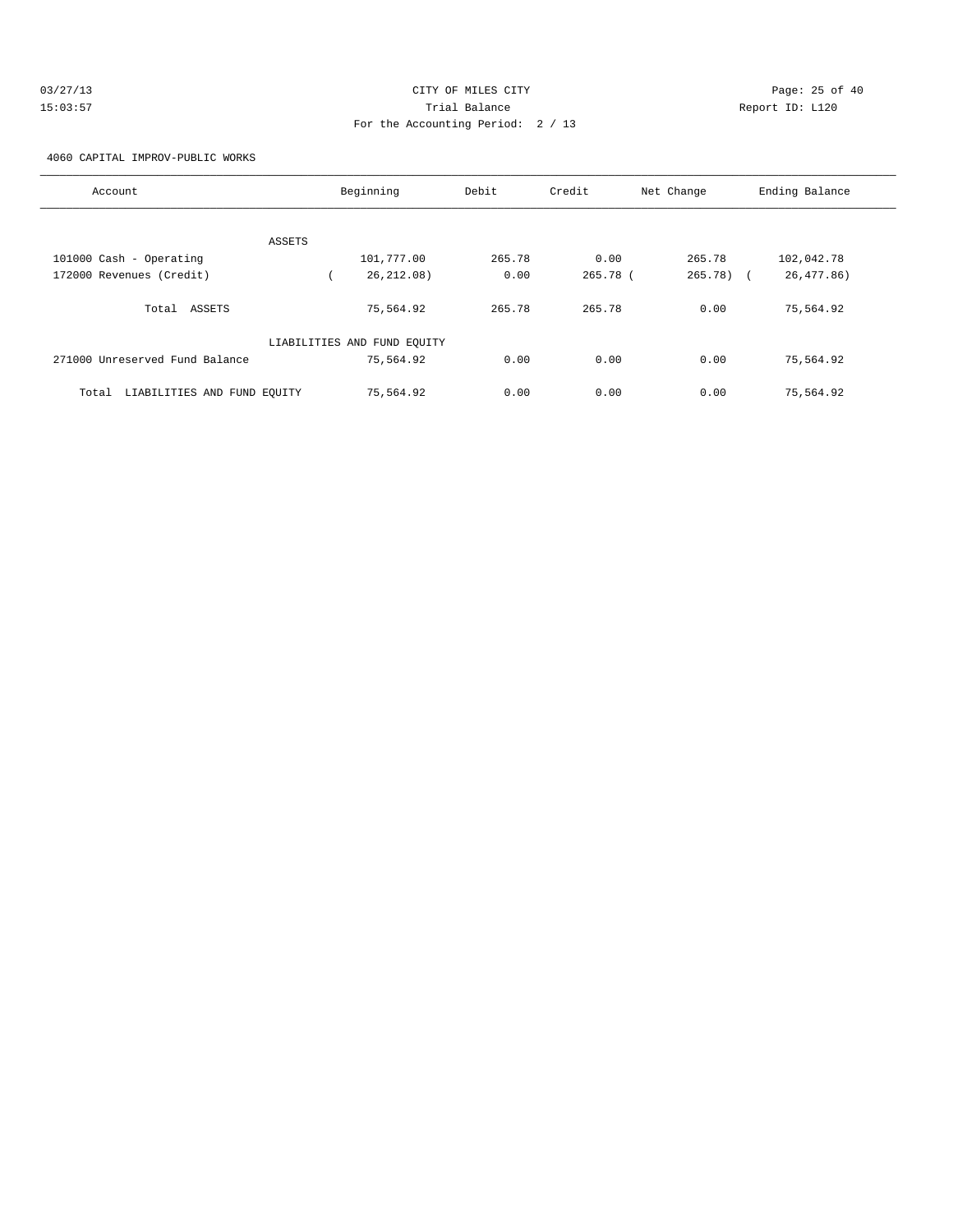## $O3/27/13$  Page: 26 of 40 15:03:57 Trial Balance Report ID: L120 For the Accounting Period: 2 / 13

#### 5210 WATER UTILITY

| Account                                      | Beginning                   | Debit      | Credit       | Net Change  | Ending Balance          |
|----------------------------------------------|-----------------------------|------------|--------------|-------------|-------------------------|
|                                              |                             |            |              |             |                         |
| ASSETS<br>101000 Cash - Operating            | 2, 111, 342.26              | 131,416.83 | 127, 242.78  | 4,174.05    | 2, 115, 516.31          |
| 101010 Deposit Cash                          | 26,950.00                   | 750.00     | $1,050.00$ ( | 300.00)     | 26,650.00               |
| 102113 Cash - NE Water Line Proj<br>$\left($ | 157,632.82)                 | 0.00       | 0.00         | 0.00        | 157,632.82)             |
| 102240 Cash - Replacement & Depreciation     | 1,497,460.39                | 0.00       | 7,871.04 (   | 7,871.04)   | 1,489,589.35            |
| 102250 Cash - System Devlopment Fees         | 229,658.25                  | 0.00       | 0.00         | 0.00        | 229,658.25              |
| 102270 Cash - Curb Stop Replacement Fee      | 155, 134.78                 | 3,249.91   | 0.00         | 3,249.91    | 158,384.69              |
| 102312 RevBnd/CurYearDebt-DNRC/CarbonTank    | 17,926.86                   | 12,745.52  | 0.00         | 12,745.52   | 30,672.38               |
| 102313 RevBnd/CurYearDebt-DNRC/NE WtrLine    | 12,969.89                   | 12,745.52  | 0.00         | 12,745.52   | 25,715.41               |
| 102315 RevBnd/CurYearDebt-ARRA/NE Water Li   | 1,498.97                    | 1,513.96   | 0.00         | 1,513.96    | 3,012.93                |
| 102322 RevBnd/Reserve-DNRC/CarbonTank        | 153,009.00                  | 0.00       | 0.00         | 0.00        | 153,009.00              |
| 102323 RevBnd/Reserve-DNRC/NE WtrLine        | 153,808.00                  | 0.00       | 0.00         | 0.00        | 153,808.00              |
| 102325 RevBnd/Reserve-ARRA B-NE Waterline    | 18,245.00                   | 0.00       | 0.00         | 0.00        | 18,245.00               |
| 103000 Petty Cash                            | 330.00                      | 0.00       | 0.00         | 0.00        | 330.00                  |
| 122000 Accounts Receivable                   | 154, 112.73                 | 146,024.91 | 127,580.30   | 18,444.61   | 172,557.34              |
| 122020 Accounts Receivable-\$2.00 State Ass  | 6,126.09                    | 0.00       | 4,694.53 (   | 4,694.53)   | 1,431.56                |
| 132000 Due From Government (Short Term)      | 189,246.03                  | 0.00       | 0.00         | 0.00        | 189,246.03              |
| 145000 Deferred Charges                      | 24,815.35                   | 0.00       | 0.00         | 0.00        | 24,815.35               |
| 172000 Revenues (Credit)<br>$\left($         | 1,551,959.66)               | 7,042.00   | 144,891.66 ( | 137,849.66) | 1,689,809.32)           |
| 176000 UNAMORTIZED CHARGES-REFUNDING BONDS   | 8,500.00                    | 0.00       | 0.00         | 0.00        | 8,500.00                |
| 181000 Land                                  | 41,844.00                   | 0.00       | 0.00         | 0.00        | 41,844.00               |
| 182000 Buildings                             | 22,997.00                   | 0.00       | 0.00         | 0.00        | 22,997.00               |
| 182100 Allowance for Depr - Buildings (Cre(  | 22,997.00)                  | 0.00       | 0.00         | 0.00        | 22,997.00)<br>$\left($  |
| 186000 Machinery and Equipment               | 356,327.90                  | 0.00       | 0.00         | 0.00        | 356, 327.90             |
| 186100 Allowance for Depr - Machinery & Eq(  | 216, 133.00)                | 0.00       | 0.00         | 0.00        | 216, 133.00)            |
| 188000 Const. Work in Progress-NE Wtr Line   | 224,576.73                  | 0.00       | 0.00         | 0.00        | 224,576.73              |
| 189100 Source of Supply                      | 3,600,885.49                | 0.00       | 0.00         | 0.00        | 3,600,885.49            |
| 189110 Allowance for Depreciation - Source(  | 360,210.00)                 | 0.00       | 0.00         | 0.00        | 360,210.00)<br>$\left($ |
| 189300 Treatment Plant                       | 3,660,621.00                | 0.00       | 0.00         | 0.00        | 3,660,621.00            |
| 189310 Allowance for Depr - Treatment Plan(  | 1,667,351.00)               | 0.00       | 0.00         | 0.00        | (1,667,351.00)          |
| 189400 Transmission & Distribution           | 11, 279, 149.97             | 0.00       | 0.00         | 0.00        | 11, 279, 149.97         |
| 189410 Allowance for Depr - Trans & Distri(  | 2,873,127.00)               | 0.00       | 0.00         | 0.00        | 2,873,127.00)           |
|                                              |                             |            |              |             |                         |
| Total ASSETS                                 | 17,098,125.21               | 315,488.65 | 413,330.31 ( | 97,841.66)  | 17,000,283.55           |
|                                              | LIABILITIES AND FUND EQUITY |            |              |             |                         |
| 202000 Accounts Payable                      | 0.00                        | 51,083.83  | 51,083.83    | 0.00        | 0.00                    |
| 202100 Accounts Payable                      | 172,999.50                  | 0.00       | 0.00         | 0.00        | 172,999.50              |
| 214000 Deposits Payable                      | 26,950.00                   | 1,050.00   | 750.00 (     | 300.00)     | 26,650.00               |
| 214010 Refunds Payable                       | 0.00                        | 54.50      | 54.50        | 0.00        | 0.00                    |
| 231000 BONDS PAYABLE                         | 5,291,874.00                | 0.00       | 0.00         | 0.00        | 5,291,874.00            |
| 238000 Other Post Employment Benefits        | 13,665.00                   | 0.00       | 0.00         | 0.00        | 13,665.00               |
| 239000 Compensated Absences Payable          | 87,594.00                   | 0.00       | 0.00         | 0.00        | 87,594.00               |
| 242000 Expenditures (Debit)                  | (1,001,738.48)              | 97,727.79  | 186.13 (     | 97,541.66)  | 1,099,280.14)           |
| 250300 Reserve Revenue Bond - Current Debt   | 323, 303.85                 | 0.00       | 0.00         | 0.00        | 323,303.85              |
| 250500 Reserve - System Dev Fees             | 171,098.25                  | 0.00       | 0.00         | 0.00        | 171,098.25              |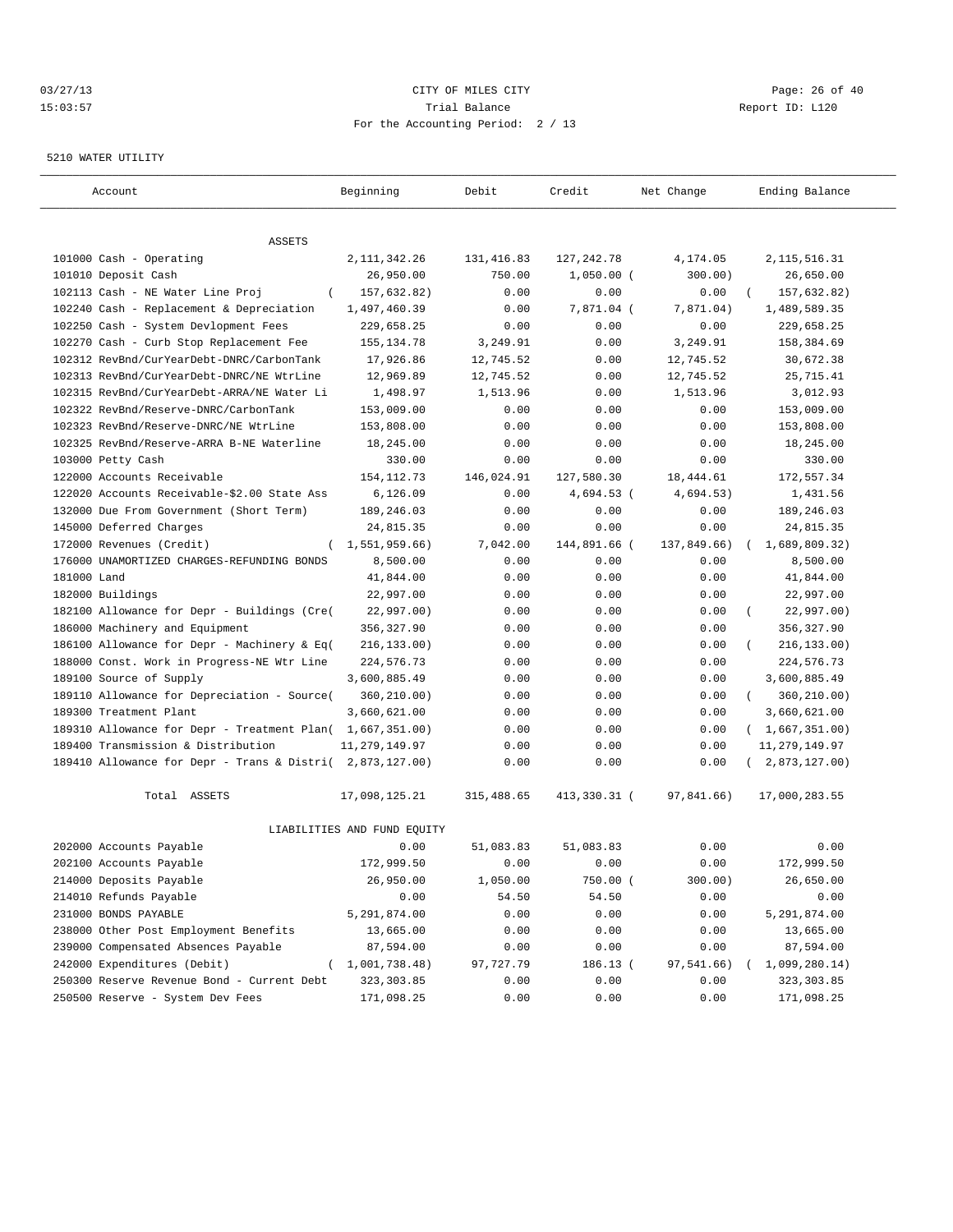| 03/27/13 | CITY OF MILES CITY                | Page: 27 of 40  |
|----------|-----------------------------------|-----------------|
| 15:03:57 | Trial Balance                     | Report ID: L120 |
|          | For the Accounting Period: 2 / 13 |                 |
|          |                                   |                 |

#### 5210 WATER UTILITY

| Account                                    | Beginning     | Debit      | Credit    | Net Change | Ending Balance |
|--------------------------------------------|---------------|------------|-----------|------------|----------------|
| 250600 Reserve for Replacement & Depreciat | 1,351,889.30  | 0.00       | 0.00      | 0.00       | 1,351,889.30   |
| 271000 Unreserved Fund Balance             | 3,954,118.28  | 0.00       | 0.00      | 0.00       | 3,954,118.28   |
| 272000 Unreserved Retained Earnings        | 6,706,371.51  | 0.00       | 0.00      | 0.00       | 6,706,371.51   |
| LIABILITIES AND FUND EQUITY<br>Total       | 17,098,125.21 | 149,916.12 | 52.074.46 | 97.841.66) | 17,000,283.55  |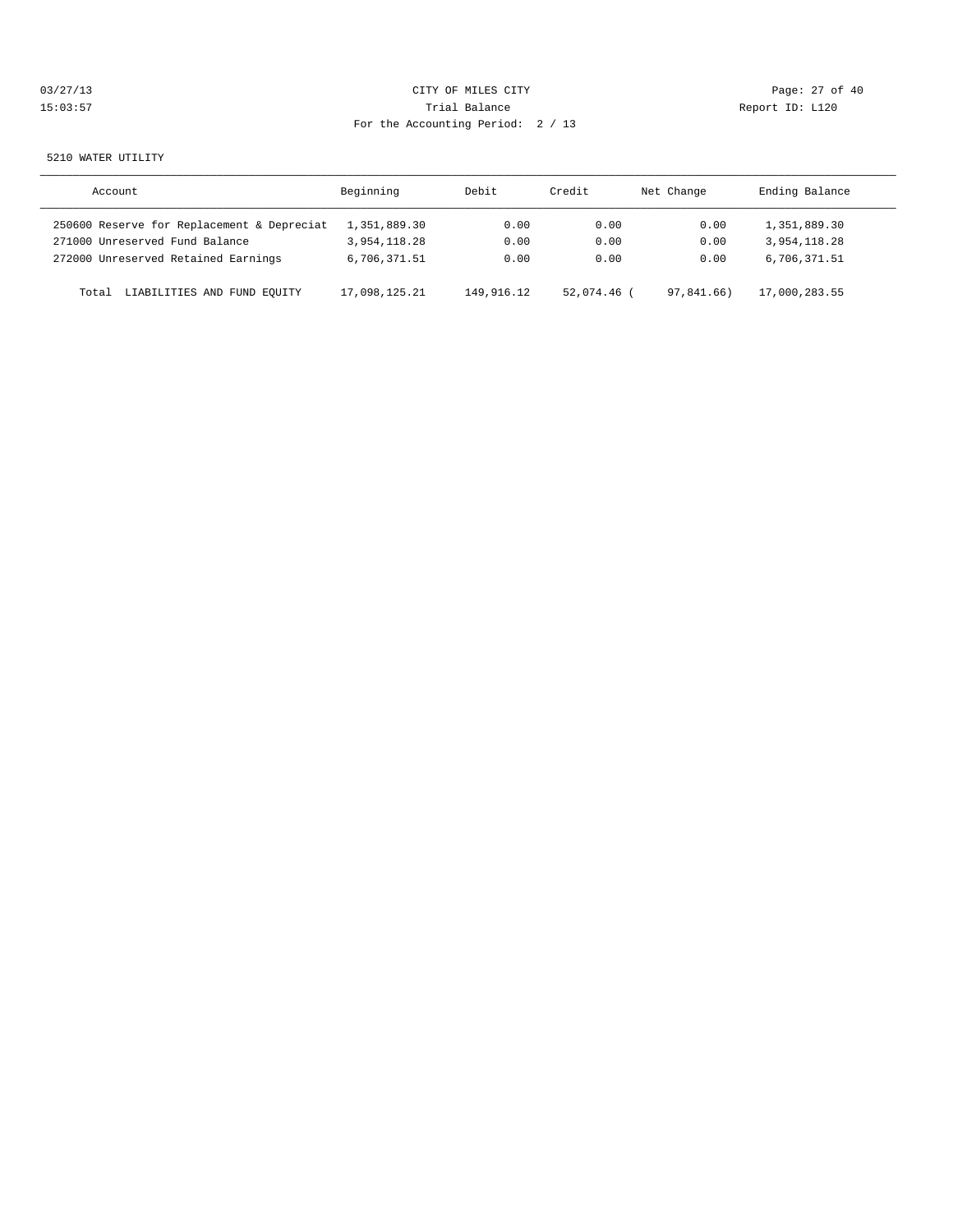# 03/27/13 Page: 28 of 40 15:03:57 Trial Balance Report ID: L120 For the Accounting Period: 2 / 13

### 5310 SEWER UTILITY

| Account                                     | Beginning                   | Debit       | Credit       | Net Change    | Ending Balance            |
|---------------------------------------------|-----------------------------|-------------|--------------|---------------|---------------------------|
| ASSETS                                      |                             |             |              |               |                           |
| 101000 Cash - Operating                     | 1,021,750.37                | 85,079.21   | 66,939.61    | 18,139.60     | 1,039,889.97              |
| 102240 Cash - Replacement & Depreciation    | 979,081.09                  | 0.00        | 295,393.87 ( | 295, 393.87)  | 683,687.22                |
| 102250 Cash - System Devlopment Fees        | 117,890.91                  | 0.00        | 0.00         | 0.00          | 117,890.91                |
| 102316 RevBnd/CurYearDebt-Phase 1 Haynes L  | 26,554.38                   | 7,850.90    | 0.00         | 7.850.90      | 34,405.28                 |
| 102390 REV BOND/RESERVE-Sewer Phase 1       | 13,650.00                   | 0.00        | 0.00         | 0.00          | 13,650.00                 |
| 122000 Accounts Receivable                  | 101,338.77                  | 90,036.20   | 83, 133.86   | 6,902.34      | 108,241.11                |
| 172000 Revenues (Credit)                    | 816,990.15)                 | 0.00        | 91,862.92 (  | 91,862.92)    | 908,853.07)<br>$\sqrt{2}$ |
| 181000 Land                                 | 2.00                        | 0.00        | 0.00         | 0.00          | 2.00                      |
| 186000 Machinery and Equipment              | 602, 378.38                 | 0.00        | 0.00         | 0.00          | 602, 378.38               |
| 186100 Allowance for Depr - Machinery & Eq( | 316, 142.00)                | 0.00        | 0.00         | 0.00          | 316, 142.00)              |
| 188000 Const. Work in Progress-NE Wtr Line  | 192,623.55                  | 0.00        | 0.00         | 0.00          | 192,623.55                |
| 189300 Treatment Plant                      | 2,595,500.05                | 0.00        | 0.00         | 0.00          | 2,595,500.05              |
| 189310 Allowance for Depr - Treatment Plan( | 1,156,785.00)               | 0.00        | 0.00         | 0.00          | (1, 156, 785.00)          |
| 189400 Transmission & Distribution          | 2,505,127.65                | 0.00        | 0.00         | 0.00          | 2,505,127.65              |
| 189410 Allowance for Depr - Trans & Distri( | 1,050,830.00                | 0.00        | 0.00         | 0.00          | 1,050,830.00              |
| Total ASSETS                                | 4,815,150.00                | 182,966.31  | 537,330.26 ( | 354,363.95)   | 4,460,786.05              |
|                                             | LIABILITIES AND FUND EQUITY |             |              |               |                           |
| 202000 Accounts Payable                     | 0.00                        | 314, 283.53 | 314, 283.53  | 0.00          | 0.00                      |
| 238000 Other Post Employment Benefits       | 10,075.00                   | 0.00        | 0.00         | 0.00          | 10,075.00                 |
| 239000 Compensated Absences Payable         | 56,770.00                   | 0.00        | 0.00         | 0.00          | 56,770.00                 |
| 242000 Expenditures (Debit)                 | 1,323,149.68)               | 354,482.58  | $118.63$ (   | 354, 363.95)  | 1,677,513.63)             |
| 250500 Reserve - System Dev Fees            | 82,925.91                   | 0.00        | 0.00         | 0.00          | 82,925.91                 |
| 250600 Reserve for Replacement & Depreciat  | 1,666,491.83                | 0.00        | 0.00         | 0.00          | 1,666,491.83              |
| 271000 Unreserved Fund Balance              | 1,121,110.25                | 0.00        | 0.00         | 0.00          | 1, 121, 110.25            |
| 272000 Unreserved Retained Earnings         | 3,200,926.69                | 0.00        | 0.00         | 0.00          | 3,200,926.69              |
| Total LIABILITIES AND FUND EOUITY           | 4,815,150.00                | 668,766.11  | 314,402.16 ( | 354, 363, 95) | 4,460,786.05              |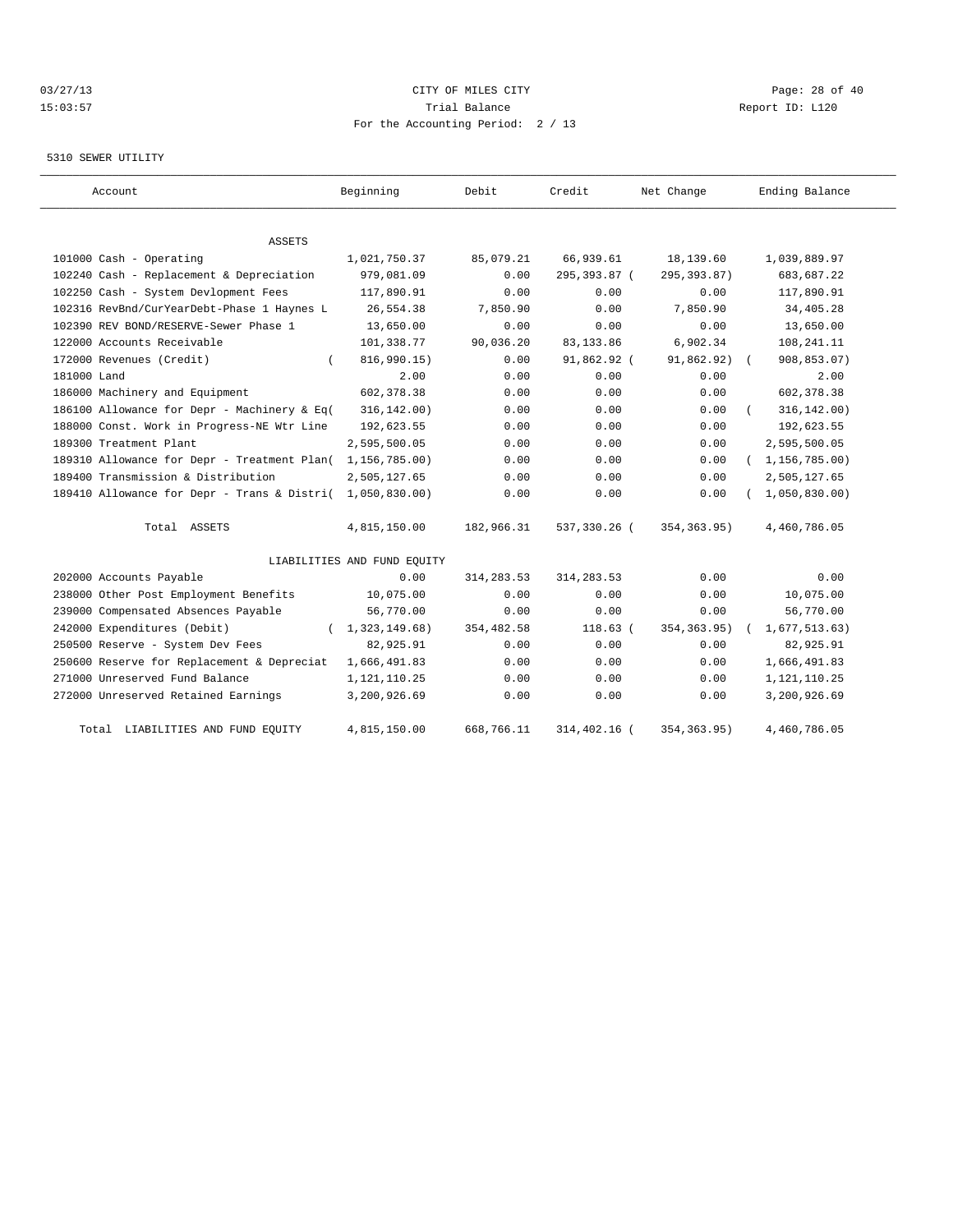# 03/27/13 Page: 29 of 40 15:03:57 Trial Balance Report ID: L120 For the Accounting Period: 2 / 13

5510 AMBULANCE FUND

| Account                                                   | Beginning                   | Debit     | Credit       | Net Change  | Ending Balance              |
|-----------------------------------------------------------|-----------------------------|-----------|--------------|-------------|-----------------------------|
| ASSETS                                                    |                             |           |              |             |                             |
| 101000 Cash - Operating                                   | 245, 154. 13)               | 19,730.16 | 48,789.13 (  | 29,058.97)  | 274, 213.10)                |
| 113206 Taxes Receivable - Real 2006                       | 27.41)                      | 0.00      | 0.00         | 0.00        | 27.41)                      |
| 113207 Taxes Receivable - Real 2007                       | 18.01                       | 0.00      | 0.00         | 0.00        | 18.01                       |
| 113208 taxes Receivable - Real 2008                       | 0.09                        | 0.00      | 0.00         | 0.00        | 0.09                        |
| 113209 Taxes Receivable - Real 2009                       | 18.51                       | 0.00      | 5.89(        | 5.89)       | 12.62                       |
| 113210 Taxes Receivable - Real 2010                       | 34.11                       | 0.00      | $1.55$ $($   | 1.55)       | 32.56                       |
| 113211 Taxes Receivable - Real 2011                       | 54.26                       | 0.00      | 3.00(        | 3.00)       | 51.26                       |
| 113212 Taxes Receivable- Real 2012                        | 2,973.84                    | 0.00      | 59.12(       | 59.12)      | 2,914.72                    |
| 115207 Taxes Receivable - Personal 2007<br>$\overline{ }$ | 0.80)                       | 0.00      | 0.00         | 0.00        | 0.80)                       |
| 115208 Taxes Receivable - Personal 2008                   | 0.12                        | 0.00      | 0.00         | 0.00        | 0.12                        |
| 115209 Taxes Receivable Personal 2009                     | 0.01)                       | 0.00      | 0.00         | 0.00        | 0.01)                       |
| 115211 Taxes Receivable Personal 2011                     | 0.17)                       | 0.00      | 0.00         | 0.00        | 0.17)                       |
| 115212 Taxes Receivable Personal 2012                     | 5.76                        | 0.00      | $1.57$ (     | 1.57)       | 4.19                        |
| 116000 Protested Taxes Receivable - Reals (               | 5.97)                       | 0.00      | 0.00         | 0.00        | 5.97)                       |
| 122000 Accounts Receivable                                | 318,784.30                  | 65,280.41 | 34, 345. 72  | 30,934.69   | 349,718.99                  |
| 122100 Acct Receivable                                    | 209,631.73)                 | 0.00      | 0.00         | 0.00        | 209,631.73)                 |
| 172000 Revenues (Credit)<br>$\overline{ }$                | 461, 237. 73)               | 673.32    | 66,026.34 (  | 65, 353.02) | 526,590.75)                 |
| 186000 Machinery and Equipment                            | 372,186.93                  | 0.00      | 0.00         | 0.00        | 372,186.93                  |
| 186100 Allowance for Depr - Machinery & Eq(               | 181,649.00)                 | 0.00      | 0.00         | 0.00        | 181,649.00)                 |
| Total ASSETS<br>$\left($                                  | 403,631.02)                 | 85,683.89 | 149,232.32 ( | 63,548.43)  | 467, 179. 45)<br>$\sqrt{2}$ |
|                                                           | LIABILITIES AND FUND EQUITY |           |              |             |                             |
| 202000 Accounts Payable                                   | 0.00                        | 6,988.79  | 7,036.79     | 48.00       | 48.00                       |
| 223100 Deferred Revenue - Real Prop Taxes                 | 2,849.65                    | 69.56     | 0.00(        | 69.56)      | 2,780.09                    |
| 223200 Deferred Revenue - Pers Prop Taxes (               | 18.94)                      | 1.57      | 0.00(        | 1.57)       | 20.51)                      |
| 235000 CONTRACTS/NOTES/LOANS PAYABLE                      | 115, 463. 19                | 0.00      | 0.00         | 0.00        | 115, 463.19                 |
| 238000 Other Post Employment Benefits                     | 10,029.00                   | 0.00      | 0.00         | 0.00        | 10,029.00                   |
| 239000 Compensated Absences Payable                       | 42,159.00                   | 0.00      | 0.00         | 0.00        | 42,159.00                   |
| 242000 Expenditures (Debit)                               | 546,929.39)                 | 63,591.80 | 66.50(       | 63, 525.30) | 610, 454.69)<br>$\sqrt{2}$  |
| 271000 Unreserved Fund Balance                            | 78,043.49                   | 0.00      | 0.00         | 0.00        | 78,043.49                   |
| 272000 Unreserved Retained Earnings<br>$\left($           | 105, 227.02)                | 0.00      | 0.00         | 0.00        | 105, 227.02)                |
| LIABILITIES AND FUND EQUITY<br>Total                      | 403,631.02)                 | 70,651.72 | $7,103.29$ ( | 63, 548.43) | 467, 179. 45)               |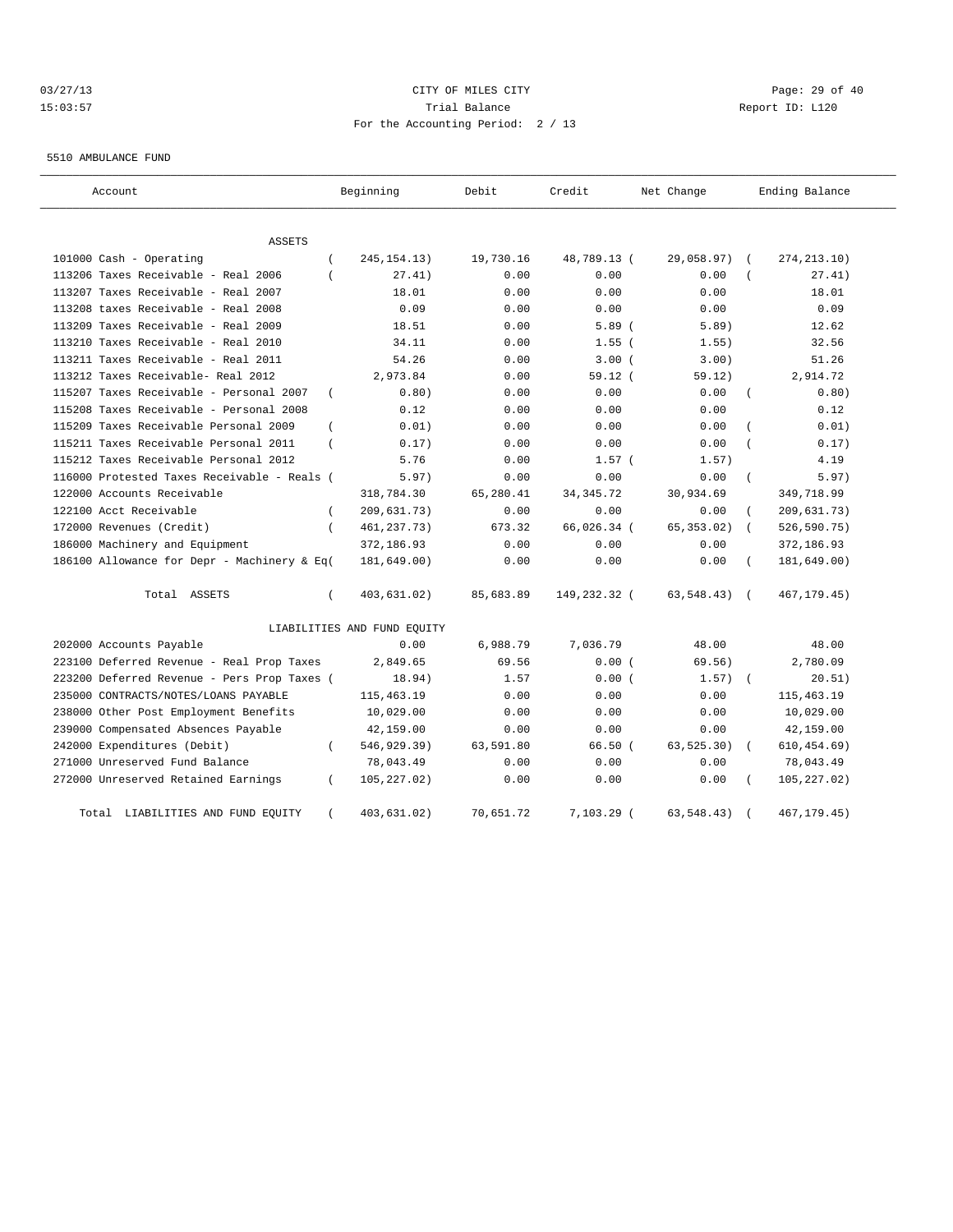# 03/27/13 Page: 30 of 40 15:03:57 Trial Balance Report ID: L120 For the Accounting Period: 2 / 13

5610 AIRPORT OPERATING

| Account                                                 | Beginning                   | Debit      | Credit       | Net Change  | Ending Balance           |
|---------------------------------------------------------|-----------------------------|------------|--------------|-------------|--------------------------|
|                                                         |                             |            |              |             |                          |
| <b>ASSETS</b>                                           |                             |            |              |             |                          |
| 101000 Cash - Operating                                 | 183,465.10                  | 20,915.99  | 105,235.54 ( | 84, 319.55) | 99,145.55                |
| 101100 Cash-FAA Grant/St Loan-2008                      | 6,673.74                    | 0.00       | 0.00         | 0.00        | 6,673.74                 |
| 102230 Cash - Surplus/Credit Card Acct                  | 100.00                      | 9,495.15   | 9,142.52     | 352.63      | 452.63                   |
| 103000 Petty Cash                                       | 100.00                      | 0.00       | 0.00         | 0.00        | 100.00                   |
| 113206 Taxes Receivable - Real 2006<br>$\overline{ }$   | 8.15)                       | 0.00       | 0.00         | 0.00        | 8.15)                    |
| 113207 Taxes Receivable - Real 2007                     | 29.37                       | 0.00       | 0.00         | 0.00        | 29.37                    |
| 113208 taxes Receivable - Real 2008                     | 0.12                        | 0.00       | 0.00         | 0.00        | 0.12                     |
| 113209 Taxes Receivable - Real 2009                     | 27.79                       | 0.00       | 8.83(        | 8.83)       | 18.96                    |
| 113211 Taxes Receivable - Real 2011                     | 81.37                       | 0.00       | $4.49$ (     | 4.49)       | 76.88                    |
| 113212 Taxes Receivable- Real 2012                      | 4,460.78                    | 0.00       | $88.68$ (    | 88.68)      | 4,372.10                 |
| 115207 Taxes Receivable - Personal 2007                 | 0.03                        | 0.00       | 0.00         | 0.00        | 0.03                     |
| 115208 Taxes Receivable - Personal 2008                 | 0.19                        | 0.00       | 0.00         | 0.00        | 0.19                     |
| 115209 Taxes Receivable Personal 2009<br>$\overline{ }$ | 0.01)                       | 0.00       | 0.00         | 0.00        | 0.01)<br>$\overline{(}$  |
| 115210 Taxes Receivable Personal 2010<br>$\left($       | 0.01)                       | 0.00       | 0.00         | 0.00        | 0.01)<br>$\overline{(}$  |
| 115212 Taxes Receivable Personal 2012                   | 8.63                        | 0.00       | $2.36$ (     | 2.36)       | 6.27                     |
| 116000 Protested Taxes Receivable - Reals (             | 18.13)                      | 0.00       | 0.00         | 0.00        | 18.13)                   |
| 132000 Due From Government (Short Term)                 | 4,296.00                    | 0.00       | 0.00         | 0.00        | 4,296.00                 |
| 141000 Prepaid Expense                                  | 5,278.00                    | 0.00       | 0.00         | 0.00        | 5,278.00                 |
| 172000 Revenues (Credit)<br>$\overline{ }$              | 728, 281. 20)               | 0.00       | 20,956.42 (  | 20,956.42)  | 749, 237.62)<br>$\left($ |
| 181000 Land                                             | 19,983.00                   | 0.00       | 0.00         | 0.00        | 19,983.00                |
| 182000 Buildings                                        | 677,537.00                  | 0.00       | 0.00         | 0.00        | 677,537.00               |
| 182100 Allowance for Depr - Buildings (Cre(             | 316, 649.00)                | 0.00       | 0.00         | 0.00        | 316, 649.00)             |
| 184000 Improvements Other Than Buildings                | 8,543,759.48                | 0.00       | 0.00         | 0.00        | 8,543,759.48             |
| 184100 Allowance for Depr - Imp Other Than(             | 1,822,058.00                | 0.00       | 0.00         | 0.00        | (1,822,058.00)           |
| 186000 Machinery and Equipment                          | 836, 463.59                 | 0.00       | 0.00         | 0.00        | 836, 463.59              |
| 186100 Allowance for Depr - Machinery & Eq(             | 241,355.00)                 | 0.00       | 0.00         | 0.00        | 241,355.00)              |
| 188000 Const. Work in Progress-NE Wtr Line              | 27,005.00                   | 0.00       | 0.00         | 0.00        | 27,005.00                |
| Total ASSETS                                            | 7,200,899.69                | 30, 411.14 | 135,438.84 ( | 105,027.70) | 7,095,871.99             |
|                                                         | LIABILITIES AND FUND EQUITY |            |              |             |                          |
| 202000 Accounts Payable                                 | 0.00                        | 97,840.49  | 97,840.49    | 0.00        | 0.00                     |
| 223100 Deferred Revenue - Real Prop Taxes               | 4,298.97                    | 102.00     | 0.00(        | 102.00)     | 4,196.97                 |
| 223200 Deferred Revenue - Pers Prop Taxes (             | 28.31)                      | 2.36       | 0.00(        | 2.36)       | 30.67)                   |
| 235150 LTrm Pay/MT Aeronautics                          | 29,526.00                   | 0.00       | 0.00         | 0.00        | 29,526.00                |
| 238000 Other Post Employment Benefits                   | 2,752.00                    | 0.00       | 0.00         | 0.00        | 2,752.00                 |
| 239000 Compensated Absences Payable                     | 3,862.00                    | 0.00       | 0.00         | 0.00        | 3,862.00                 |
| 242000 Expenditures (Debit)                             | 574, 447. 17)               | 105,235.54 | $312.20$ (   | 104,923.34) | 679,370.51)              |
| 250600 Reserve for Replacement & Depreciat              | 18,913.67                   | 0.00       | 0.00         | 0.00        | 18,913.67                |
| 271000 Unreserved Fund Balance<br>$\left($              | 1,719.00)                   | 0.00       | 0.00         | 0.00        | 1,719.00)                |
| 272000 Unreserved Retained Earnings                     | 7,717,741.53                | 0.00       | 0.00         | 0.00        | 7,717,741.53             |
| Total LIABILITIES AND FUND EQUITY                       | 7,200,899.69                | 203,180.39 | 98,152.69 (  | 105,027.70) | 7,095,871.99             |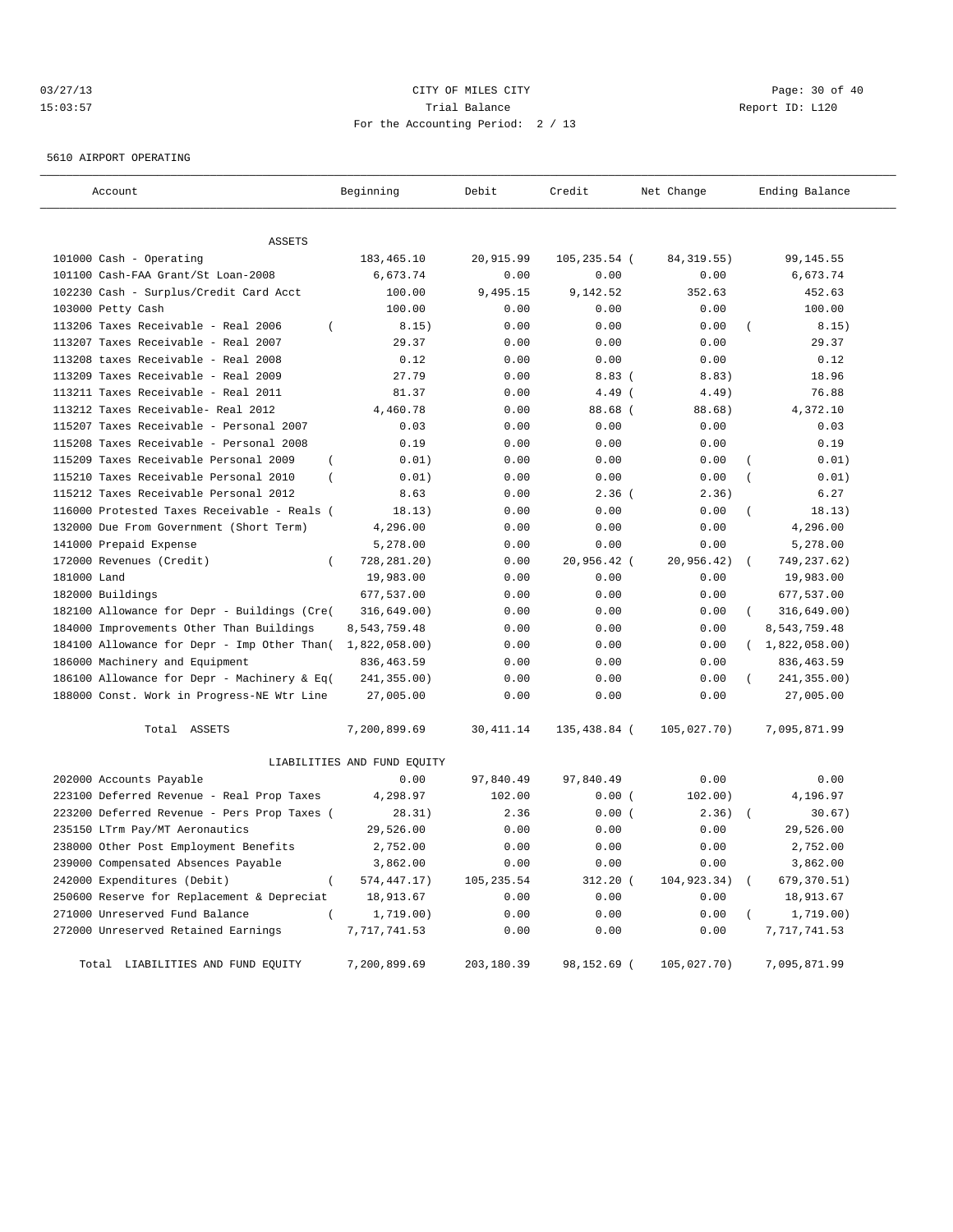# 03/27/13 Page: 31 of 40 15:03:57 Trial Balance Report ID: L120 For the Accounting Period: 2 / 13

#### 6040 PUBLIC WORKS

| Account                              | Beginning                   | Debit     | Credit       | Net Change    | Ending Balance |
|--------------------------------------|-----------------------------|-----------|--------------|---------------|----------------|
|                                      |                             |           |              |               |                |
|                                      |                             |           |              |               |                |
| ASSETS                               |                             |           |              |               |                |
| 101000 Cash - Operating              | 74,061.07                   | 0.00      | 9,781.93 (   | 9,781.93)     | 64,279.14      |
| 172000 Revenues (Credit)             | 80,796.12)                  | 0.00      | 0.00         | 0.00          | 80,796.12)     |
|                                      |                             |           |              |               |                |
| Total ASSETS                         | 6,735.05)                   | 0.00      | $9,781.93$ ( | $9,781.93$ (  | 16, 516.98)    |
|                                      |                             |           |              |               |                |
|                                      | LIABILITIES AND FUND EQUITY |           |              |               |                |
| 202000 Accounts Payable              | 0.00                        | 986.73    | 986.73       | 0.00          | 0.00           |
| 239000 Compensated Absences Payable  | 11,932.00                   | 0.00      | 0.00         | 0.00          | 11,932.00      |
| 242000 Expenditures (Debit)          | 84,657.96)                  | 9,781.93  | 0.00(        | $9,781.93)$ ( | 94,439.89)     |
| 271000 Unreserved Fund Balance       | 618, 685.52)                | 0.00      | 0.00         | 0.00          | 618, 685.52)   |
| 272000 Unreserved Retained Earnings  | 684, 676.43                 | 0.00      | 0.00         | 0.00          | 684, 676.43    |
|                                      |                             |           |              |               |                |
| LIABILITIES AND FUND EQUITY<br>Total | 6,735.05)                   | 10,768.66 | 986.73 (     | 9,781.93)     | 16, 516.98)    |
|                                      |                             |           |              |               |                |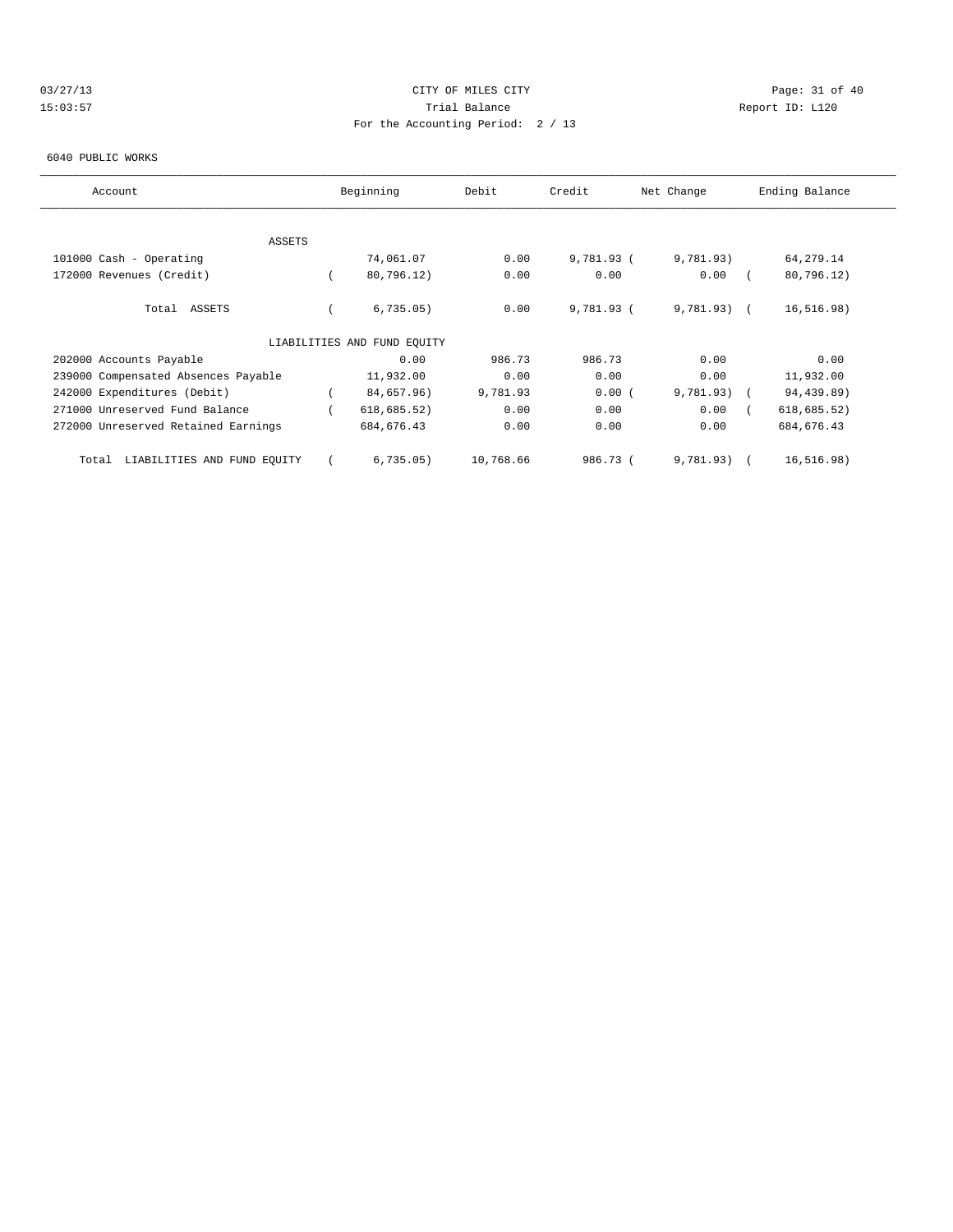# 03/27/13 Page: 32 of 40 15:03:57 Trial Balance Report ID: L120 For the Accounting Period: 2 / 13

# 7370 TBID

| Account                              | Beginning                   | Debit     | Credit        | Net Change | Ending Balance |
|--------------------------------------|-----------------------------|-----------|---------------|------------|----------------|
|                                      |                             |           |               |            |                |
| ASSETS                               |                             |           |               |            |                |
| 101000 Cash - Operating              | 6,710.00                    | 11,100.00 | 17,810.00 (   | 6,710.00)  | 0.00           |
|                                      |                             |           |               |            |                |
| Total ASSETS                         | 6.710.00                    | 11,100.00 | 17,810.00 (   | 6,710.00)  | 0.00           |
|                                      | LIABILITIES AND FUND EQUITY |           |               |            |                |
|                                      |                             |           |               |            |                |
| 202000 Accounts Payable              | 0.00                        | 17,810.00 | 17,810.00     | 0.00       | 0.00           |
| 212500 Due to Others                 | 6,710.00                    | 17,810.00 | $11,100.00$ ( | 6,710.00)  | 0.00           |
| LIABILITIES AND FUND EQUITY<br>Total | 6,710.00                    | 35,620.00 | 28,910.00 (   | 6,710.00)  | 0.00           |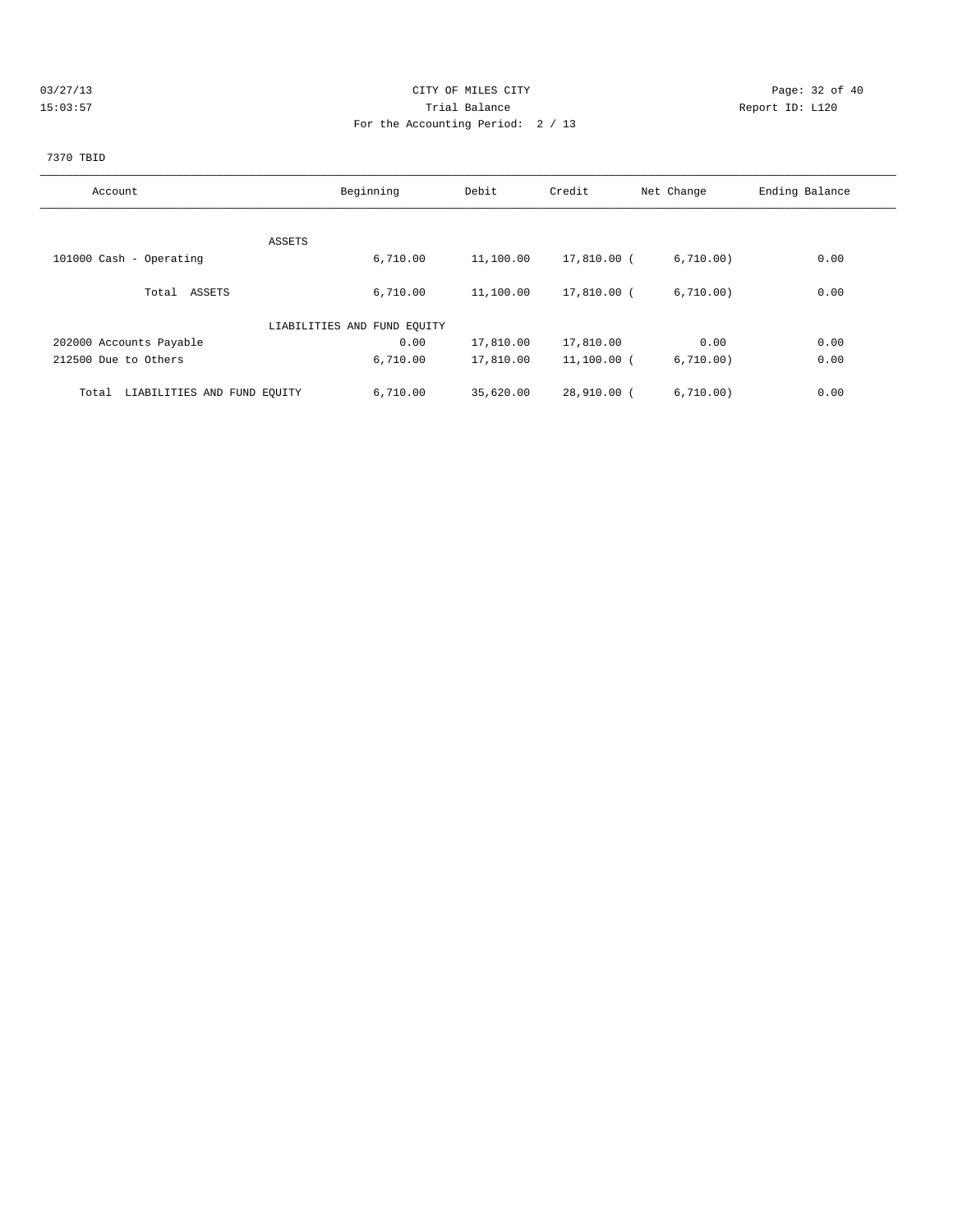| 03/27/13 | CITY OF MILES CITY                | Page: 33 of 40  |  |
|----------|-----------------------------------|-----------------|--|
| 15:03:57 | Trial Balance                     | Report ID: L120 |  |
|          | For the Accounting Period: 2 / 13 |                 |  |

7467 Law Enforcement Academy Surcharge

| Account                                   | Beginning                   | Debit  | Credit | Net Change | Ending Balance |
|-------------------------------------------|-----------------------------|--------|--------|------------|----------------|
| ASSETS                                    |                             |        |        |            |                |
| 101000 Cash - Operating                   | 667.00                      | 895.00 | 0.00   | 895.00     | 1,562.00       |
| ASSETS<br>Total                           | 667.00                      | 895.00 | 0.00   | 895.00     | 1,562.00       |
|                                           | LIABILITIES AND FUND EQUITY |        |        |            |                |
| 212200 Due to Federal, Soc Sec & Medicare | 667.00                      | 0.00   | 895.00 | 895.00     | 1,562.00       |
| LIABILITIES AND FUND EQUITY<br>Total      | 667.00                      | 0.00   | 895.00 | 895.00     | 1,562.00       |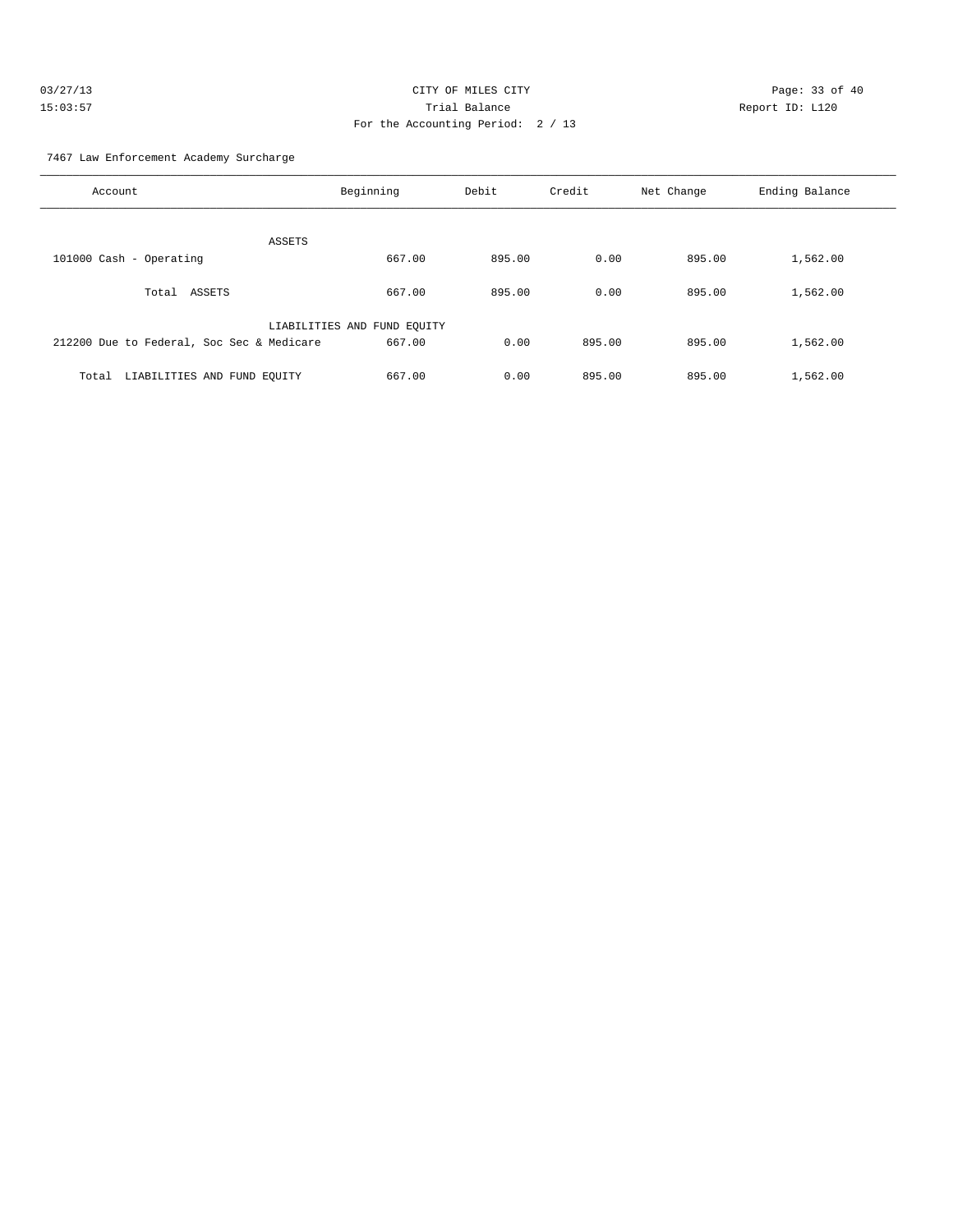| 03/27/13 | CITY OF MILES CITY                | Page: 34 of 40  |
|----------|-----------------------------------|-----------------|
| 15:03:57 | Trial Balance                     | Report ID: L120 |
|          | For the Accounting Period: 2 / 13 |                 |

7471 CIVIL LEGAL ASSIST/VICTIM DOM VIOLENCE PROG

| Account                              | Beginning                   | Debit    | Credit   | Net Change | Ending Balance |
|--------------------------------------|-----------------------------|----------|----------|------------|----------------|
| ASSETS                               |                             |          |          |            |                |
| 101000 Cash - Operating              | 703.50                      | 1,517.00 | 0.00     | 1,517.00   | 2,220.50       |
| ASSETS<br>Total                      | 703.50                      | 1,517.00 | 0.00     | 1,517.00   | 2,220.50       |
|                                      | LIABILITIES AND FUND EQUITY |          |          |            |                |
| 212500 Due to Others                 | 703.50                      | 0.00     | 1,517.00 | 1,517.00   | 2,220.50       |
| LIABILITIES AND FUND EOUITY<br>Total | 703.50                      | 0.00     | 1,517.00 | 1,517.00   | 2,220.50       |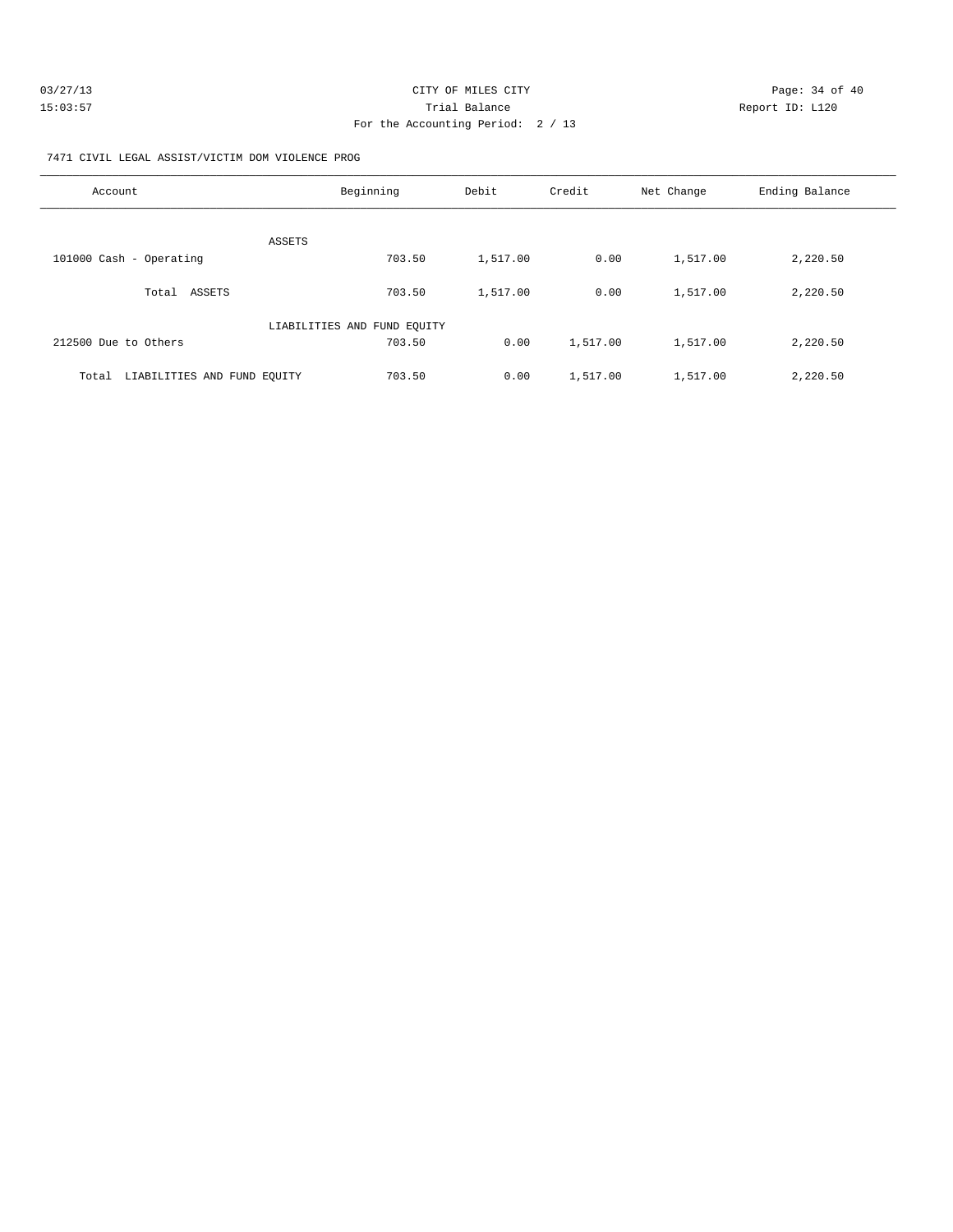# 03/27/13 Page: 35 of 40 15:03:57 Trial Balance Report ID: L120 For the Accounting Period: 2 / 13

#### 7910 PAYROLL FUND

| Account                                   | Beginning                   | Debit      | Credit     | Net Change | Ending Balance |  |
|-------------------------------------------|-----------------------------|------------|------------|------------|----------------|--|
|                                           |                             |            |            |            |                |  |
| <b>ASSETS</b>                             |                             |            |            |            |                |  |
| 101000 Cash - Operating                   | 90,609.64                   | 420,207.72 | 406,138.89 | 14,068.83  | 104,678.47     |  |
| Total ASSETS                              | 90,609.64                   | 420,207.72 | 406,138.89 | 14,068.83  | 104,678.47     |  |
|                                           | LIABILITIES AND FUND EQUITY |            |            |            |                |  |
| 201000 Warrants Payable                   | 77,915.52                   | 99,729.51  | 100,848.56 | 1,119.05   | 79,034.57      |  |
| 212200 Due to Federal, Soc Sec & Medicare | 0.00                        | 60,172.45  | 60,172.45  | 0.00       | 0.00           |  |
| 212202 Due to State Unemployment          | 1,125.38                    | 0.00       | 1,085.68   | 1,085.68   | 2,211.06       |  |
| 212203 Due to Worker's Compensation       | 11,568.74                   | 0.00       | 11,864.10  | 11,864.10  | 23, 432.84     |  |
| 212204 Due to State Income Tax            | 0.00                        | 13,252.00  | 13,252.00  | 0.00       | 0.00           |  |
| 212205 due to MPORS-GABA                  | 0.00                        | 12, 133.55 | 12, 133.55 | 0.00       | 0.00           |  |
| 212207 Due to AFLAC, AFLAC PRETAX         | 0.00                        | 291.12     | 291.12     | 0.00       | 0.00           |  |
| 212208 Due to Health Ins, Dental, Vision  | 0.00                        | 54,587.97  | 54,587.97  | 0.00       | 0.00           |  |
| 212209 Due to PERS Retirement             | 0.00                        | 25,990.78  | 25,990.78  | 0.00       | 0.00           |  |
| 212210 Due to FURS-GABA Retirement        | 0.00                        | 11,820.88  | 11,820.88  | 0.00       | 0.00           |  |
| Total LIABILITIES AND FUND EQUITY         | 90,609.64                   | 277,978.26 | 292,047.09 | 14,068.83  | 104,678.47     |  |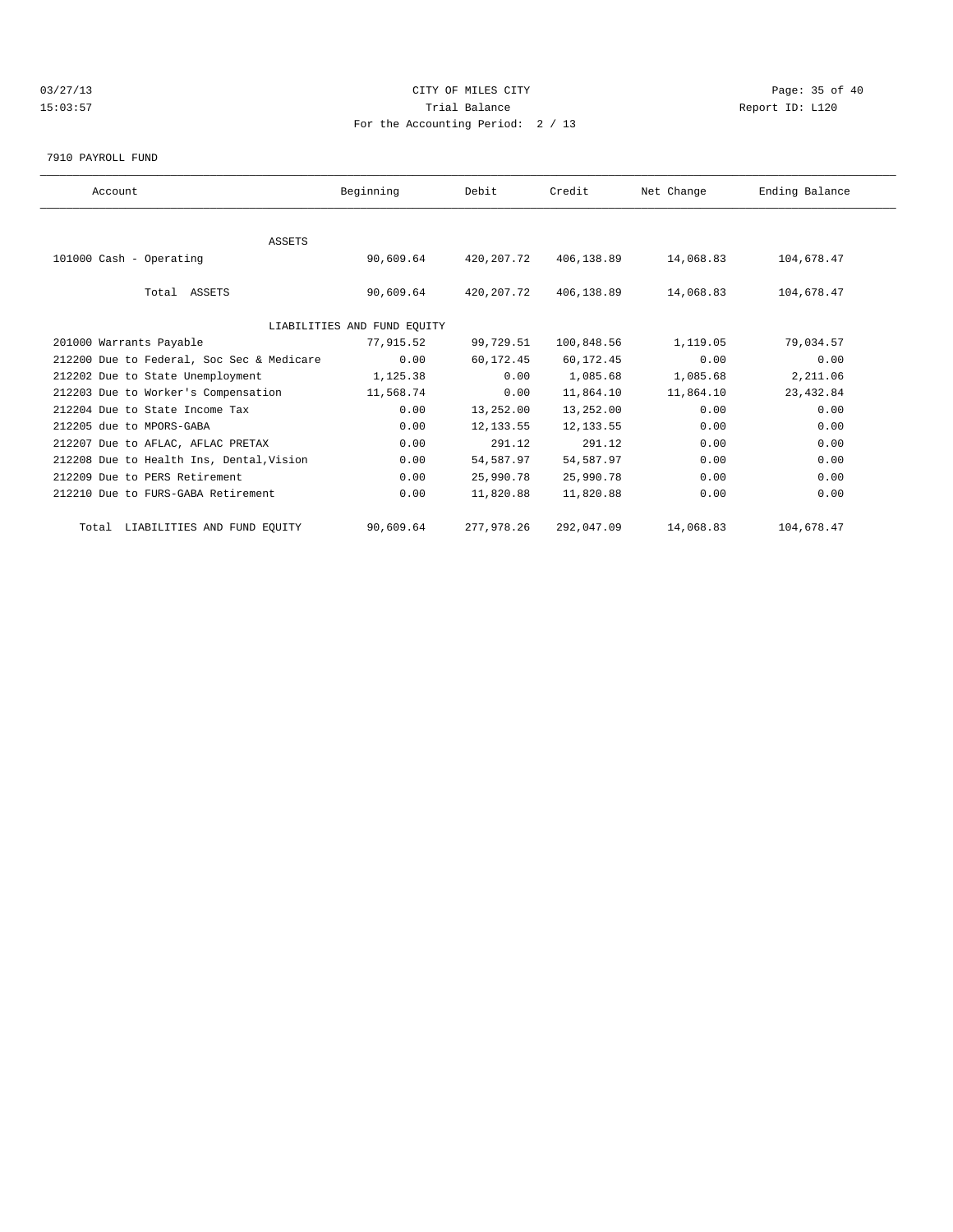| 03/27/13 | CITY OF MILES CITY                | Page: 36 of 40  |
|----------|-----------------------------------|-----------------|
| 15:03:57 | Trial Balance                     | Report ID: L120 |
|          | For the Accounting Period: 2 / 13 |                 |

### 7930 CLAIMS FUND

| Account                              | Beginning                   | Debit      | Credit           | Net Change   | Ending Balance |
|--------------------------------------|-----------------------------|------------|------------------|--------------|----------------|
| ASSETS                               |                             |            |                  |              |                |
| 101000 Cash - Operating              | 320,853.96                  | 646,209.00 | 659,764.84 (     | 13,555.84)   | 307,298.12     |
| ASSETS<br>Total                      | 320,853.96                  | 646,209.00 | 659,764.84 (     | 13, 555, 84) | 307,298.12     |
|                                      | LIABILITIES AND FUND EOUITY |            |                  |              |                |
| 201000 Warrants Payable              | 320,853.96                  | 659,764.84 | 646,209.00 (     | 13,555.84)   | 307,298.12     |
| LIABILITIES AND FUND EQUITY<br>Total | 320,853.96                  | 659,764.84 | $646, 209, 00$ ( | 13,555.84)   | 307,298.12     |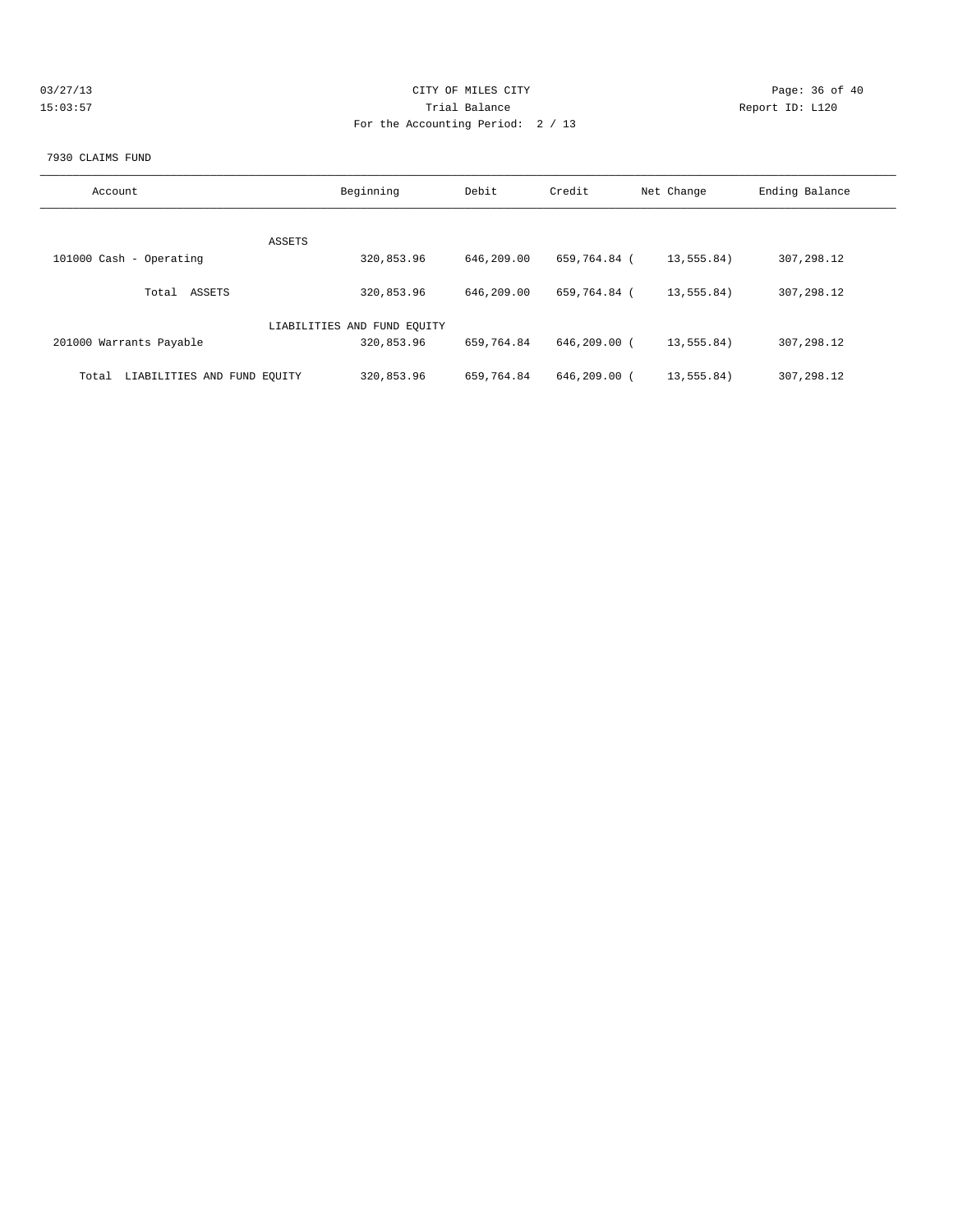| 03/27/13 | CITY OF MILES CITY                | Page: 37 of 40  |  |
|----------|-----------------------------------|-----------------|--|
| 15:03:57 | Trial Balance                     | Report ID: L120 |  |
|          | For the Accounting Period: 2 / 13 |                 |  |

7980 CUSTER CO WATER & SEWER DISTRICT

| Account                                 | Beginning                   | Debit     | Credit    | Net Change | Ending Balance |
|-----------------------------------------|-----------------------------|-----------|-----------|------------|----------------|
|                                         |                             |           |           |            |                |
|                                         | ASSETS                      |           |           |            |                |
| 101000 Cash - Operating                 | 0.00                        | 9,723.83  | 9,723.83  | 0.00       | 0.00           |
| 122000 Accounts Receivable              | 11,522.69                   | 10,866.64 | 9,723.83  | 1,142.81   | 12,665.50      |
|                                         |                             |           |           |            |                |
| Total ASSETS                            | 11,522.69                   | 20,590.47 | 19,447.66 | 1,142.81   | 12,665.50      |
|                                         |                             |           |           |            |                |
|                                         | LIABILITIES AND FUND EQUITY |           |           |            |                |
| 202000 Accounts Payable                 | 0.00                        | 9,723.83  | 9,723.83  | 0.00       | 0.00           |
| 211020 Due to Custer Water & Sewer Dist | 11,522.69                   | 9,723.83  | 10,866.64 | 1,142.81   | 12,665.50      |
|                                         |                             |           |           |            |                |
| LIABILITIES AND FUND EQUITY<br>Total    | 11,522.69                   | 19,447.66 | 20,590.47 | 1,142.81   | 12,665.50      |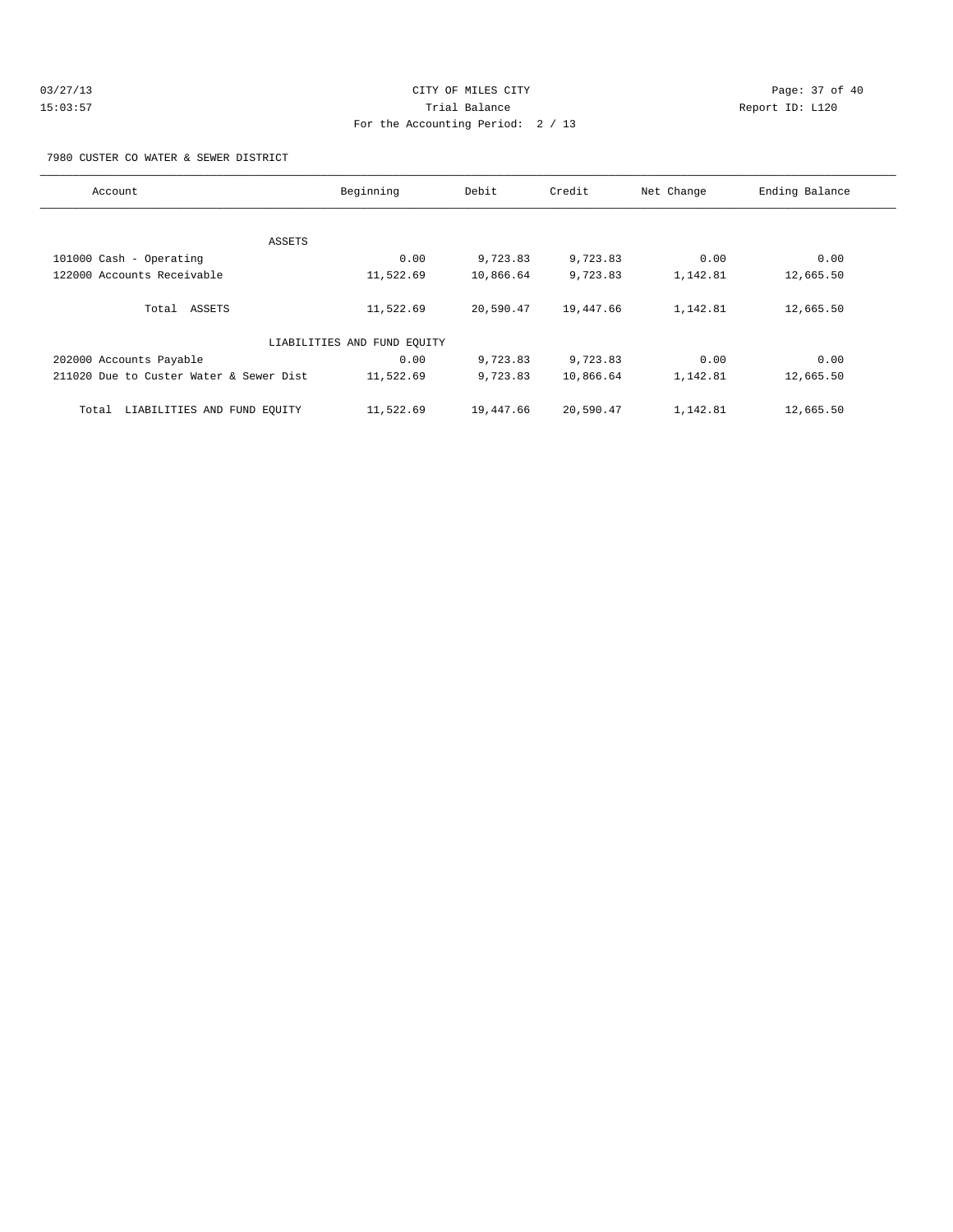| 03/27/13 | CITY OF MILES CITY                | Page: 38 of 40  |
|----------|-----------------------------------|-----------------|
| 15:03:57 | Trial Balance                     | Report ID: L120 |
|          | For the Accounting Period: 2 / 13 |                 |

7981 Interest Clearing

| Account                              | Beginning                   | Debit    | Credit   | Net Change | Ending Balance |
|--------------------------------------|-----------------------------|----------|----------|------------|----------------|
| ASSETS                               |                             |          |          |            |                |
| 101000 Cash - Operating              | 0.00                        | 1,492.18 | 1,492.18 | 0.00       | 0.00           |
| ASSETS<br>Total                      | 0.00                        | 1,492.18 | 1,492.18 | 0.00       | 0.00           |
|                                      | LIABILITIES AND FUND EQUITY |          |          |            |                |
| 212500 Due to Others                 | 0.00                        | 1,492.18 | 1,492.18 | 0.00       | 0.00           |
| LIABILITIES AND FUND EQUITY<br>Total | 0.00                        | 1,492.18 | 1,492.18 | 0.00       | 0.00           |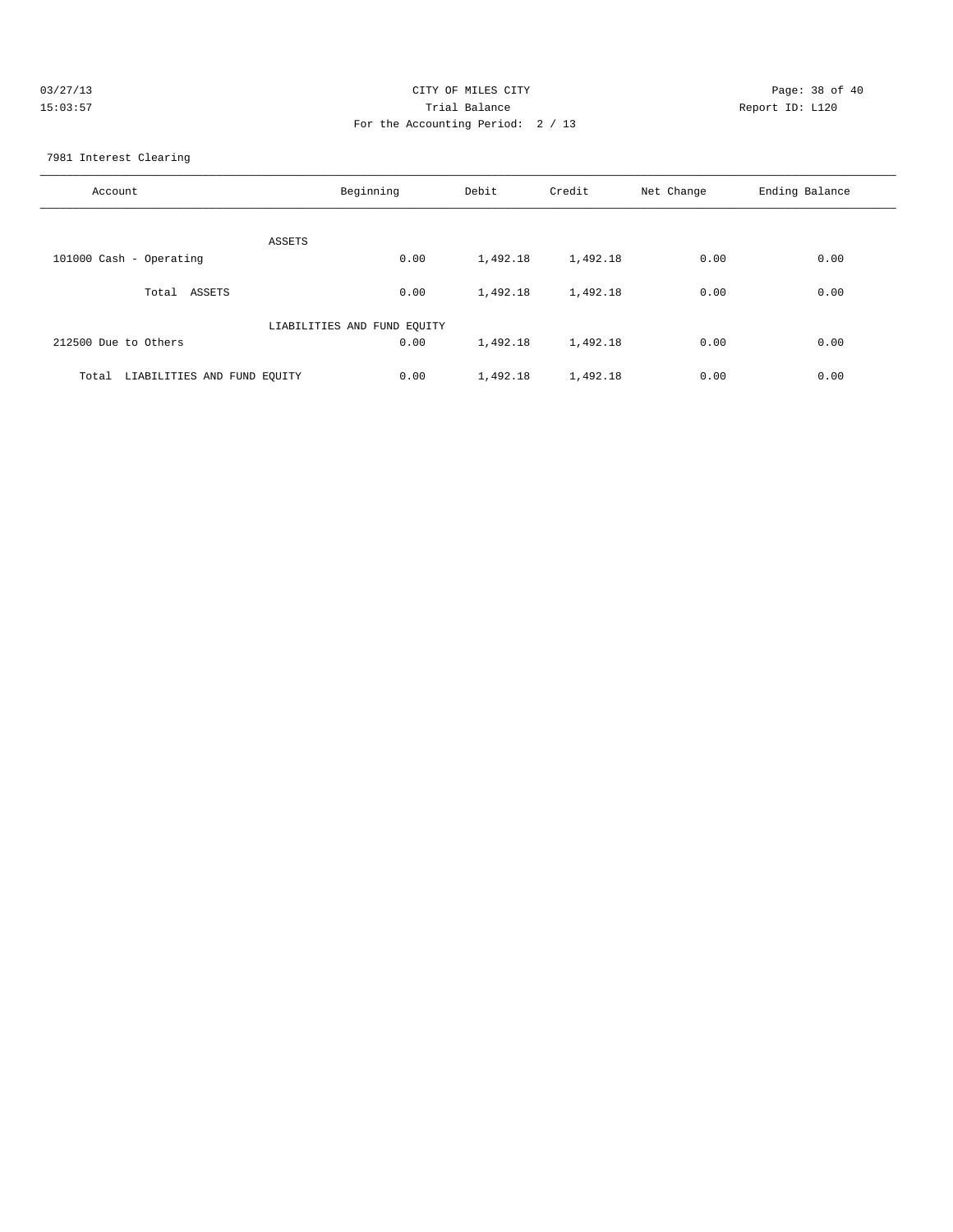| 03/27/13 |  |
|----------|--|
| 15:03:57 |  |

# CITY OF MILES CITY CONTROL CONTROL CONTROL CONTROL CONTROL PAGE: 39 of 40 15:03:57 Trial Balance Communications of the Report ID: L120 For the Accounting Period: 2 / 13

9000 GENERAL FIXED ASSETS GROUP OF ACCOUNTS FUND

| Account                                                    | Beginning     | Debit | Credit | Net Change | Ending Balance  |
|------------------------------------------------------------|---------------|-------|--------|------------|-----------------|
|                                                            |               |       |        |            |                 |
| ASSETS                                                     |               |       |        |            |                 |
| 181000 Land                                                | 526,599.00    | 0.00  | 0.00   | 0.00       | 526,599.00      |
| 182000 Buildings                                           | 1,986,836.00  | 0.00  | 0.00   | 0.00       | 1,986,836.00    |
| 182100 Allowance for Depr - Buildings (Cre(                | 684,991.00)   | 0.00  | 0.00   | 0.00       | 684,991.00)     |
| 186000 Machinery and Equipment                             | 3,038,732.00  | 0.00  | 0.00   | 0.00       | 3,038,732.00    |
| 186100 Allowance for Depr - Machinery & Eq(                | 1,463,750.00) | 0.00  | 0.00   | 0.00       | 1,463,750.00    |
| 187000 Infrastructure                                      | 33,670,108.00 | 0.00  | 0.00   | 0.00       | 33,670,108.00   |
| 187100 Allowance For Depreciation - Infras( 16,321,771.00) |               | 0.00  | 0.00   | 0.00       | 16,321,771.00   |
| Total ASSETS                                               | 20,751,763.00 | 0.00  | 0.00   | 0.00       | 20, 751, 763.00 |
| LIABILITIES AND FUND EOUITY                                |               |       |        |            |                 |
| 280000 INVESTMENT IN GENERAL FIXED ASSETS                  | 20,751,763.00 | 0.00  | 0.00   | 0.00       | 20, 751, 763.00 |
| LIABILITIES AND FUND EQUITY<br>Total                       | 20,751,763.00 | 0.00  | 0.00   | 0.00       | 20, 751, 763.00 |